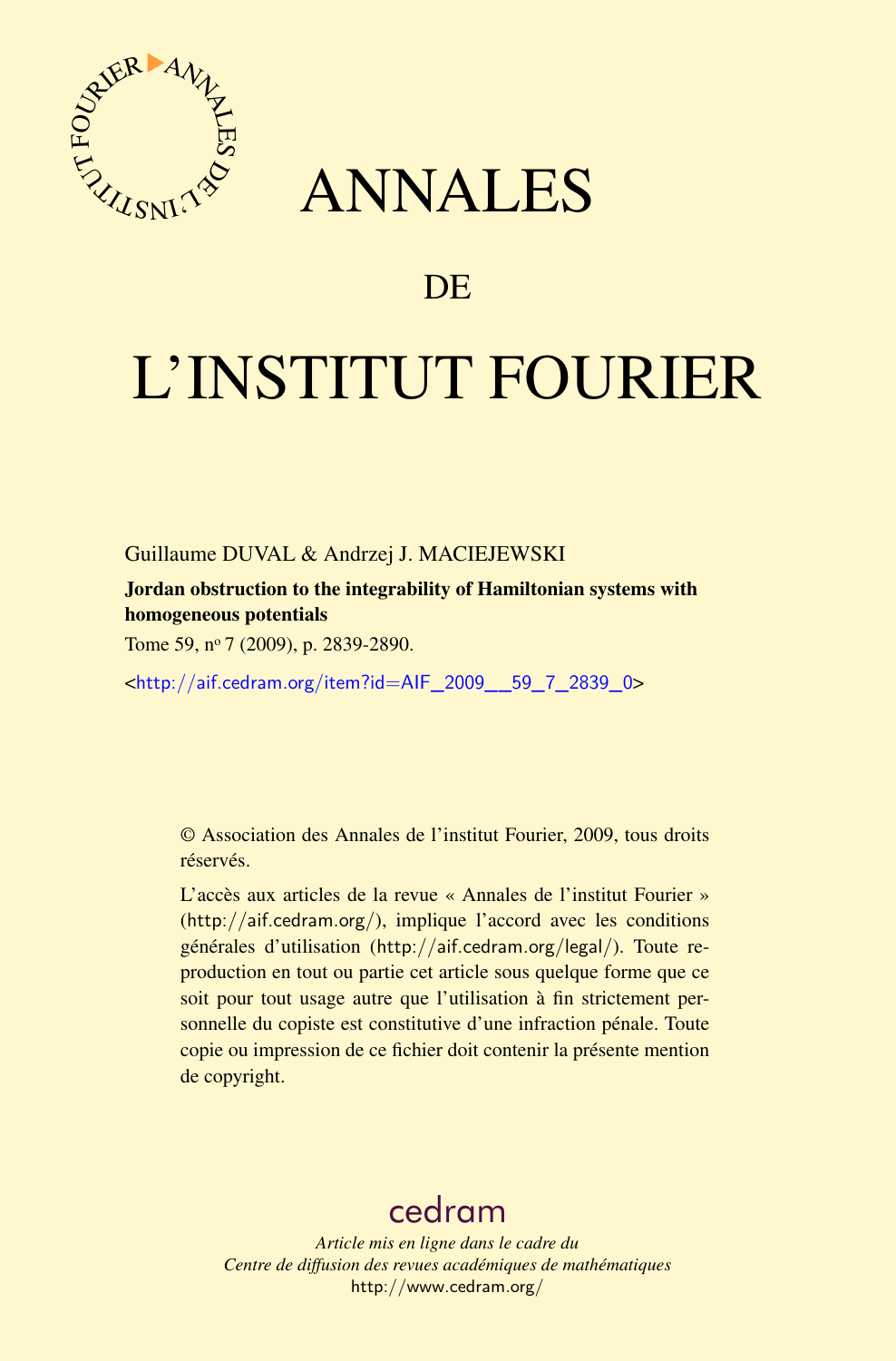### JORDAN OBSTRUCTION TO THE INTEGRABILITY OF HAMILTONIAN SYSTEMS WITH HOMOGENEOUS POTENTIALS

#### **by Guillaume DUVAL & Andrzej J. MACIEJEWSKI**

ABSTRACT.  $\qquad$  In this paper, we consider the natural complex Hamiltonian systems with homogeneous potential  $V(q)$ ,  $q \in \mathbb{C}^n$ , of degree  $k \in \mathbb{Z}^*$ . The known results of Morales and Ramis give necessary conditions for the complete integrability of such systems. These conditions are expressed in terms of the eigenvalues of the Hessian matrix  $V''(c)$  calculated at a non-zero point  $c \in \mathbb{C}^n$ , such that  $V'(c) = c$ . The main aim of this paper is to show that there are other obstructions for the integrability which appear if the matrix  $V''(c)$  is not diagonalizable. We prove, among other things, that if  $V''(c)$  contains a Jordan block of size greater than two, then the system is not integrable in the Liouville sense. The main ingredient in the proof of this result consists in translating some ideas of Kronecker about Abelian extensions of number fields into the framework of differential Galois theory.

Résumé. — Dans cet article, nous étudions les systèmes Hamiltoniens de potentiels homogènes *V* (*q*), *q ∈* C*<sup>n</sup>* de degré *k ∈* Z *<sup>∗</sup>*. Morales et Ramis avaient donné des conditions nécessaires à l'intégrabilité de ces sytèmes en termes des valeurs propres des matrices de Hessienne  $V^{\prime\prime}(c)$ , calculées aux points  $c \in \mathbb{C}^n$  tels que  $V^{\prime}(c) = c$ . Le thème principal de ce travail est de montrer que d'autres obstructions à l'intégrabilité apparaissent quand  $V''(c)$  n'est pas diagonalisable. Entre autres, nous prouvons que si  $V''(c)$  possède un bloc de Jordan de taille supérieure à deux, alors le sytème n'est pas intégrable. Pour ce faire, nous avons adapté des idées de Kronecker sur les extensions Abeliennes de corps de nombres, dans le contexte de la théorie de Galois différentielle.

#### **1. Introduction**

#### **1.1. Morales and Ramis results**

The Galois obstruction to the integrability of Hamiltonian systems is formulated in the following theorem obtained by Morales and Ramis [\[11\]](#page-52-0).

Keywords: Hamiltonian systems, integrability, differential Galois theory. Math. classification: 37J30, 70H07, 37J35, 34M35.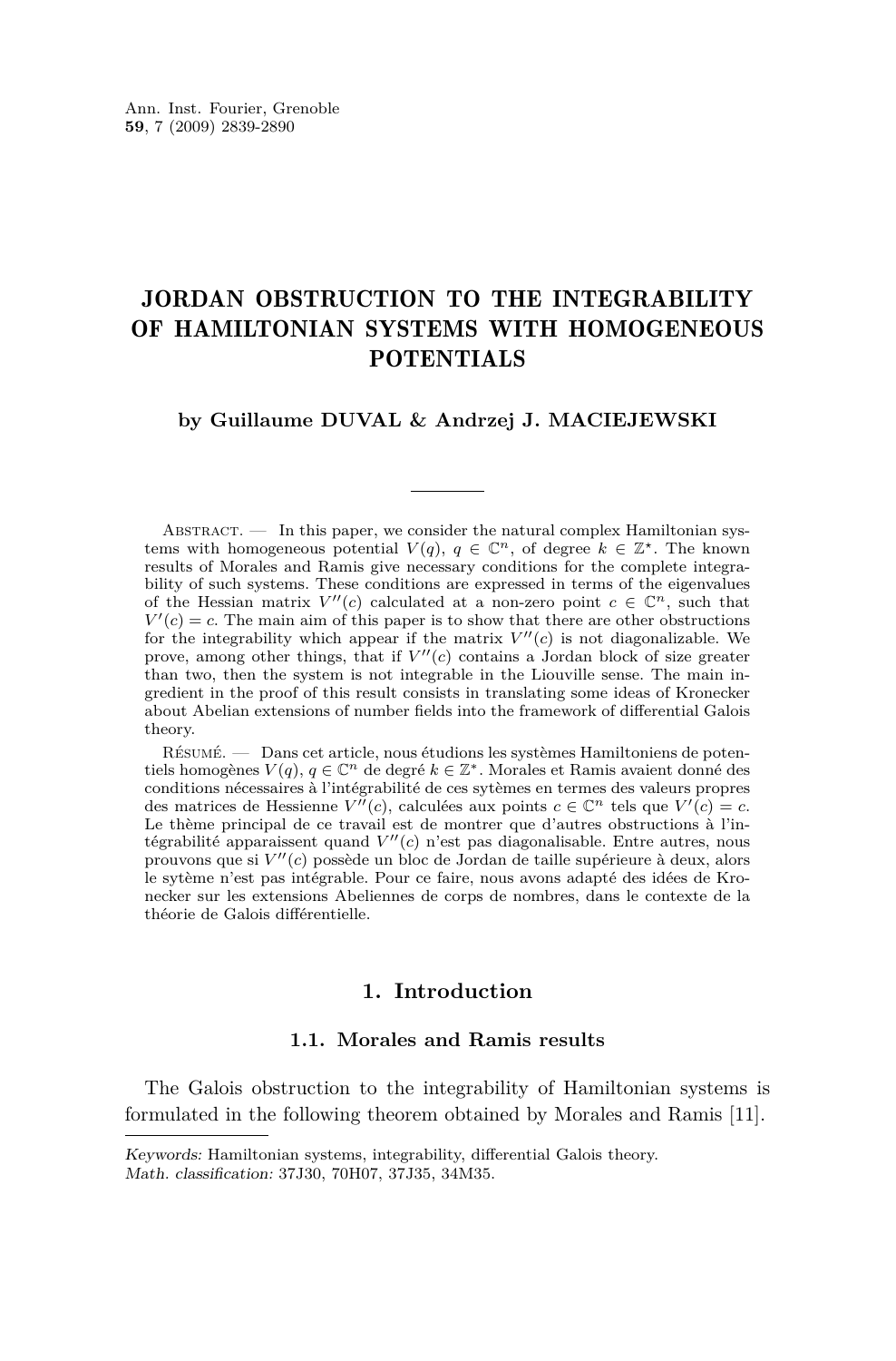<span id="page-2-0"></span>THEOREM 1.1 (Morales-Ramis). — If an Hamiltonian system is completely integrable with first integrals meromorphic in a connected neighbourhood of a phase curve  $\gamma$ , then the identity component of the differential Galois group of the variational equation along  $\gamma$  is virtually Abelian.

In [\[10\]](#page-52-0), Morales and Ramis applied this theorem to find obstructions to the complete integrability of Hamiltonian systems with homogeneous potentials. They considered natural systems with Hamiltonian given by

(1.1) 
$$
H(q,p) = \frac{1}{2} \sum_{i=1}^{n} p_i^2 + V(q_1, \dots, q_n),
$$

where  $q = (q_1, \ldots, q_n)$ ,  $p = (p_1, \ldots, p_n) \in \mathbb{C}^n$ , are the canonical coordinates and momenta, respectively, and  $V(q)$  is a homogeneous potential of degree  $k \in \mathbb{Z}^* := \mathbb{Z} \setminus \{0\}$ . To that purpose, following Yoshida [\[15\]](#page-52-0), they studied *the variational equations* (in short: VE) associated to *a proper Darboux* **point** of *V*, (in short: PDP) which is a non-zero vector  $c \in \mathbb{C}^n$  such that

$$
(1.2) \t grad V(c) =: V'(c) = c.
$$

If such a Darboux point exists, then the Hamiltonian system admits a particular solution associated with this point, namely, the rectilinear trajectory

$$
t \mapsto \gamma(t) = (q(t), p(t)) := (\varphi(t)c, \dot{\varphi}(t)c) \in \mathbb{C}^{2n},
$$

where  $t \mapsto \varphi(t)$  is a complex scalar function satisfying the hyper-elliptic differential equation

(1.3) 
$$
\dot{\varphi}(t)^2 = \frac{2}{k}(1 - \varphi^k(t)) \implies \ddot{\varphi}(t) = -\varphi^{k-1}(t).
$$

The VE along the curve  $t \mapsto \gamma(t)$  is given by

(1.4) 
$$
\frac{d^2\eta}{dt^2} = -\varphi^{k-2}(t)V''(c)\eta, \quad \eta \in \mathbb{C}^n.
$$

The Hessian matrix  $V''(c)$  is a  $n \times n$  complex, symmetric scalar matrix. Assume that it is diagonalizable with eigenvalues  $(\lambda_1, \ldots, \lambda_n) \in \mathbb{C}^n$  (we called them *the Yoshida coefficients*). Then, up to a linear change of unknowns, the system (1.4) splits into a direct sum of equations

(1.5) 
$$
\frac{d^2 \eta_i}{dt^2} = -\lambda_i \varphi^{k-2}(t)\eta_i, \quad i = 1, \dots, n.
$$

Morales and Ramis proved the following

THEOREM 1.2 (Morales-Ramis).  $-$  Assume that the Hamiltonian system with Hamiltonian (1.1) and  $deg(V) = k \in \mathbb{Z}^*$  is completely integrable by meromorphic first integrals. If  $c = V'(c)$  is a PDP of *V* and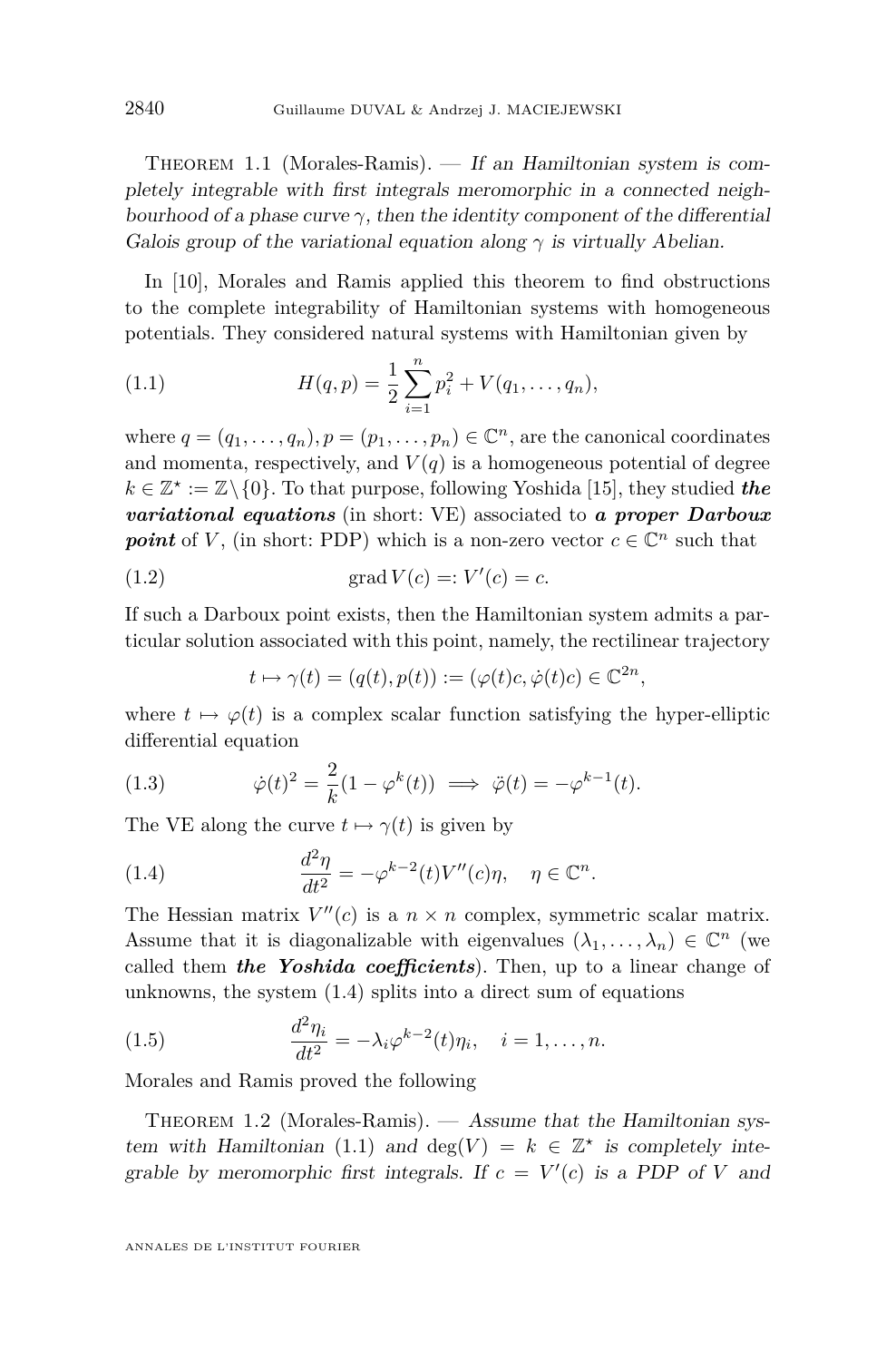<span id="page-3-0"></span>the Hessian matrix  $V''(c)$  is diagonalizable with the Yoshida coefficients  $(\lambda_1, \ldots \lambda_n) \in \mathbb{C}^n$ , then each pair  $(k, \lambda_i)$  belongs to Table 1.1.

| $G(k,\lambda)^\circ$ | $\boldsymbol{k}$  | $\lambda$                                                                                                                                                                                                                                                                                 | Row number     |
|----------------------|-------------------|-------------------------------------------------------------------------------------------------------------------------------------------------------------------------------------------------------------------------------------------------------------------------------------------|----------------|
|                      | $k=\pm 2$         | $\lambda$ is an arbitrary complex number                                                                                                                                                                                                                                                  | 1              |
| $G_{\rm a}$          | $ k  \geqslant 3$ | $\lambda(k,p) = p + \frac{k}{2}p(p-1)$                                                                                                                                                                                                                                                    | $\overline{2}$ |
| $G_{\rm a}$          | $\mathbf{1}$      | $p + \frac{1}{2}p(p-1), p \neq -1, 0$                                                                                                                                                                                                                                                     | 3              |
| $G_{\rm a}$          | $-1$              | $p-\frac{1}{2}p(p-1), p \neq 1,2$                                                                                                                                                                                                                                                         | $\overline{4}$ |
| $\{Id\}$             | $\mathbf{1}$      | 0                                                                                                                                                                                                                                                                                         | 5              |
| ${Id}$               | $-1$              | 1                                                                                                                                                                                                                                                                                         | 6              |
| ${Id}$               | $ k  \geqslant 3$ | $\frac{1}{2}\left(\frac{k-1}{k}+p(p+1)k\right)$                                                                                                                                                                                                                                           | $\overline{7}$ |
| $\{Id\}$             | $\overline{3}$    | $\frac{-1}{24} + \frac{1}{6}(1+3p)^2$ , $\frac{-1}{24} + \frac{3}{32}(1+4p)^2$                                                                                                                                                                                                            | 8,9<br>10,11   |
| $\{Id\}$             | $-3$              | $\frac{\frac{24}{24} + \frac{6}{50}(1+5p)^2}{\frac{25}{24} - \frac{1}{6}(1+3p)^2}, \frac{\frac{24}{24} + \frac{3}{50}(2+5p)^2}{\frac{25}{24} - \frac{1}{6}(1+3p)^2}, \frac{25}{24} - \frac{3}{32}(1+4p)^2$<br>$\frac{25}{24}-\frac{3}{50}(1+5p)^2, \, \frac{25}{24}-\frac{3}{50}(2+5p)^2$ | 12,13<br>14,15 |
| $\{Id\}$             | $\overline{4}$    | $\frac{-1}{8} + \frac{2}{9}(1+3p)^2$                                                                                                                                                                                                                                                      | 16             |
| $\{Id\}$             | $-4$              | $\frac{9}{8} - \frac{2}{9}(1+3p)^2$                                                                                                                                                                                                                                                       | 17             |
| $\{Id\}$             | $\overline{5}$    | $\frac{1}{40} + \frac{5}{18}(1+3p)^2$ , $\frac{-9}{40} + \frac{1}{10}(2+5p)^2$                                                                                                                                                                                                            | 18,19          |
| $\{Id\}$             | $-5$              | $\frac{49}{40}-\frac{5}{18}(1+3p)^2, \, \frac{49}{40}-\frac{1}{10}(2+5p)^2$                                                                                                                                                                                                               | 20,21          |

Table 1.1. The Morales-Ramis table.

The group  $G(k, \lambda)$ <sup>°</sup>, appearing in the first column of Table 1.1, will be defined properly later in this sections.

#### **1.2. Jordan obstruction**

In order to generalise Theorem [1.2,](#page-2-0) we are going to work without the assumption that the Hessian matrix  $V''(c)$  is semi-simple. Indeed, since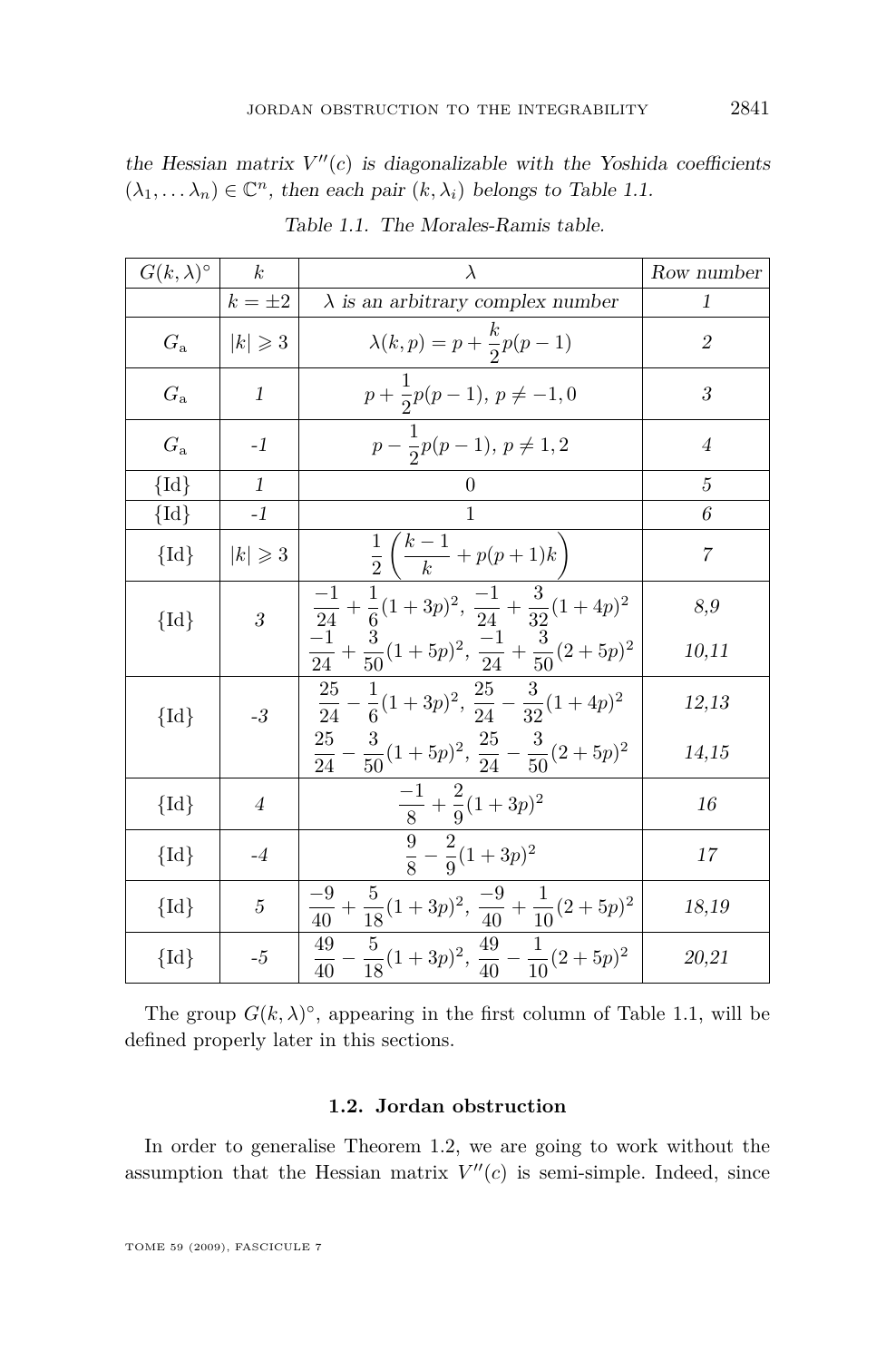<span id="page-4-0"></span>the Hessian matrix  $V''(c)$  is symmetric, it is diagonalizable if it is real. But, even for a real potential coming from physics, PDP may be a complex non real vector. Therefore,  $V''(c)$  may not be diagonalizable, see Section 6 for a discussion about this point.

Our main result is the following.

THEOREM 1.3. — Let  $V(q)$  be a homogeneous potential of *n* variables and degree  $k \in \mathbb{Z} \setminus \{-2, 0, 2\}$ , such that *H* is completely integrable with meromorphic first integrals. Then, at any proper Darboux point  $c = V'(c) \in$  $\mathbb{C}^n \setminus \{0\}$ , the Hessian matrix  $V''(c)$  satisfies the following conditions:

- (1) For each eigenvalue  $\lambda$  of  $V''(c)$ , the pair  $(k, \lambda)$  belongs to Table [1.1.](#page-3-0)
- (2) The matrix  $V''(c)$  does not have any Jordan block of size  $d \geq 3$ .
- (3) If  $V''(c)$  has a Jordan block of size  $d = 2$  with corresponding eigenvalue  $\lambda$ , then the row number of  $(k, \lambda)$  in Table [1.1](#page-3-0) is greater or equal to five.

For  $k = \pm 2$ , independently of the value of  $V''(c)$ , the connected component of the Galois group of the variational equation is Abelian.

In the above statement, by *a Jordan block of size d with the eigenvalue*  $\lambda$ , we mean that the Jordan form of  $V''(c)$  contains a block of the form

(1.6) 
$$
B(\lambda, d) := \begin{bmatrix} \lambda & 0 & 0 & \dots & 0 \\ 1 & \lambda & 0 & \dots & 0 \\ 0 & 1 & \lambda & \dots & 0 \\ \dots & \dots & \dots & \dots & \dots \\ 0 & 0 & 0 & \dots & 1 \end{bmatrix} \in M(d, \mathbb{C}),
$$

where  $\mathbb{M}(d, \mathbb{C})$  denotes the set of  $d \times d$  complex matrices.

Remark 1.4. — Theorem 1.3 roughly states that Morales-Ramis Theorem [1.2](#page-2-0) is optimal. Indeed, up to some exceptions, if *H* is completely integrable, then  $V''(c)$  must be diagonalizable with specific eigenvalues.

Our result is analogous to the Liapunov-Kowaleskaya Theorem, which states that if a given system of weight-homogeneous differential equations enjoys the Painleve property, then among other things, the linearization of the system along a certain single-valued particular solution is diagonalizable. For details, see [\[8\]](#page-52-0). Moreover, in the same sense, we find similarities in the classical normal form theory of vector fields, where a complicated dynamics appears in a neighbourhood of the equilibrium if the linearization of the vector field is not semi-simple.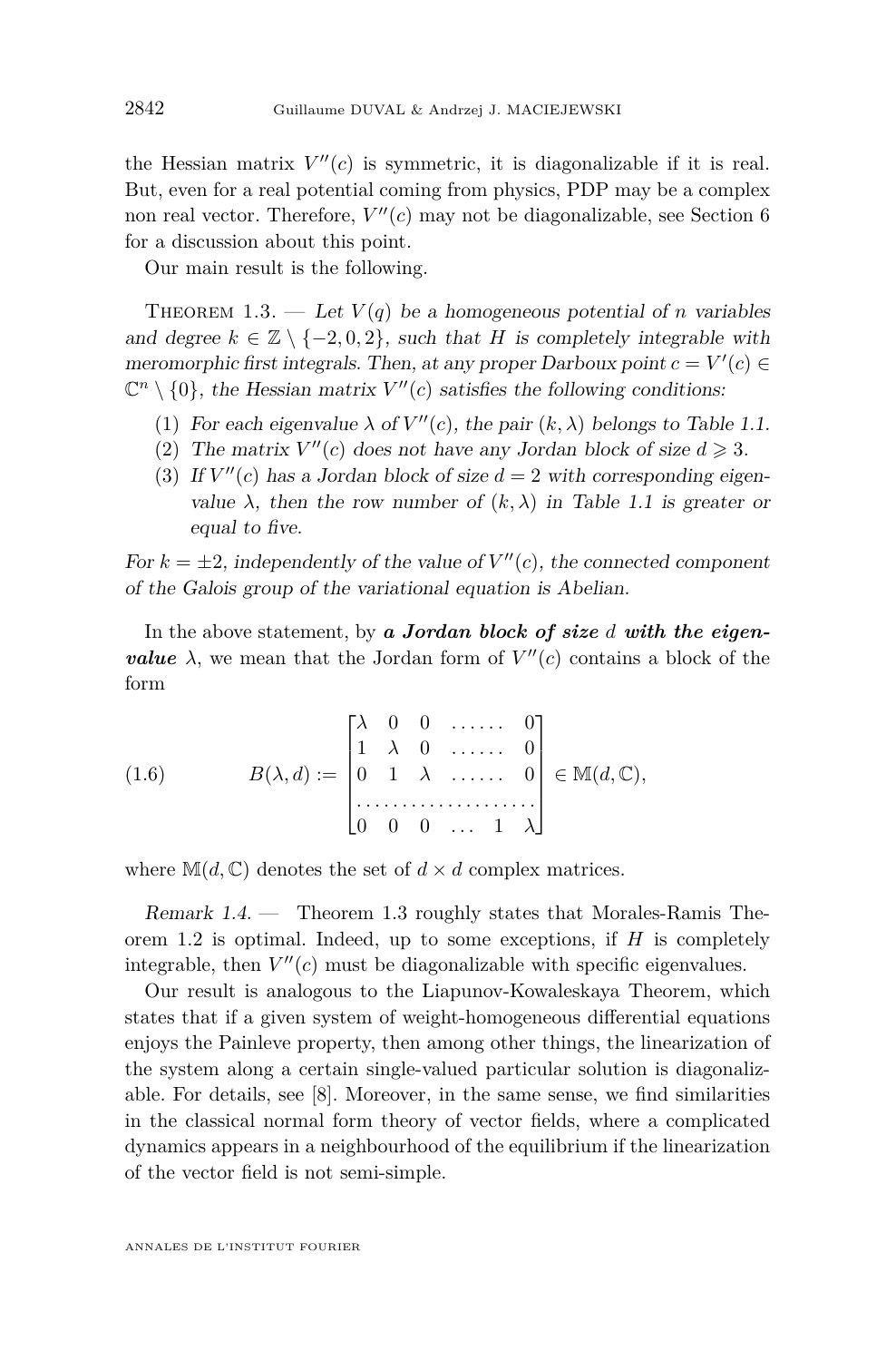<span id="page-5-0"></span>As far as we know, except for one example given in Chapter 7 in [\[9\]](#page-52-0), there are no explicit links between the Galois approach to the integrability and the dynamics. Nevertheless, the above analogies were our strong motivations for that study.

The proof of Theorem [1.3](#page-4-0) is of another nature. It comes from arithmetic ideas belonging to Kronecker. He observed that in Number Theory, Abelian extensions of number fields can be characterised by simple arithmetic relations. We translate this very nice observation into the framework of the Differential Galois Theory.

#### **1.3. VE, Yoshida transformations and Jordan blocks**

The VE [\(1.4\)](#page-2-0) is a system of differential equations with respect to the time variable *t*. First, we perform the so-called *Yoshida transformation*, in order to express the VE in terms of a new variable *z*. The great advantage of this transformation is that it converts our original system into a new one where the classical hypergeometric equation naturally appears. Next, we give the canonical formulae for the subsystems of VE associated to Jordan blocks.

The Yoshida transformation is a change of independent variable in equation [\(1.4\)](#page-2-0) given by

$$
(1.7) \t t \mapsto z = \varphi^k(t).
$$

Thanks to [\(1.3\)](#page-2-0) and the chain rule we have

$$
\frac{d^2\eta}{dt^2} = \left(\frac{dz}{dt}\right)^2 \frac{d^2\eta}{dz^2} + \frac{d^2z}{dt^2} \frac{d\eta}{dz},
$$

$$
\left(\frac{dz}{dt}\right)^2 = 2kz(1-z)\varphi^{k-2}(t), \quad \frac{d^2z}{dt^2} = [(2-3k)z + 2(k-1)]\varphi^{k-2}(t).
$$

Then, after some simplifications, [\(1.4\)](#page-2-0), becomes

(1.8) 
$$
\frac{d^2\eta}{dz^2} + p(z)\frac{d\eta}{dz} = s(z)V''(c)\eta,
$$

where

$$
p(z) = \frac{2(k-1)(z-1) + kz}{2kz(z-1)}
$$
 and  $s(z) = \frac{1}{2kz(z-1)}$ .

Next, after the classical Tchirnhauss change of dependent variable,

(1.9) 
$$
\eta = f(z)\zeta
$$
,  $f(z) = \exp\left(-\frac{1}{2}\int p(z)dz\right) = z^{-(k-1)/2k}(z-1)^{-1/4}$ ,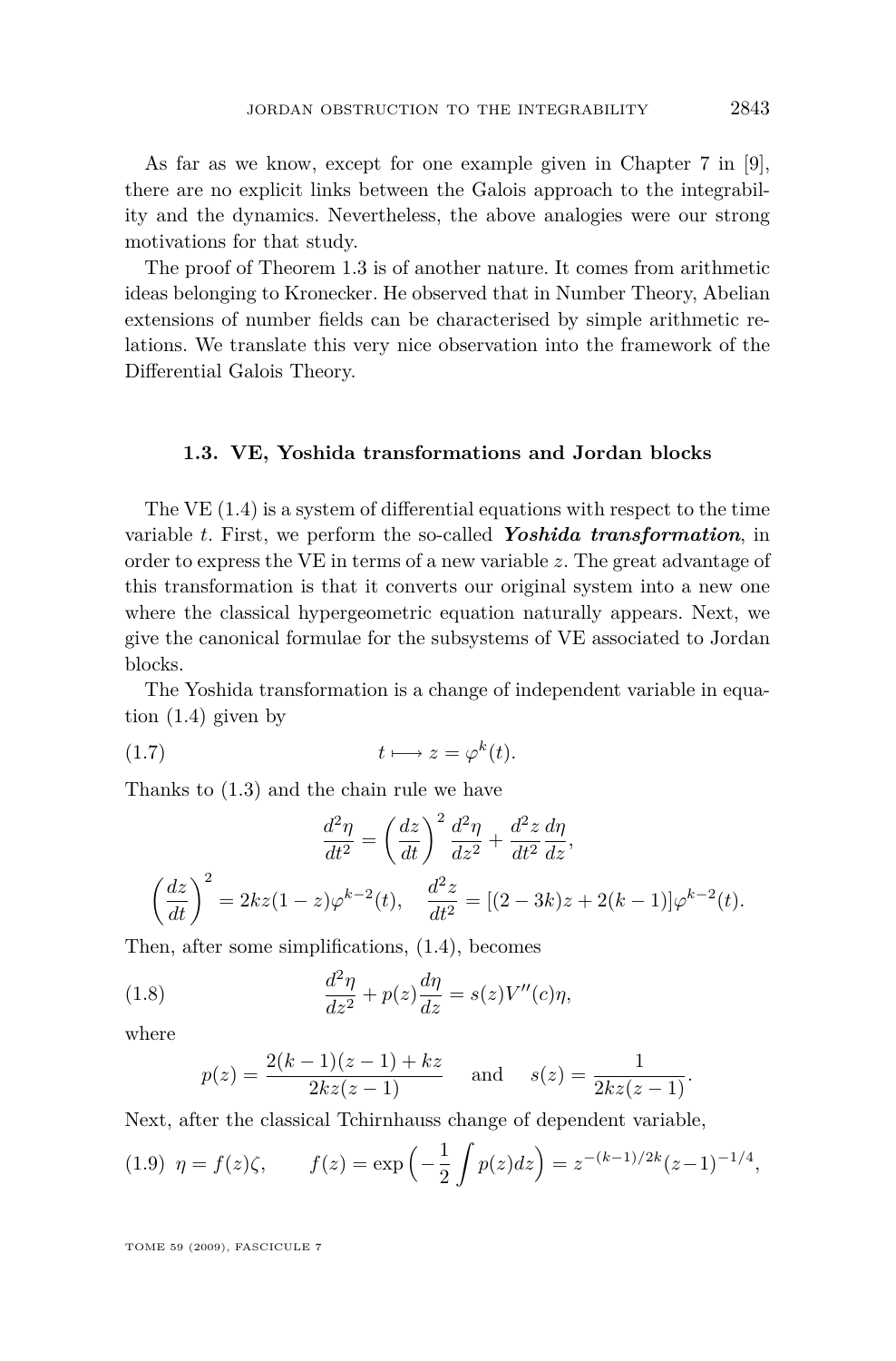equation [\(1.8\)](#page-5-0) has the reduced form

(1.10) 
$$
\frac{d^2\zeta}{dz^2} = [r_0(z)\text{Id} + s(z)V''(c)]\zeta,
$$

where

$$
r_0(z) = \frac{\rho^2 - 1}{4z^2} + \frac{\sigma^2 - 1}{4(z - 1)^2} - \frac{1}{4} \left( 1 - \rho^2 - \sigma^2 + \tau_0^2 \right) \left( \frac{1}{z} + \frac{1}{1 - z} \right),
$$

and

$$
\rho = \frac{1}{k}, \qquad \sigma = \frac{1}{2}, \qquad \tau_0 = \frac{k-2}{2k}.
$$

Assume that  $V''(c)$  contains a Jordan block  $B(\lambda, d)$  with  $d = 3$ , for example. Then, the subsystem of (1.10) corresponding to this block can be written as

$$
\frac{d^2}{dz^2} \begin{bmatrix} x \\ y \\ u \end{bmatrix} = \begin{bmatrix} x'' \\ y'' \\ u'' \end{bmatrix} = \left( \begin{bmatrix} r_0(z) & 0 & 0 \\ 0 & r_0(z) & 0 \\ 0 & 0 & r_0(z) \end{bmatrix} + s(z) \begin{bmatrix} \lambda & 0 & 0 \\ 1 & \lambda & 0 \\ 0 & 1 & \lambda \end{bmatrix} \right) \begin{bmatrix} x \\ y \\ u \end{bmatrix}.
$$

We rewrite it in the following form

(1.11) 
$$
\begin{bmatrix} x'' \\ y'' \\ u'' \end{bmatrix} = \begin{bmatrix} r(z) & 0 & 0 \\ s(z) & r(z) & 0 \\ 0 & s(z) & r(z) \end{bmatrix} \begin{bmatrix} x \\ y \\ u \end{bmatrix}.
$$

where  $r(z) = r_{\lambda}(z)$  is given by

(1.12) 
$$
r(z) = r_0(z) + \lambda s(z)
$$

$$
= \frac{\rho^2 - 1}{4z^2} + \frac{\sigma^2 - 1}{4(z - 1)^2} - \frac{1}{4} \left(1 - \rho^2 - \sigma^2 + \tau^2\right) \left(\frac{1}{z} + \frac{1}{1 - z}\right),
$$

with

(1.13) 
$$
\rho = \frac{1}{k}, \qquad \sigma = \frac{1}{2}, \qquad \tau = \frac{\sqrt{(k-2)^2 + 8k\lambda}}{2k}.
$$

The above three numbers are exactly the respective exponents differences at  $z = 0$ ,  $z = 1$  and  $z = \infty$  of the reduced hypergeometric equation  $L_2 = x'' - r(z)x = 0$ . Thus, the solutions of  $L_2 = 0$  belong to the Riemann scheme

(1.14) 
$$
P\left\{\begin{array}{ccc} 0 & 1 & \infty \\ \frac{1}{2} - \frac{1}{2k} & \frac{1}{4} & \frac{-1-\tau}{2} \\ \frac{1}{2} + \frac{1}{2k} & \frac{3}{4} & \frac{-1+\tau}{2} \end{array}\right\}.
$$

Let us fix the following convention concerning the differential Galois groups related to system (1.11) corresponding to a block of size 3. The differential

<span id="page-6-0"></span>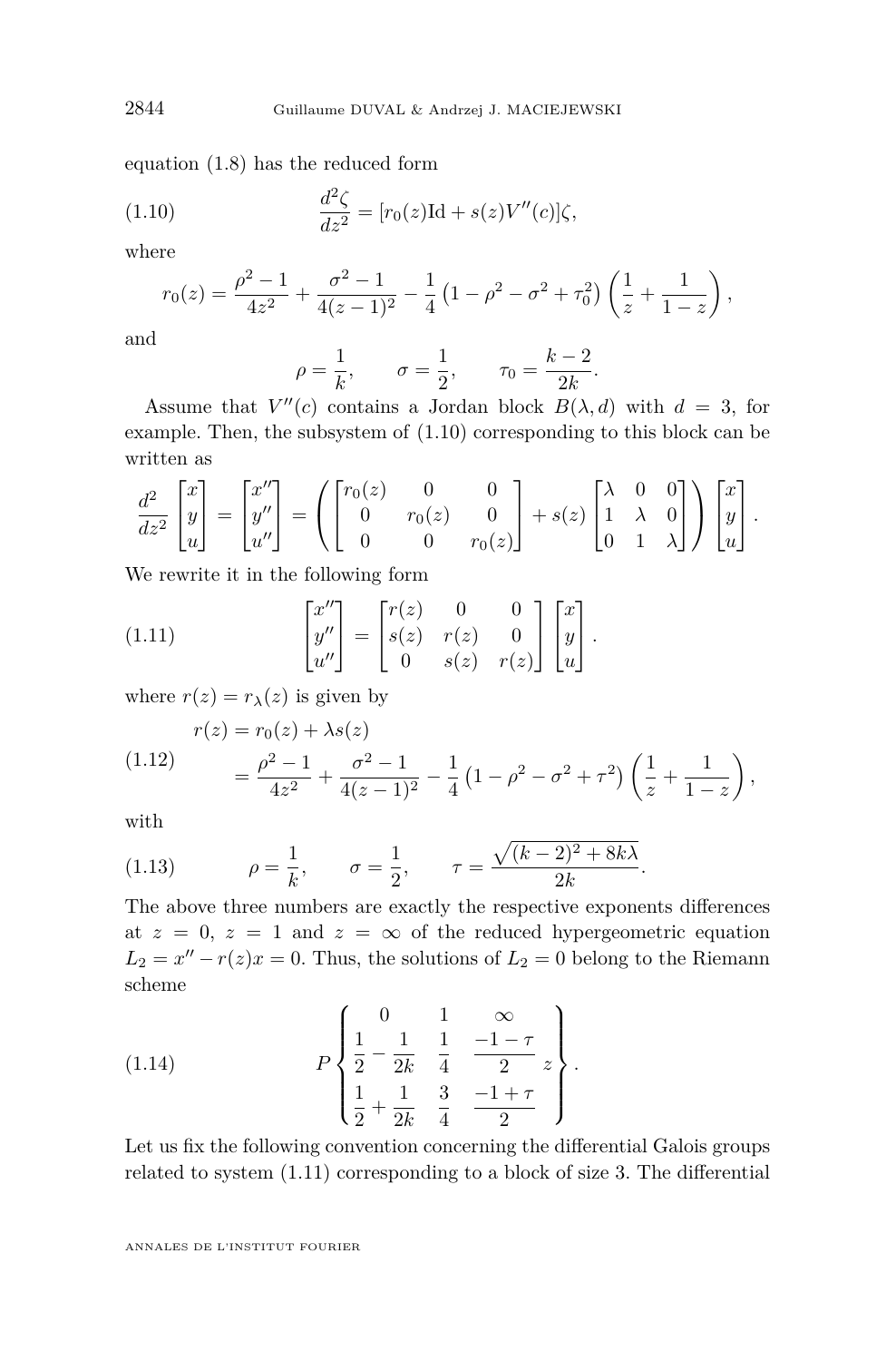<span id="page-7-0"></span>Galois group of the first equation of this system, i.e. the differential Galois group of the equation  $L_2 = x'' - r(z)x = 0$ , with respect to the ground field  $\mathbb{C}(z)$ , is denoted  $G_1$ . This group can be determined thanks to the Kimura theorem [\[5\]](#page-52-0), see also [\[3\]](#page-52-0) and [\[4\]](#page-52-0). In fact,

$$
G(k,\lambda):=G_1,
$$

is the group appearing in the first column of Table 1. The differential Galois group of subsystem of [\(1.11\)](#page-6-0) consisting of first two equations is denoted  $G_2$ . Finally, the differential Galois group of whole system  $(1.11)$  is denoted by  $G_3$ .

#### **1.4. Generalities and Galois groups of the distinct VE**

In this subsection, we summarise some results about differential Galois groups and classical Differential Algebra which we frequently use, see [\[6,](#page-52-0) [14\]](#page-52-0). Next, we compare the differential Galois groups of different forms of the VE introduced in the previous subsection.

In what follows, (*K, ∂*) denotes an ordinary differential field with the algebraically closed subfield of constants C. We use the standard notation, e.g.,  $x' = \partial x$ ,  $x'' = \partial^2 x$ , etc., for an element  $x \in K$ .

• If a linear system  $Y' = AY$ , where  $A \in \mathbb{M}(n_1 + n_2, K)$ , splits into a direct sum

$$
Y' = \begin{bmatrix} Y_1' \\ Y_2' \end{bmatrix} = \begin{bmatrix} A_1 & 0 \\ 0 & A_2 \end{bmatrix} \begin{bmatrix} Y_1 \\ Y_2 \end{bmatrix} \quad \text{where} \quad A_i \in \mathbb{M}(n_i, K) \quad \text{for} \quad i = 1, 2,
$$

then, with obvious notations, the identity component  $\mathcal{G}^{\circ}$  of its differential Galois group  $G$  is a subgroup of the direct product  $G_1^{\circ} \times G_2^{\circ}$ . Moreover, the two projection maps  $\pi_i : \mathcal{G}^\circ \to \mathcal{G}_i^\circ$ , with  $i = 1, 2$ , are surjective. Therefore,  $\mathcal{G}^{\circ}$  is Abelian iff  $\mathcal{G}^{\circ}_1$  and  $\mathcal{G}^{\circ}_2$  are Abelian.

• If the system  $Y'_1 = A_1 Y_1$  is a subsystem of

$$
\begin{bmatrix} Y_1' \\ Y_2' \end{bmatrix} = \begin{bmatrix} A_1 & 0 \\ B & A_2 \end{bmatrix} \begin{bmatrix} Y_1 \\ Y_2 \end{bmatrix},
$$

then the reduction morphism  $\mathcal{G}^{\circ} \to \mathcal{G}^{\circ}_1$  is surjective. Therefore, if  $\mathcal{G}^{\circ}$  is Abelian, then  $\mathcal{G}^{\circ}_1$  is also Abelian.

LEMMA 1.5.  $-$  Let  $E/K$  be an ordinary differential field extension with the same subfield of constants C.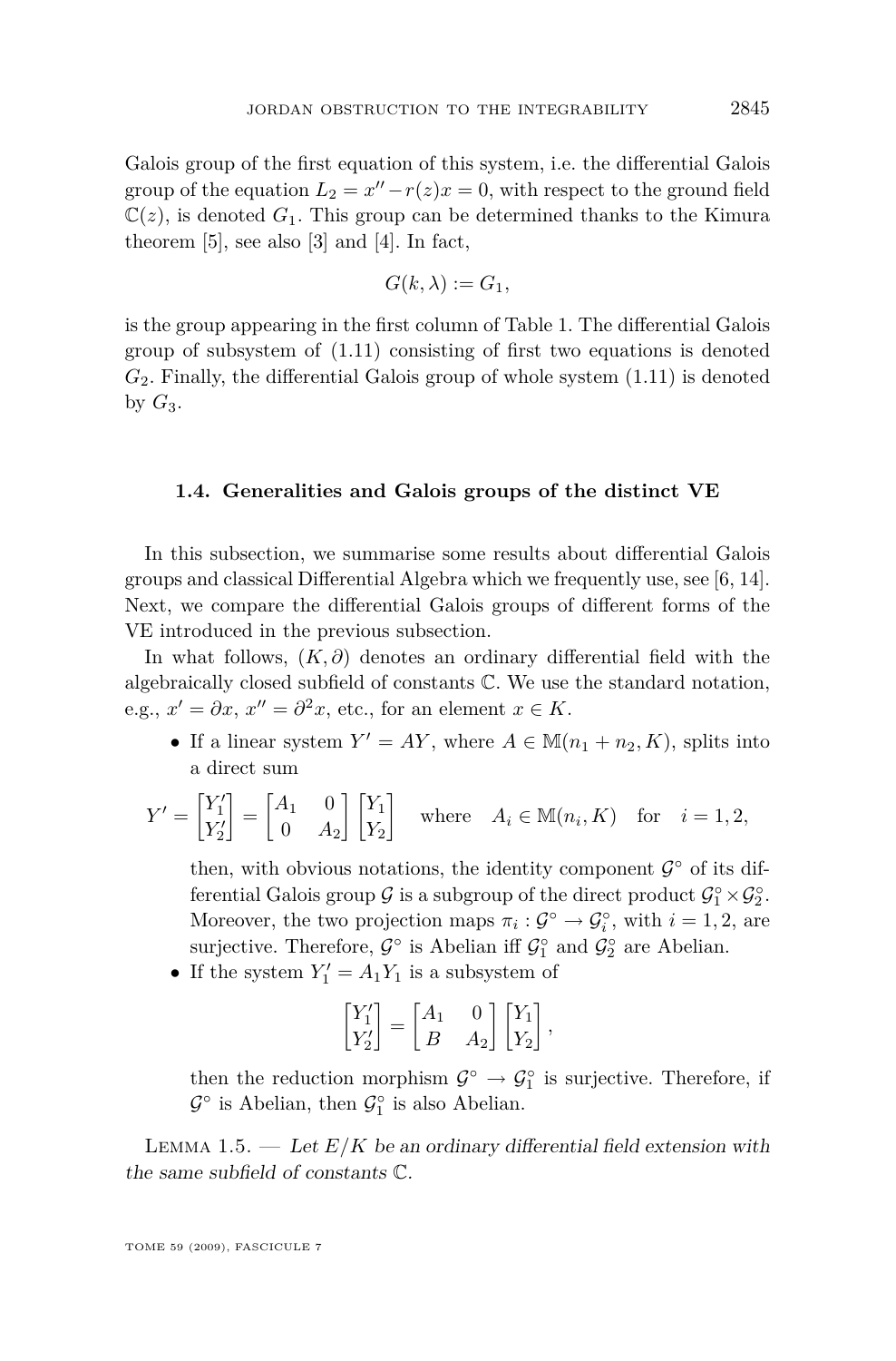(1) Let  $f_1, \ldots, f_p \in E$ , and  $f'_i \in K$ , for  $i = 1, \ldots, p$ . Then the family  ${f_1, \ldots, f_p}$  is algebraically dependent over *K* if and only if there exists a non trivial linear relation

$$
c_1f_1 + \cdots + c_pf_p \in K \text{ with } (c_1, \ldots, c_p) \in \mathbb{C}^p \backslash \{0\}.
$$

- (2) Let  $T(E/K)$  be the set of elements f of E such that there exists a non-zero linear differential equation  $L \in K[\partial]$  such that  $L(f) = 0$ . Then *T*(*E/K*) is a *K*-algebra containing the algebraic closure of *K* in *E*. If  $E/K$  is a Picard-Vessiot extension, then  $T(E/K)$  is the Picard-Vessiot ring of  $E/K$ , and  $T(E/K) = K[Z_{i,j}][W^{-1}]$ , where  $W = det((Z_{i,j}))$ , and  $(Z_{i,j})_{1 \leq i,j \leq n}$  is an arbitrary fundamental matrix defining the Picard-Vessiot extension.
- (3) Let  $y' = Ay$  be a differential system with  $A \in \mathbb{M}(n, K)$ , and  $K'/K$ be a finite degree extension of *K*. Denote by  $G$  (resp. by  $G'$ ) the respective Galois groups of  $y' = Ay$  when this system is considered over  $K$ , (resp. over  $K'$ ). Then  $\mathcal{G}'$  is naturally a subgroup of  $\mathcal{G}$ , and  $({\cal G}')^{\circ} = {\cal G}^{\circ}.$

 $Proof. - (1)$  is the classical Ostrowski-Kolchin theorem about the algebraic independence of integrals. Its proof may be found in [\[6\]](#page-52-0).

(2) follows directly from Exercises 1.24 on p. 17 and Corollary 1.38 on p. 30 in [\[14\]](#page-52-0).

(3) Let  $F'/K'$  be a Picard-Vessiot extension of  $y' = Ay$  over K'. Then  $F' = K'(Y)$ , where *Y* is a fundamental matrix of solutions of the system. Set  $F = K(Y)$ . Then  $F/K$  is a Picard-Vessiot extension of  $y' = Ay$  over *K*, for which

$$
F' = K'F \quad \text{ and } \quad F \subset F'.
$$

Since the group  $\mathcal{G}'$  fixes  $K'$  pointwise and leaves  $F$  globally invariant, i.e.,  $\mathcal{G}' \cdot F = F$ , it may be considered as a subgroup of  $\mathcal{G}$ . Therefore, we also have the inclusion of connected components

$$
(\mathcal{G}')^{\circ} \subset \mathcal{G}^{\circ}.
$$

From Corollary 1.30 on p. 23 in [\[14\]](#page-52-0) and its proof, we have

$$
\dim \mathcal{G}^{\circ} = \dim \mathcal{G} = \text{tr. deg}(F/K).
$$

But tr.  $\deg(F/K) = \text{tr.} \deg(K'F/K') = \text{tr.} \deg(F'/K') = \dim(\mathcal{G}')^{\circ}$ . So, the two irreducible varieties  $(G')^{\circ}$  and  $G^{\circ}$  have the same dimension, hence they are equal.  $\Box$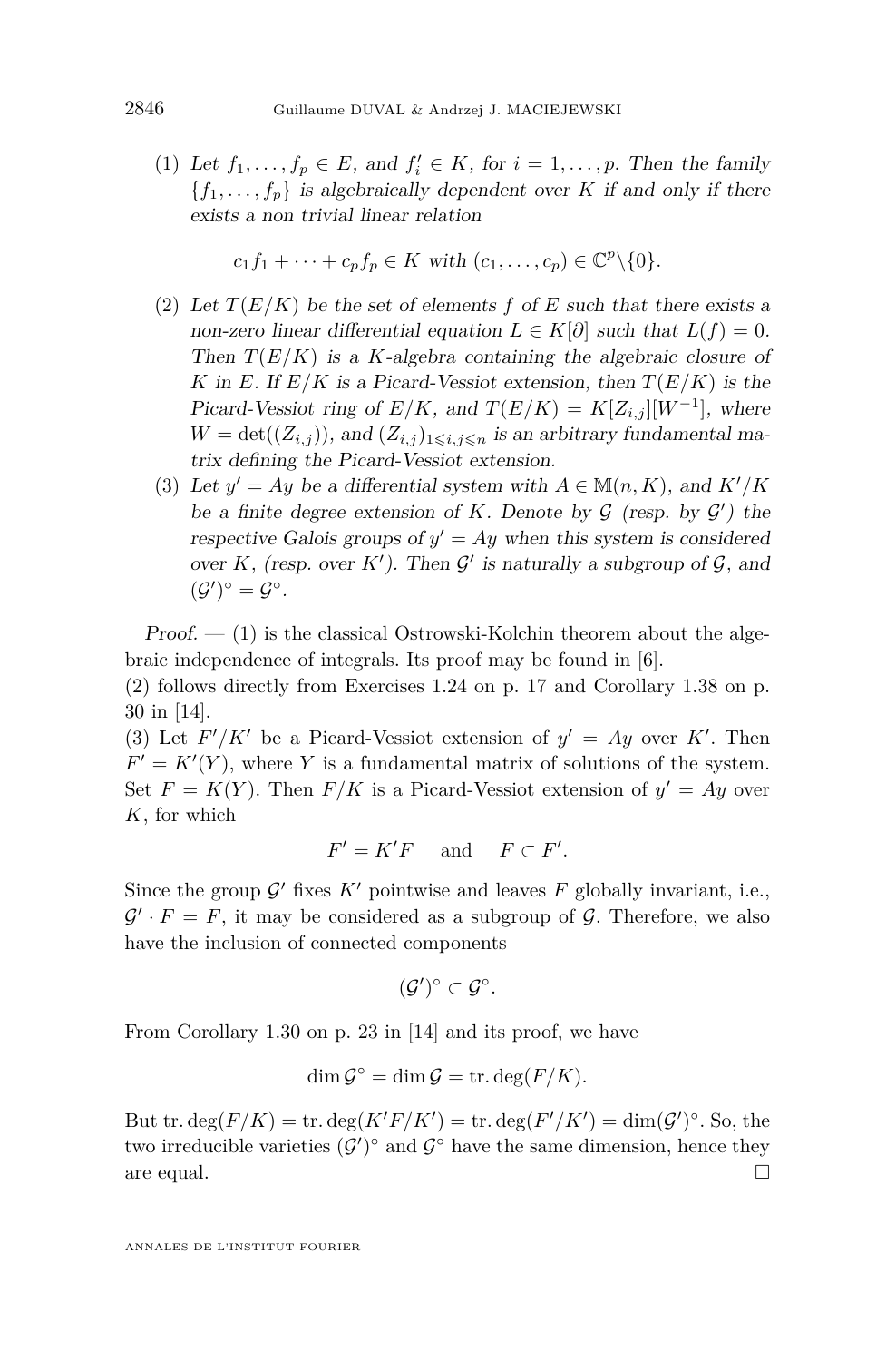<span id="page-9-0"></span>Point 3 in the above lemma is exactly Theorem 3.13 from [\[2\]](#page-52-0) where sketch of the proof is given. This point gives the invariance of the connected component of the differential Galois group with respect to ramified coverings. See also [\[9\]](#page-52-0) for other exposition and proofs.

Let us consider the four variational equations derived in the previous subsection, namely equations  $(1.4)$ ,  $(1.8)$ ,  $(1.10)$  and  $(1.11)$ . The system [\(1.4\)](#page-2-0) is defined over the ground fields  $\mathbb{C}(\varphi(t), \dot{\varphi}(t))$ , and the other three are defined over  $\mathbb{C}(z)$ . Let  $G(VE_t)$ ,  $G(VE_z)$ , and  $G_{block}$  be the differential Galois groups of equations  $(1.4)$ ,  $(1.8)$ , and  $(1.11)$ , respectively. Then we have the following.

PROPOSITION  $1.6.$  — With the notations above, we have:

- (1) The Galois groups of systems [\(1.8\)](#page-5-0) and [\(1.10\)](#page-6-0) have common connected component  $G(VE_z)^\circ$ .
- (2) The two connected components  $G(VE_t)^\circ$  and  $G(VE_z)^\circ$  are isomorphic.
- (3) The connected component  $G^{\circ}_{\text{block}}$  is a quotient of  $G(VE_z)^{\circ}$ .

Proof.  $- (1)$  Set  $K = \mathbb{C}(z)$  and  $K' = \mathbb{C}(z)[f(z)]$ , where  $f(z)$  is given by [\(1.9\)](#page-5-0). Then  $K'/K$  is a finite extension. Denote by  $Z$  a fundamental matrix of solutions of [\(1.10\)](#page-6-0). Then  $f(z)Z$  is a fundamental matrix of solutions of [\(1.8\)](#page-5-0). Therefore, [\(1.8\)](#page-5-0) and [\(1.10\)](#page-6-0) share the same Picard-Vessiot extension over  $K'$ . So they have the same Galois group  $\mathcal{G}'$  over  $K'$ . From point 3 of Lemma [1.5,](#page-7-0)

$$
(\mathcal{G}')^{\circ} = \mathcal{G}^{\circ} : = G(\mathrm{VE}_{z})^{\circ},
$$

is also the connected component of the Galois group of  $(1.10)$  when it is viewed as a system over  $K = \mathbb{C}(z)$ .

(2) Consider the Yoshida map

$$
\phi: K = \mathbb{C}(z) \to K' = \mathbb{C}(\varphi(t), \dot{\varphi}(t)),
$$

$$
z \longmapsto \varphi^k(t).
$$

This map is a morphism of fields which is not a differential morphism for differential fields  $(K, \frac{d}{dz})$  and  $(K', \frac{d}{dt})$ . But, since  $K'/K$  is finite, the derivation  $\frac{d}{dz}$  of K extends uniquely to a derivation of K' which is still denoted by the same symbol. Moreover,

(1.15) 
$$
\frac{d}{dt} = \frac{dz}{dt}\frac{d}{dz} = k\varphi^{k-1}\dot{\varphi}\frac{d}{dz}
$$

Let  $F'/K'$  be the Picard-Vessiot extension of [\(1.4\)](#page-2-0) over  $(K', \frac{d}{dt})$ . Then  $F'/K'$  is a Picard-Vessiot extension of [\(1.8\)](#page-5-0) when considered over  $(K', \frac{d}{dz})$ .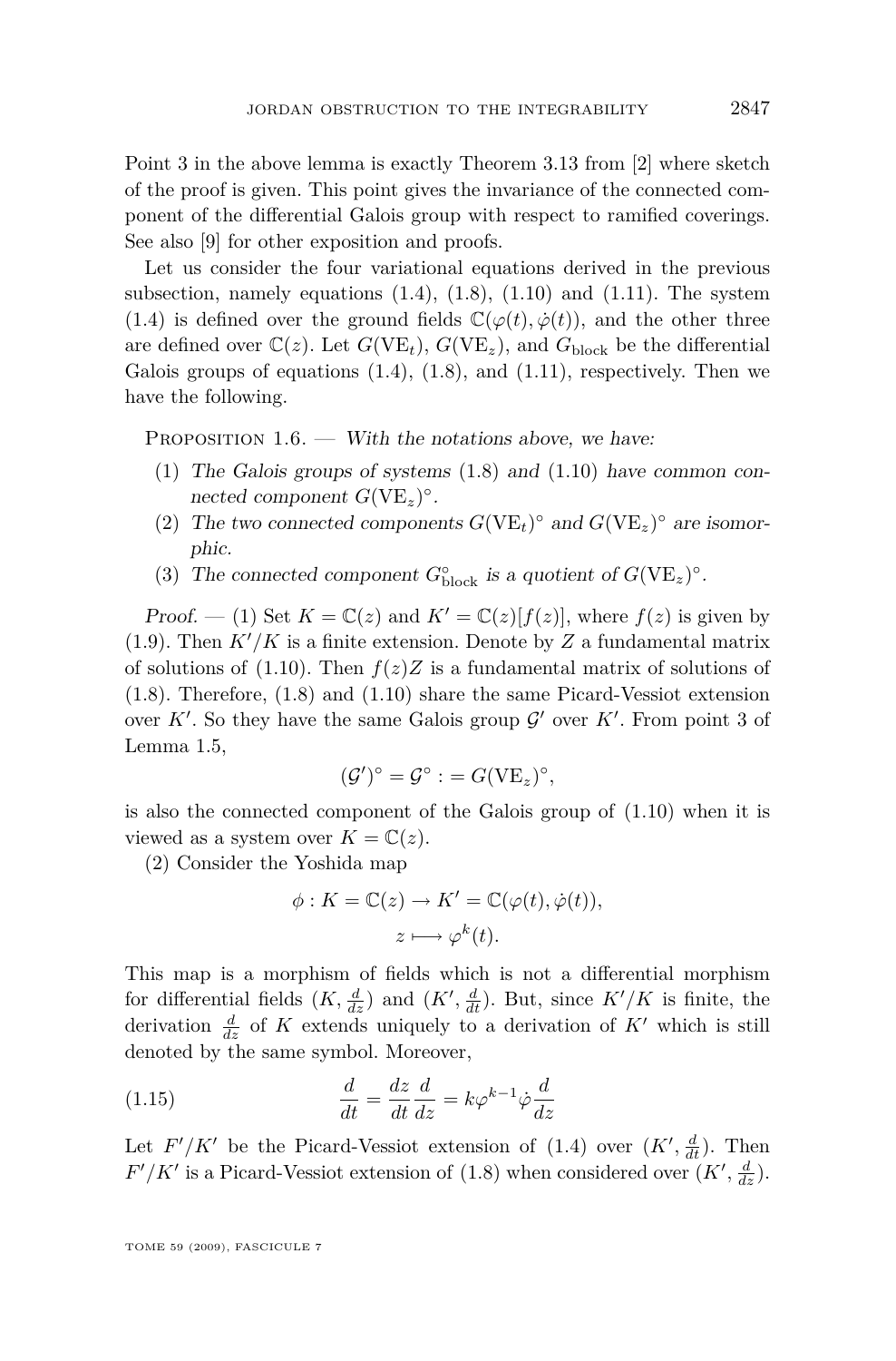From [\(1.15\)](#page-9-0), an automorphism of  $F'/K'$  commutes with  $\frac{d}{dt}$  iff it commutes with  $\frac{d}{dz}$ . Therefore, by point 3 of Lemma [1.5,](#page-7-0) we conclude that

$$
G(\mathrm{VE}_{t})^{\circ} = G(\mathrm{VE}_{z})^{\circ}.
$$

(3) According to the second item given at the beginning of this subsection, the reduction map  $G(VE_z)^\circ \to G_{\text{block}}^\circ$  is surjective. Hence,  $G_{\text{block}}^\circ$  is a quotient of  $G(VE_z)^\circ$ .

#### **1.5. The plan of the paper**

As shown in the above section, there are several VE, but essentially we have two connected Galois group to deal with:  $G(VE_z)^\circ$  and  $G_{\text{block}}^\circ$ , the latter being a quotient of the former.

In Section 2, we study differential equations of the form [\(1.11\)](#page-6-0) for Jordan blocks of size  $d = 2$ . We find necessary and sufficient conditions for the connected component of the Galois group  $G^{\circ}_{\text{block}} = G^{\circ}_2$  to be Abelian, see Theorem [2.3.](#page-12-0) In this part the reader will find our interpretation of Kronecker's ideas in the framework of the Differential Galois Theory.

In Section 3, we apply this result to eliminate from Table [1.1](#page-3-0) all the cases corresponding to  $G_1^{\circ} \simeq G_a$ , where  $G_a$  denotes the additive algebraic subgroup of  $SL(2,\mathbb{C})$ . Here,  $G_1 = G(k,\lambda)$  is the Galois group over  $\mathbb{C}(z)$  of the equation  $L_2 = x'' - r(z)x = 0$ . According to Theorem [2.3,](#page-12-0) we have to check if certain specific primitive integrals built from special function as Jacobi polynomials, are algebraic.

From Theorem [2.3,](#page-12-0) if  $G_1$  is finite, then  $G_2^{\circ}$  is Abelian. In those cases, the existence of Jordan blocks with size  $d = 2$  does not give any obstacles for the integrability. This is why we are forced to look for such obstructions considering Jordan blocks of size  $d = 3$ . This problem is investigated in Section 4, where the results of Section 2 are also used. In this part of the paper we follow the general ideas contained in Sections 2 and 3, but our considerations are much more technical.

In Section 5, we deal with the exceptional cases of potentials of degree  $k = \pm 2$ , for which we prove that  $G(VE_t)^\circ \simeq G(VE_z)^\circ$  is Abelian. The strategy employed is completely different and independent of the general frame of the paper. First, we give a direct proof of that result for  $k = 2$ . Then, we extract and discuss a general principle of symmetry contained in Table [1.1.](#page-3-0) Applying this principle, we deduce the following implication

 $G(VE_t)^\circ$  Abelian for  $k = 2 \implies G(VE_t)^\circ$  is Abelian for  $k = -2$ *.* 

For the non-expert reader, we should recommend to read this section first, since for  $k = 2$ , he shall see the frame of a very simple and particular VE.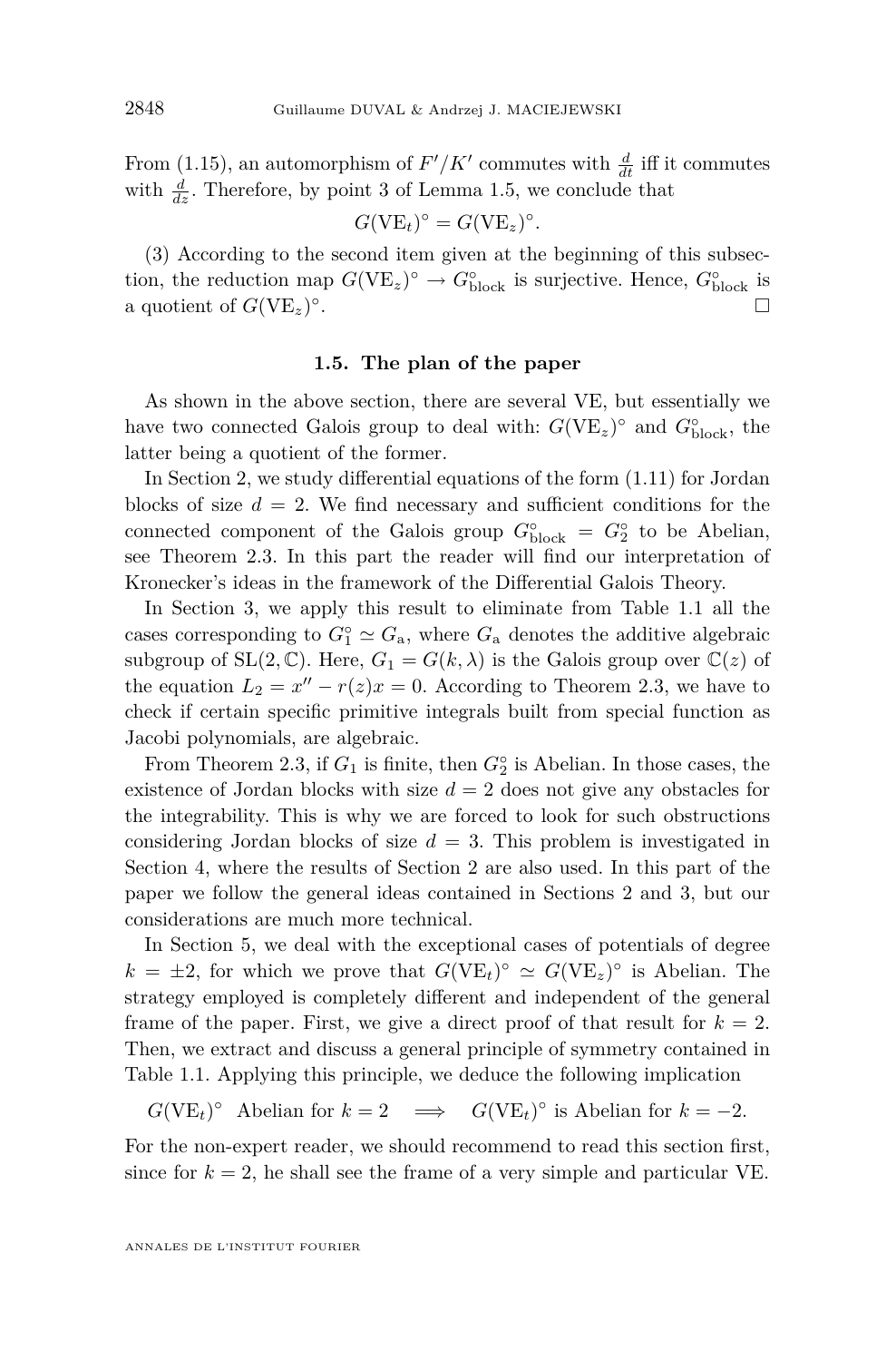<span id="page-11-0"></span>In order to justify our study, in Section 6, we prove that the Hessian matrix  $V''(c)$  for a homogeneous polynomial potential V of degree  $k$ , can be an arbitrary symmetric matrix *A* satisfying  $Ac = (k-1)c$ . This is made by a dimensional arguments and study of complex symmetric matrices.

#### **2. Theory for Jordan blocks of size two**

Let  $(K, \partial)$  be an ordinary differential field with constant subfield  $\mathbb{C}$ . We consider the following system of two linear differential equations over *K*.

$$
(2.1) \t\t x'' = rx,
$$

$$
(2.2) \t\t y'' = ry + sx.
$$

We denote by  $F_1$  and  $F_2$  the Picard-Vessiot fields of equation  $(2.1)$ , and the system  $(2.1)-(2.2)$ , respectively. The differential Galois group of extension  $F_i/K$  is denoted by  $G_i$ , for  $i = 1, 2$ .

We look for the conditions under which  $G_2^{\circ}$  is Abelian. Since  $F_1$  may be seen as a subfield of  $F_2$ , and  $G_1$  as a quotient of  $G_2$ , we express these conditions in terms of  $G_1^{\circ}$ , and  $r, s \in K$ .

From now on,  $\{x_1, x_2\}$  denotes a basis of solutions of  $(2.1)$  normalised in such a way that

$$
W(x_1, x_2) = \det(X) = 1
$$
, where  $X = \begin{bmatrix} x_1 & x_2 \\ x'_1 & x'_2 \end{bmatrix}$ .

For each  $\sigma \in G_2$ , there exists matrix  $A(\sigma) \in SL(2,\mathbb{C})$ , such that  $\sigma(X) =$ *XA*( $\sigma$ ). Moreover, we chose  $\{x_1, x_2\}$  such that

- if  $G_1^{\circ} \simeq G_a$ , then for all  $\sigma \in G_2^{\circ}$ , the matrix  $A(\sigma)$  is a unipotent upper triangular matrix;
- if  $G_1^{\circ} \simeq G_m$ , then for all  $\sigma \in G_2^{\circ}$ , the matrix  $A(\sigma)$  is a diagonal matrix.

We recall here that in the above statements  $G_a$  and  $G_m$  denote the additive and the multiplicative subgroups of  $SL(2, \mathbb{C})$ .

The group  $G_1^{\circ}$  is a connected subgroup of  $SL(2,\mathbb{C})$ . It is Abelian if and only if it is isomorphic either to *G*a, *G*m, or to *{*Id*}*. Moreover, in [\[7\]](#page-52-0) Kovacic proved the following

LEMMA  $2.1.$   $-$ 

(1)  $G_1^{\circ} \simeq G_a$ , iff there exists a positive integer *m* such that  $x_1^m \in K$ , and  $x_2$  is transcendental over  $K$ . In this case the algebraic closure of *K* in  $F_1$  is  $L = K[x_1]$ .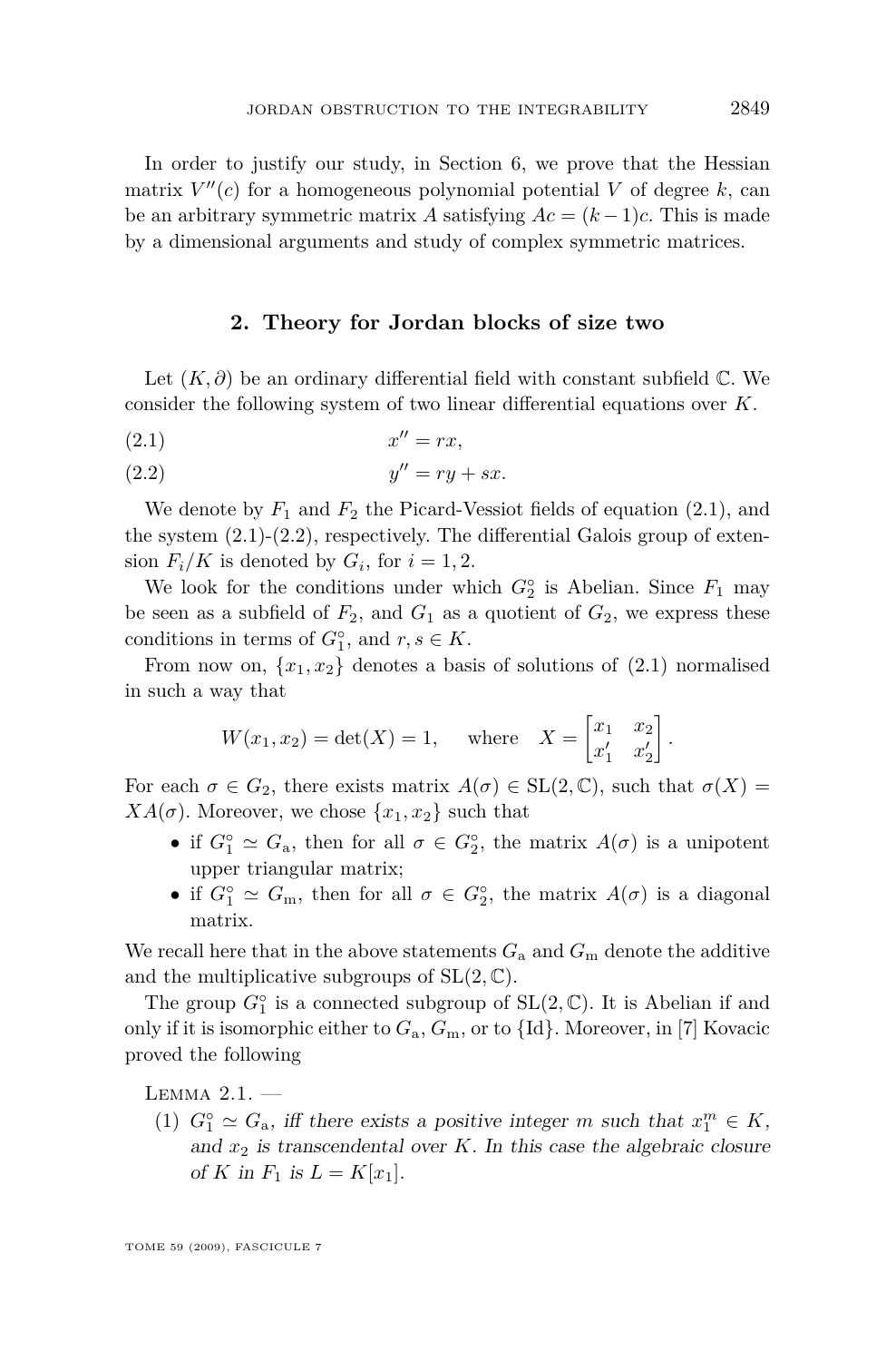- <span id="page-12-0"></span>(2)  $G_1^{\circ} \simeq G_m$ , iff  $x_1$  and  $x_2$  are transcendental over  $K$  but,  $(x_1x_2)^2 \in$ *K*. In this case the algebraic closure of *K* in  $F_1$  is  $L = K[x_1x_2]$ . Moreover, *L* is at most quadratic over *K*.
- (3)  $G_1$  is a finite group if and only if both  $x_1$  and  $x_2$  are algebraic over *K*. Moreover, if this happens then, *G*<sup>1</sup> is a finite subgroup of  $SL(2,\mathbb{C})$  which is of one of the four types listed below:
	- (a) Dihedral type: *G*<sup>1</sup> is conjugated to a finite subgroup of

$$
D^{\dagger} = \left\{ \begin{bmatrix} \lambda & 0 \\ 0 & 1/\lambda \end{bmatrix} \mid \ \lambda \in \mathbb{C}^{\star} \right\} \cup \left\{ \begin{bmatrix} 0 & \lambda \\ -1/\lambda & 0 \end{bmatrix} \mid \ \lambda \in \mathbb{C}^{\star} \right\}.
$$

- (b) Tetrahedral type:  $G_1/\{\pm \mathrm{Id}\}\simeq \mathfrak{A}_4$ .
- (c) Octahedral type:  $G_1/\{\pm I d\} \simeq \mathfrak{S}_4$ .
- (d) Icosahedral type:  $G_1/\{\pm I d\} \simeq \mathfrak{A}_5$ .

In the above,  $\mathfrak{S}_p$  and  $\mathfrak{A}_p$  denote the symmetric, and the alternating group of *p* elements, respectively.

DEFINITION 2.2. — Let  $\varphi = \int sx_1^2$  and  $\psi = \int x_1^{-2}$ . We define the following conditions

- ( $\alpha$ ): There exists  $c \in \mathbb{C}$  such that  $\varphi + c\psi \in L$ .
- $(\beta)$ :  $\varphi \psi 2 \int \varphi \cdot \psi' = 2 \int \varphi' \psi \varphi \cdot \psi \in L[\psi].$
- ( $\gamma$ ): There exists  $\phi_1 \in L$  such that  $(\phi_1 x_1^2)' = sx_1^2$ .
- (*δ*): There exists  $\phi_2 \in L$  such that  $(\phi_2 x_2^2)' = sx_2^2$ .

With the above notations and definitions our main result in this section is the following.

THEOREM 2.3. — The group  $G_2^{\circ}$  is Abelian if and only if one of the following cases occur

- (1)  $G_1$  is a finite group.
- (2)  $G_1^{\circ} \simeq G_a$  and condition ( $\beta$ ) holds.
- (3)  $G_1^{\circ} \simeq G_m$  and conditions  $(\gamma)$  and  $(\delta)$  hold.

When  $G_1^{\circ} \simeq G_a$ , then  $(\beta) \Rightarrow (\alpha)$ . Hence,  $(\alpha)$  is a necessary condition for  $G_2^{\circ}$  to be Abelian in this case.

The proof of the theorem will be done at the end of this section. Before, for sake of clarity, we explain the main ideas of its proof.

A good illustration of the Kronecker observation in arithmetic is the following example. Let

$$
f(X) = X^3 + pX + q \in \mathbb{Q}[X],
$$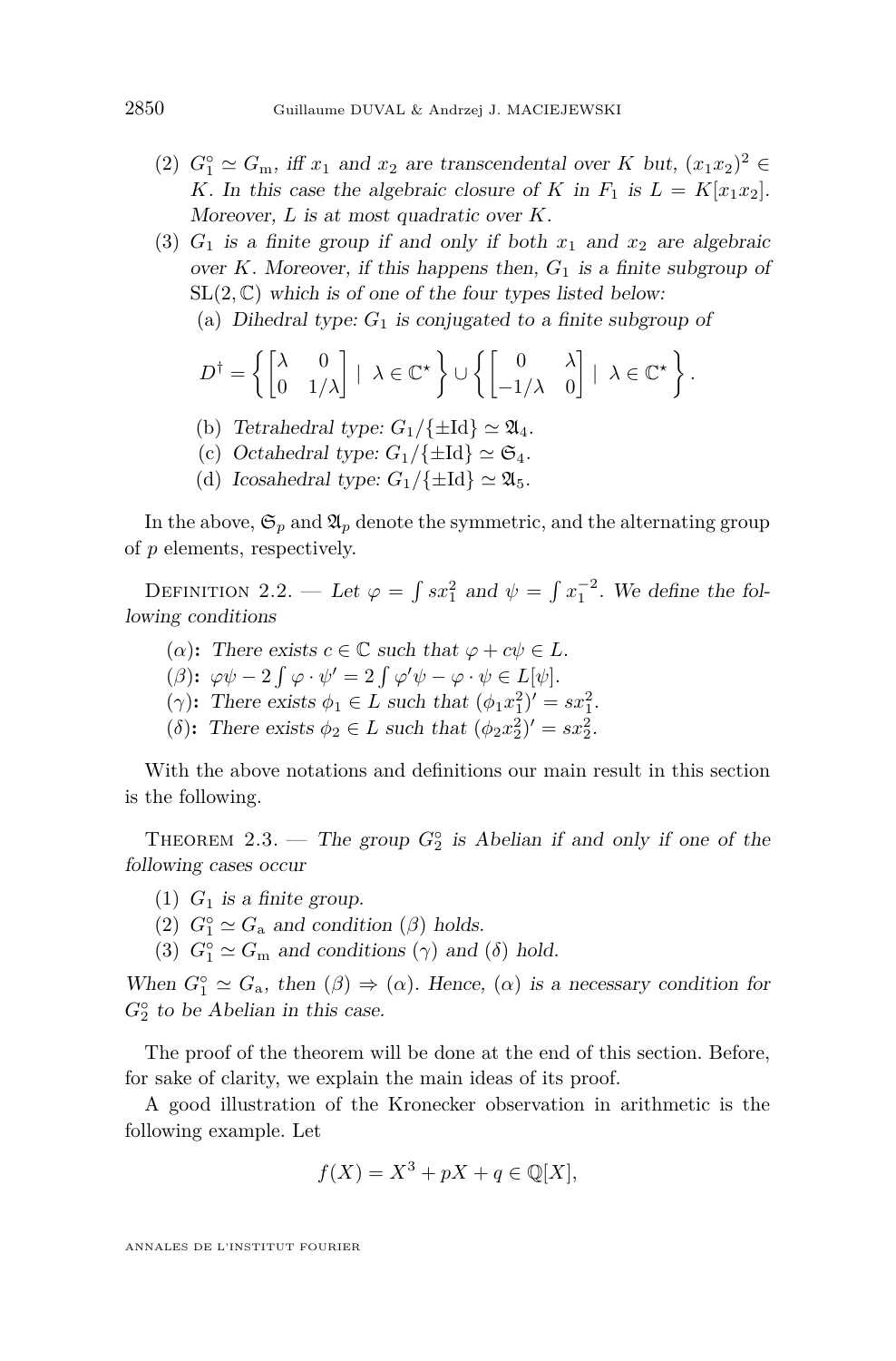<span id="page-13-0"></span>be an irreducible polynomial. Let  $Gal(f/\mathbb{Q})$  be its Galois group over the rationals, and  $\Delta = -4p^3 - 27q^2$  be the discriminant of *f*. The group Gal( $f/\mathbb{Q}$ ) can be either  $\mathfrak{S}_3$ , or  $\mathfrak{A}_3$ . Moreover,

$$
\mathrm{Gal}(f/\mathbb{Q}) \simeq \mathfrak{A}_3 \iff \Delta \in (\mathbb{Q})^2.
$$

In other words, Gal( $f$  / $\mathbb{Q}$ ) is Abelian, iff  $\Delta$  is a square of a rational number. This is, in the considered example, the precise "arithmetical condition" that governs the Abelianity of the Galois group.

In differential Galois theory, the analogue of the discriminant is the Wronskian determinant. Therefore our idea was to express the Abelianity condition for  $G_2^{\circ}$  in terms of certain properties of the Wronskian determinant.

We proceed in the three following steps

- (1) The very specific form of system  $(2.1)$ – $(2.2)$ , allows to express the Abelianity of  $G_2^{\circ}$  in terms of its subgroup  $H = \text{Gal}_{\partial}(F_2/F_1)$ .
- (2) Next, we translate this group conditions into properties of certain Wronskians.
- (3) In a third step, thanks to Lemma [1.5,](#page-7-0) we express these Wronskian properties in terms of the algebraicity of certain primitive integrals.

Later, in the applications, we shall not use the case of Theorem [2.3](#page-12-0) where  $G_1^{\circ} \simeq G_m$ . This is because those cases only happen for potentials of degree  $k = \pm 2$  for which other kind of arguments will be applied in Section 5. Therefore, at first reading, this part of the proof of Theorem [2.3](#page-12-0) may be avoided.

#### **2.1. Group formulation of the criterion**

The system  $(2.1)$  and  $(2.2)$  may be written into the matrix form:

(2.3) 
$$
\begin{bmatrix} x' \\ x'' \\ y' \\ y'' \end{bmatrix} = \begin{bmatrix} 0 & 1 & 0 & 0 \\ r & 0 & 0 & 0 \\ 0 & 0 & 0 & 1 \\ s & 0 & r & 0 \end{bmatrix} \begin{bmatrix} x \\ x' \\ y \\ y' \end{bmatrix} = \begin{bmatrix} R & 0 \\ S & R \end{bmatrix} \begin{bmatrix} x \\ x' \\ y \\ y' \end{bmatrix},
$$

where

(2.4) 
$$
R := \begin{bmatrix} 0 & 1 \\ r & 0 \end{bmatrix}, \quad S := \begin{bmatrix} 0 & 0 \\ s & 0 \end{bmatrix}.
$$

For a given basis  $\{x_1, x_2\}$  of solutions of equation [\(2.1\)](#page-11-0), we set

$$
X = \begin{bmatrix} x_1 & x_2 \\ x'_1 & x'_2 \end{bmatrix} \quad \text{and} \quad Y = \begin{bmatrix} y_1 & y_2 \\ y'_1 & y'_2 \end{bmatrix},
$$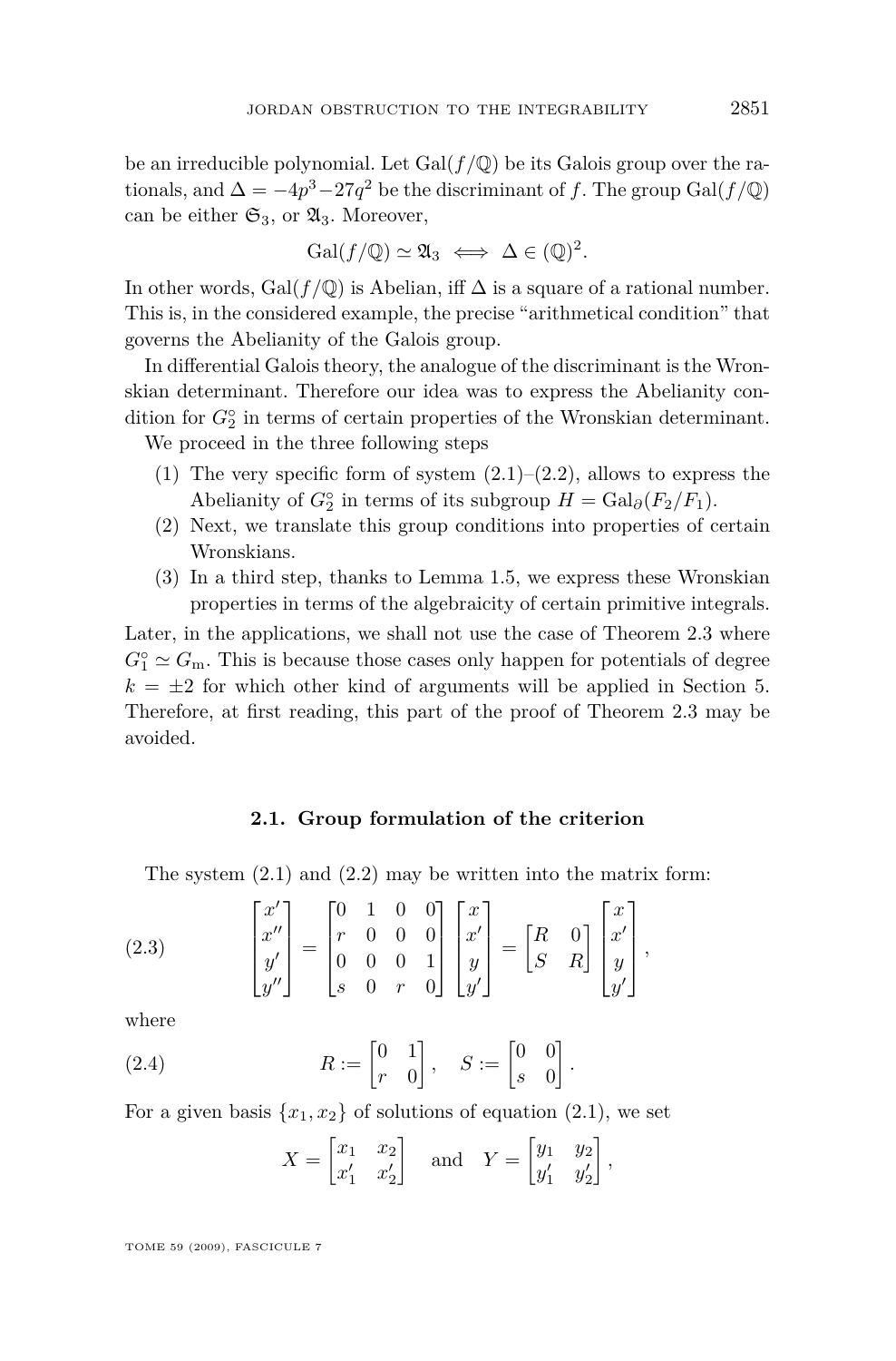<span id="page-14-0"></span>where  $y_1$  and  $y_2$  are two particular solutions of  $(2.2)$ , that is:

(2.5) 
$$
\begin{cases} y_1'' = ry_1 + sx_1 \\ y_2'' = ry_2 + sx_2 \end{cases}
$$

Then the following  $4 \times 4$  matrix

$$
\Xi_2 = \begin{bmatrix} X & 0 \\ Y & X \end{bmatrix},
$$

is a fundamental matrix of solutions of  $(2.3)$ . For each  $\sigma \in G_2$ , we have

(2.6) 
$$
\sigma(\Xi_2) = \begin{bmatrix} \sigma(X) & 0 \\ \sigma(Y) & \sigma(X) \end{bmatrix} = \Xi_2 M(\sigma).
$$

Performing the above multiplication we can easily notice that the  $4 \times 4$ matrix  $M(\sigma)$  has the form

$$
M(\sigma) = \begin{bmatrix} A(\sigma) & 0 \\ B(\sigma) & A(\sigma) \end{bmatrix}.
$$

Therefore,  $G_2$  can be identified with a subgroup of  $SL(4, \mathbb{C})$ : (2.7)

$$
G_2 \subset G_{\max} = \left\{ M(A, B) := \begin{bmatrix} A & 0 \\ B & A \end{bmatrix} \mid A \in SL(2, \mathbb{C}), B \in \mathbb{M}(2, \mathbb{C}) \right\}.
$$

For  $M_i = M_i(A_i, B_i) \in G_{\text{max}}$ , with  $i = 1, 2$ , we have

(2.8) 
$$
M_1 M_2 = \begin{bmatrix} A_1 A_2 & 0 \\ B_1 A_2 + A_1 B_2 & A_1 A_2 \end{bmatrix}
$$

DEFINITION 2.4. — We denote by  $H := \text{Gal}_{\partial}(F_2/F_1)$ . The groups  $H_{\text{max}}$ ,  $H_a$  and  $H_m$  are the subgroups of  $G_{\text{max}}$ , defined by,

*.*

$$
H_{\text{max}} := \left\{ N(B) := \begin{bmatrix} \text{Id} & 0 \\ B & \text{Id} \end{bmatrix} \middle| B \in M(2, \mathbb{C}) \right\},
$$
  

$$
H_{\text{a}} := \left\{ N(B) \in H_{\text{max}} \middle| B = \begin{bmatrix} a & b \\ 0 & a \end{bmatrix}, a, b \in \mathbb{C} \right\},
$$
  

$$
H_{\text{m}} := \left\{ N(B) \in H_{\text{max}} \middle| B = \begin{bmatrix} a & 0 \\ 0 & d \end{bmatrix}, a, d \in \mathbb{C} \right\}.
$$

From (2.8), we have  $N(B_1)N(B_2) = N(B_1 + B_2)$ . So,  $H_{\text{max}}$  is a vector group of dimension 4 isomorphic to  $(\mathbb{M}(2,\mathbb{C}), +)$ .

Let us recall that a field extension  $E/K$  is regular iff for all  $x \in E$  we have: *x* is algebraic over *K* implies that  $x \in K$ . When  $E/K$  is a Picard-Vessiot extension, then it is regular iff its differential Galois group is connected.

PROPOSITION  $2.5.$  — With the notations above we have the following.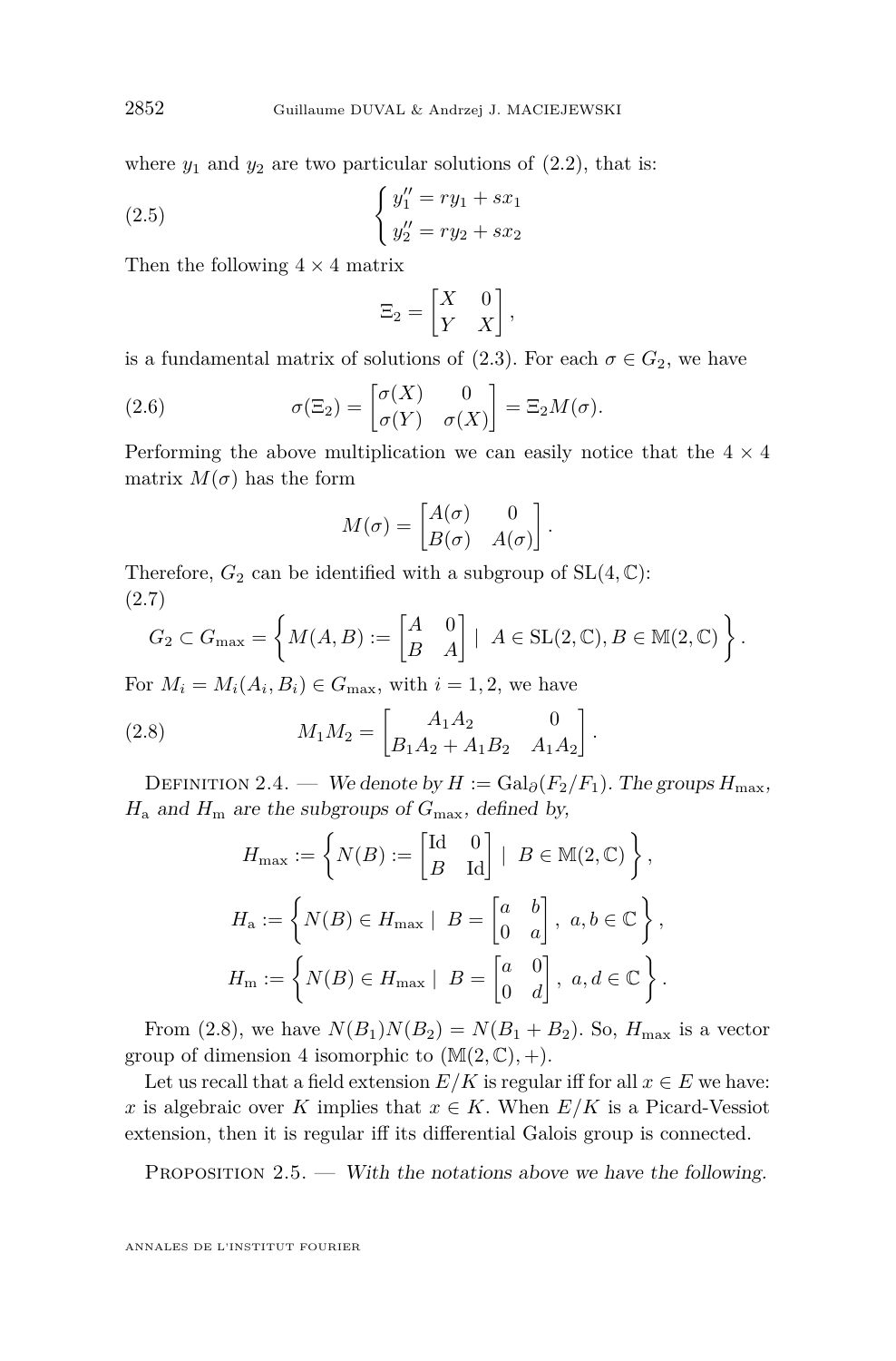- <span id="page-15-0"></span>(1) The Picard Vessiot extension  $F_2/F_1$  is a regular fields extension and *its Galois group H* =  $GaI_∂(F_2/F_1)$  *is a vector group.*
- (2) The algebraic closure of  $K$  in  $F_2$  coincides with the algebraic closure *L* of *K* in *F*1.
- (3) The kernel of the restriction map  $\text{Res}^{\circ}: G_2^{\circ} \to G_1^{\circ}$  coincides with  $H = \text{Gal}_{\partial}(F_2/F_1).$
- (4) If  $G_1$  is finite then  $G_2^\circ = H = \text{Gal}_\partial(F_2/F_1)$  is Abelian.

Proof. — (1) Let Res :  $G_2 \rightarrow G_1$ ,  $\sigma \mapsto \sigma|_{F_1}$ , be the restriction map. We have

$$
M(\sigma) = \begin{bmatrix} A(\sigma) & 0 \\ B(\sigma) & A(\sigma) \end{bmatrix} \longmapsto \text{Res}(M(\sigma)) = A(\sigma)
$$

Since  $H = \text{Gal}_{\partial}(F_2/F_1) = \text{Ker}(\text{Res})$ , the algebraic subgroup *H* of  $G_2$  may be viewed as an algebraic subgroup of  $H_{\text{max}}$ . It is therefore a vector group, hence connected.

(2) Let  $u \in F_2$  be algebraic over *K*. Since *H* is connected,  $Hu = \{u\}$ , and thus  $u \in F_1$  is algebraic over *K*.

(3) Since the restriction map Res :  $G_2 \rightarrow G_1$  is a surjective morphism of algebraic groups, it maps  $G_2^{\circ}$  onto  $G_1^{\circ}$ . Denoting by Res<sup>°</sup> the restriction of Res to  $G_2^{\circ}$  and putting  $H' = \text{Ker}(\text{Res}^{\circ})$ , we have the following commutative diagram of algebraic groups, whose lines are exact sequences

$$
\{Id\} \longrightarrow H \longrightarrow G_2 \xrightarrow{\text{Res}} G_1 \longrightarrow \{Id\}
$$
  

$$
\uparrow \qquad \qquad \uparrow \qquad \qquad \uparrow
$$
  

$$
\{Id\} \longrightarrow H' \longrightarrow G_2^{\circ} \xrightarrow{\text{Res}^{\circ}} G_1^{\circ} \longrightarrow \{Id\}
$$
  

$$
\uparrow \qquad \qquad \uparrow \qquad \qquad \uparrow
$$
  

$$
\{Id\} \longrightarrow \{Id\} \longrightarrow \{Id\} \longrightarrow \{Id\}
$$

Applying the snake lemma to the first two lines we obtain following exact sequence

$$
{\{\mathrm{Id}\}\longrightarrow H/H'\longrightarrow G_2/G_2^{\circ}\longrightarrow G_1/G_1^{\circ}\longrightarrow {\{\mathrm{Id}\}\}\end{array}
$$

But  $G_2/G_2^{\circ}$  is finite, so  $H/H'$  is also finite. Moreover,  $H/H'$  as a quotient of vector group is also a vector group hence, it is the trivial vector group. That is  $H' = H$ , and  $G_2/G_2^{\circ}$  is isomorphic to  $G_1/G_1^{\circ}$ . Moreover, the second line of the commutative diagram reduces to the exact sequence (2.9)

$$
\{Id\} \longrightarrow H = \text{Gal}_{\partial}(F_2/F_1) \longrightarrow G_2^{\circ} \longrightarrow G_1^{\circ} \longrightarrow \{Id\}.
$$
  
(4) If  $G_1$  is finite,  $G_1^{\circ} = \{Id\}$  in (2.9), so  $G_2^{\circ} = H$  is Abelian.  $\square$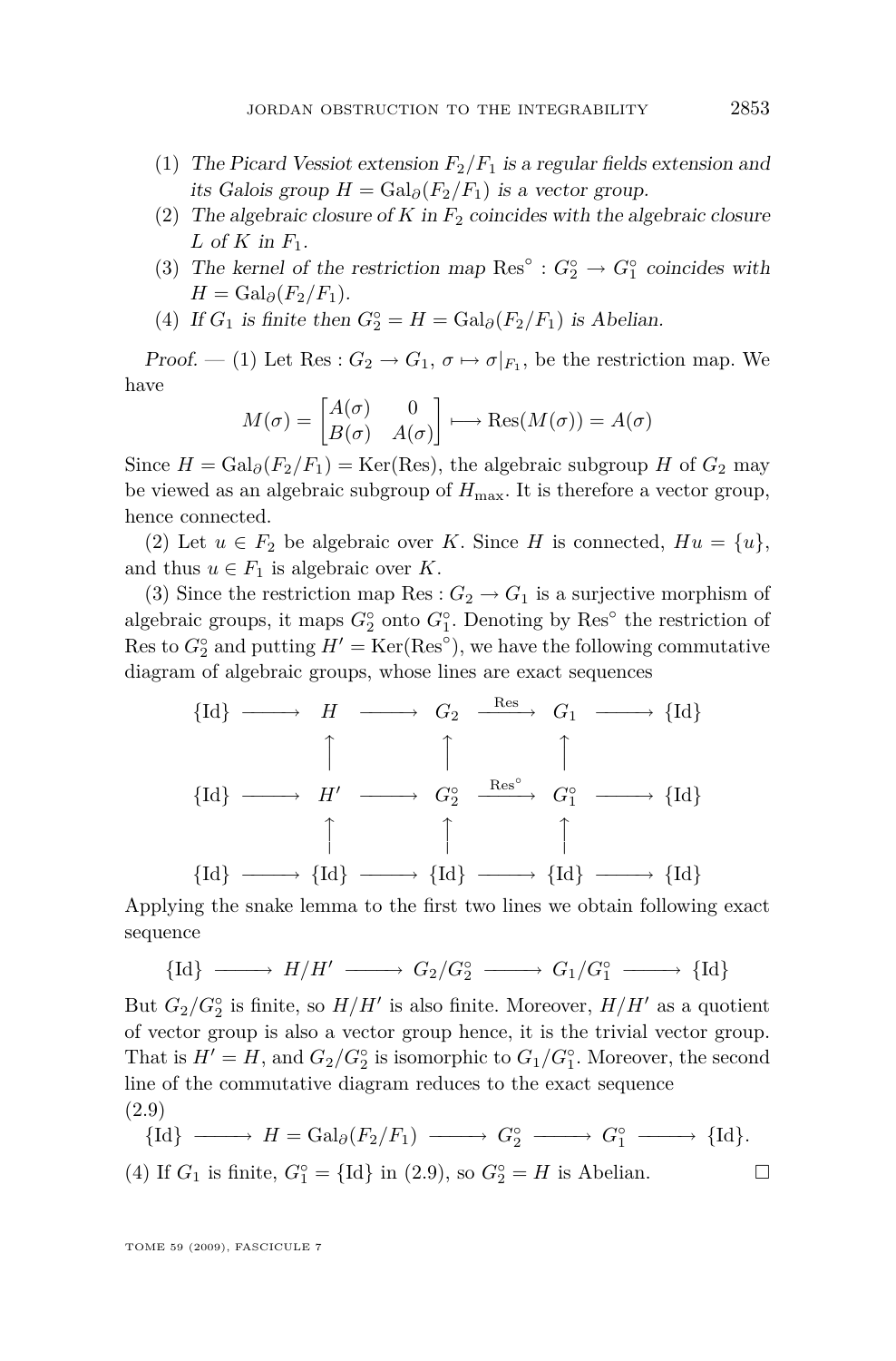<span id="page-16-0"></span>In general, from [\(2.9\)](#page-15-0) we have

$$
G_2^{\circ} \subset \{ M(A, B) \in G_{\text{max}} \mid A \in G_1^{\circ} \},
$$

and, if  $G_2^{\circ}$  is Abelian, then  $G_1^{\circ}$  is an Abelian algebraic subgroup of  $SL(2, \mathbb{C})$ . If this happens, then  $G_1^{\circ}$  is isomorphic either to  $\{Id\}$ , or  $G_a$ , or  $G_m$ .

If  $G_1^\circ = \{Id\}$  we have seen above that  $G_2^\circ$  is an Abelian vector group. However, if  $G_1^{\circ}$  is isomorphic either to  $G_a$  or  $G_m$ , then we have to find conditions under which  $G_2^{\circ}$  is Abelian. For that purpose we need the following conjugation formula, which is obtained from [\(2.8\)](#page-14-0) by direct computations. Namely, for all  $M(A, B) \in G_{\text{max}}$  and all  $N(C) \in H_{\text{max}}$ , we have

(2.10)  $M(A, B)N(C)M(A, B)^{-1} = N(ACA^{-1}).$ 

PROPOSITION 2.6. — If  $G_1^\circ$  is isomorphic either to  $G_a$  or  $G_m$ , then  $G_2^\circ$ is Abelian if and only if  $H = \text{Gal}_{\partial}(F_2/F_1) \subset Z(G_2^{\circ})$ , i.e., *H* is contained in the center of  $G_2^{\circ}$ .

- (1) If  $G_1^{\circ} \simeq G_a$ , then  $G_2^{\circ}$  is Abelian iff *H* is a subgroup of  $H_a$ .
- (2) If  $G_1^{\circ} \simeq G_m$ , then  $G_2^{\circ}$  is Abelian iff *H* is a subgroup of  $H_m$ .

Here  $H_a$  and  $H_m$  are the groups defined in Definition [2.4.](#page-14-0)

Proof. — If  $G_2^{\circ}$  is Abelian, then  $H \subset Z(G_2^{\circ})$ . Conversely, let us assume that  $G_1^{\circ}$  is isomorphic either to  $G_a$ , or  $G_m$ , and  $H \subset Z(G_2^{\circ})$ . For any  $M_0 \in$  $G_2^{\circ} \backslash H$ , the subgroup  $\Omega$  generated by  $M_0$  and  $H$ , as well as its Zariski closure  $\overline{\Omega}$ , is an Abelian subgroup of  $G_2^{\circ}$ . By formula [\(2.9\)](#page-15-0), we have dim  $G_2^{\circ}$  =  $\dim H + 1$ , but

$$
(\dim H + 1 \leqslant \dim \bar{\Omega} \leqslant \dim G_2^{\circ}) \quad \Longrightarrow \quad \dim \bar{\Omega} = \dim G_2^{\circ}.
$$

Since  $G_2^{\circ}$  is connected, we deduce that  $G_2^{\circ} = \overline{\Omega}$  is Abelian.

Note that  $H \subset Z(G_2^{\circ})$  iff for all  $M = M(A, B) \in G_2^{\circ}$ , and all  $N =$  $N(C) \in H$ , we have, thanks to  $(2.10)$ ,

$$
MNM^{-1} = N \Longleftrightarrow N(ACA^{-1}) = N(C) \Longleftrightarrow ACA^{-1} = C \Longleftrightarrow [A, C] = 0.
$$

Now, we can prove the remaining points.

(1) If  $G_1^{\circ} \simeq G_a$  we put

$$
A = A(t) = \begin{bmatrix} 1 & t \\ 0 & 1 \end{bmatrix} \quad \text{and} \quad C = \begin{bmatrix} a & b \\ c & d \end{bmatrix}.
$$

We have

$$
[C, A] = \begin{bmatrix} -tc & t(a-d) \\ 0 & -tc \end{bmatrix},
$$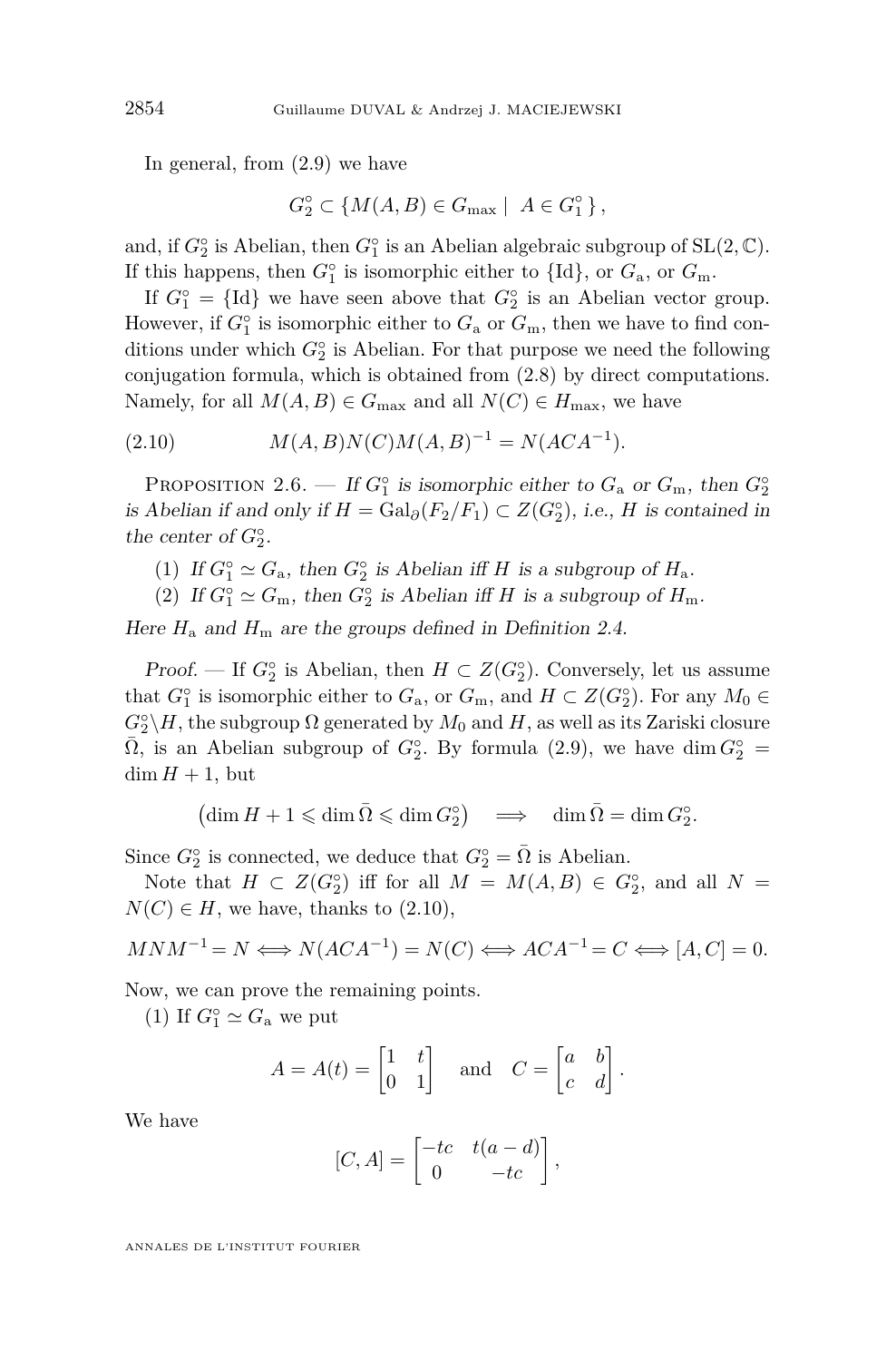<span id="page-17-0"></span>and thus

$$
(\forall A \in G_a \ [C, A] = 0) \iff (c = 0 \text{ and } a = d)
$$

$$
\iff C = \begin{bmatrix} a & b \\ 0 & a \end{bmatrix} \iff H \subset H_a.
$$

(2) If  $G_1^{\circ} \simeq G_m$ , we proceed in a similar way and we put

$$
A = A(t) = \begin{bmatrix} t & 0 \\ 0 & 1/t \end{bmatrix} \quad \text{and} \quad C = \begin{bmatrix} a & b \\ c & d \end{bmatrix}.
$$

Then we obtain

$$
[C, A] = \begin{bmatrix} 0 & -b(t - 1/t) \\ c(t - 1/t) & 0 \end{bmatrix},
$$

and thus

$$
(\forall A \in G_{\mathbf{m}} \ [C, A] = 0) \Longleftrightarrow (b = 0 \text{ and } c = 0)
$$

$$
\Longleftrightarrow C = \begin{bmatrix} a & 0 \\ 0 & d \end{bmatrix} \Longleftrightarrow H \subset H_{\mathbf{m}}.
$$

#### **2.2. From group to Wronskian relations**

For two elements  $f, g \in F_2$ , we set

$$
W(f,g) = \begin{vmatrix} f & g \\ f' & g' \end{vmatrix}.
$$

Observe that for  $\sigma \in G_2$  we have

$$
\sigma(W(f,g)) = \begin{vmatrix} \sigma(f) & \sigma(g) \\ \sigma(f)' & \sigma(g)' \end{vmatrix} = W(\sigma(f), \sigma(g)).
$$

Let  $x_1, x_2, y_1, y_2, X$  and  $Y$  be as they were defined in Section 2.1.

DEFINITION  $2.7.$  — We define the following three conditions

- $W_1: W(x_1, y_1) \in F_1.$
- $W_2: W(x_2, y_2) \in F_1.$
- $W_3: x_1W(x_1,y_2) y_1 \in F_1.$

PROPOSITION 2.8. — Let  $H_a$  and  $H_m$  be the groups given in Definition [2.4.](#page-14-0) We have

- (1) *H* = Gal*∂*(*F*2*/F*1) *⊂ H*<sup>a</sup> iff condition *W*<sup>3</sup> is fulfilled. Moreover,  $W_3 \Rightarrow W_1$ .
- (2)  $H = \text{Gal}_{\partial}(F_2/F_1) \subset H_m$  iff the conditions  $W_1$  and  $W_2$  are fulfilled.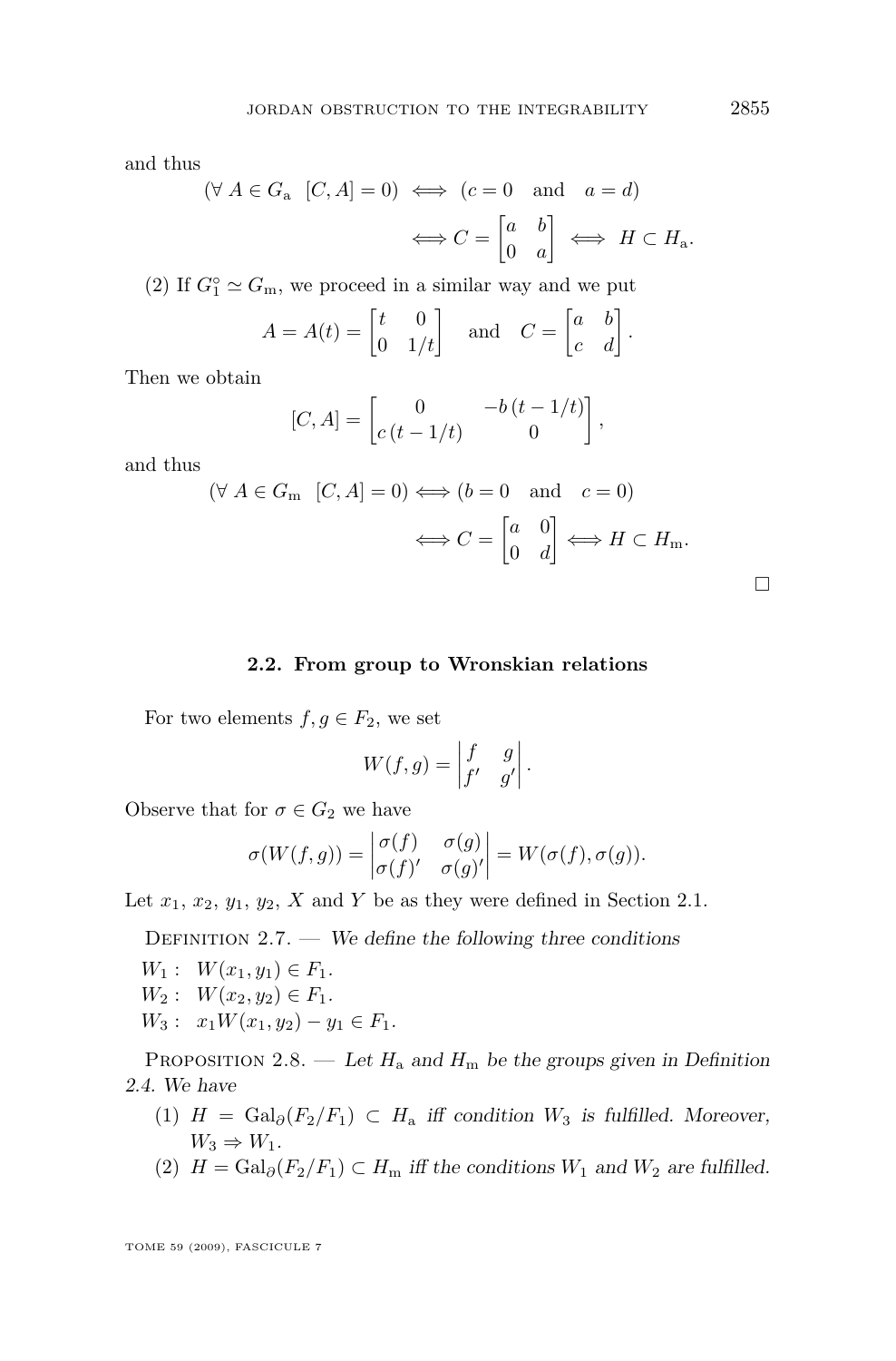Proof. — Let  $\sigma \in H$ . Then  $\sigma(X) = X$ , and  $\sigma(Y) = Y + XB(\sigma)$  for a certain

$$
B(\sigma) = \begin{bmatrix} a & b \\ c & d \end{bmatrix} \in M(2, \mathbb{C}).
$$

Therefore, the action of  $\sigma$  on  $Y$  is given by the relations

$$
\begin{cases}\n\sigma(y_1) = y_1 + ax_1 + cx_2, \\
\sigma(y_2) = y_2 + bx_1 + dx_2.\n\end{cases}
$$

From these relations, the action of  $\sigma$  on the Wronskians is given by the following formulae

$$
\sigma(W(x_1, y_1)) = \begin{vmatrix} x_1 & y_1 + ax_1 + cx_2 \\ x'_1 & y'_1 + ax'_1 + cx'_2 \end{vmatrix} = W(x_1, y_1) + c,
$$
  
\n
$$
\sigma(W(x_2, y_2)) = \begin{vmatrix} x_2 & y_2 + bx_1 + dx_2 \\ x'_2 & y'_2 + bx'_1 + dx'_2 \end{vmatrix} = W(x_2, y_2) - b,
$$
  
\n
$$
\sigma(W(x_1, y_2)) = \begin{vmatrix} x_1 & y_2 + bx_1 + dx_2 \\ x'_1 & y'_2 + bx'_1 + dx'_2 \end{vmatrix} = W(x_1, y_2) + d,
$$
  
\n
$$
\sigma(W(x_2, y_1)) = \begin{vmatrix} x_2 & y_1 + ax_1 + cx_2 \\ x'_2 & y'_1 + ax'_1 + cx'_2 \end{vmatrix} = W(x_2, y_1) - a.
$$

To obtain these formulae, we used the fact that  $W(x_1, x_2) = 1$ . Moreover, we also have

$$
\sigma(x_1W(x_1, y_2) - y_1) = x_1\sigma(W(x_1, y_2)) - \sigma(y_1)
$$
  
\n
$$
= x_1W(x_1, y_2) + dx_1 - (y_1 + ax_1 + cx_2),
$$
  
\n
$$
\sigma(x_1W(x_1, y_2) - y_1) = [x_1W(x_1, y_2) - y_1] + (d - a)x_1 - cx_2.
$$

Therefore,

$$
\sigma(W(x_1, y_1)) = W(x_1, y_1) \iff c = 0,
$$
  

$$
\sigma(W(x_2, y_2)) = W(x_2, y_2) \iff b = 0,
$$

 $\sigma(x_1W(x_1, y_2) - y_1) = x_1W(x_1, y_2) - y_1 \iff [d = a \text{ and } c = 0].$ 

For the last equivalence we used the fact that  $x_1$  and  $x_2$  are  $\mathbb{C}$ -linearly independent.

From the above equivalences we deduce that for  $\sigma \in H$ , we have

$$
\sigma \in H_{\mathbf{m}} \Longleftrightarrow (\sigma(W(x_1, y_1)) = W(x_1, y_1) \text{ and } \sigma(W(x_2, y_2)) = W(x_2, y_2)),
$$
  

$$
\sigma \in H_{\mathbf{a}} \Longleftrightarrow \sigma(x_1 W(x_1, y_2) - y_1) = x_1 W(x_1, y_2) - y_1.
$$

and, moreover,

$$
(\sigma(x_1W(x_1,y_2)-y_1)=x_1W(x_1,y_2)-y_1)\Longrightarrow (\sigma(W(x_1,y_1))=W(x_1,y_1)).
$$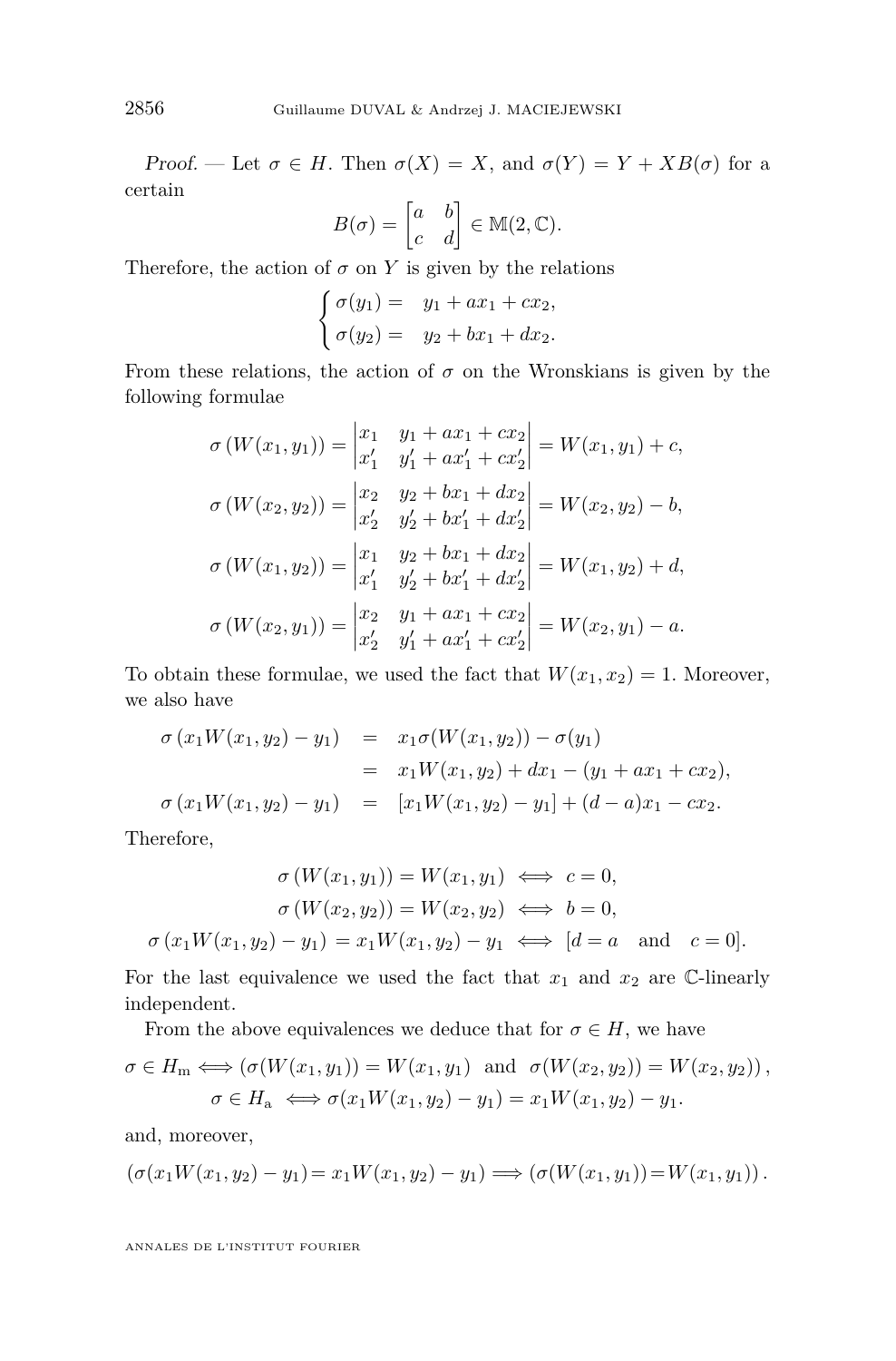<span id="page-19-0"></span>But for  $f \in F_2$  we have

$$
f \in F_1 \iff (\forall \sigma \in H, \sigma(f) = f).
$$

So,  $H \subset H_m$  if and only if conditions  $W_1$  and  $W_2$  hold. Similarly,  $H \subset H_a$ if and only if the conditions  $W_3$  is satisfied, moreover  $W_3$  ⇒  $W_1$ . □

#### **2.3. From Wronskian to integral relations**

2.3.1. Computation of the Wronskian and resolution of equation [\(2.2\)](#page-11-0)

From Proposition [2.5](#page-14-0) we know that  $H = \text{Gal}_{\partial}(F_2/F_1)$  is a vector group, so it is solvable. Therefore, by Liouville-Kolchin solvability theorem, equa-tion [\(2.2\)](#page-11-0):  $y'' = ry + sx$  can be solved by finite integrations. In the following lemma we give, among others things, the explicit form of its solutions. Notice that in this lemma we do not make any assumption about the group *G*1.

Let  $x_1$  be a non-zero solution of equation [\(2.1\)](#page-11-0). According to Defini-tion [2.2,](#page-12-0) let us set  $\varphi = \int s x_1^2$  and  $\psi = \int x_1^{-2}$ . Then  $x_2 = x_1 \psi$  is another solution of [\(2.1\)](#page-11-0), and  $W(x_1, x_2) = 1$ . Let  $y_1$  and  $y_2$  be two particular solution of  $(2.2)$  given  $(2.5)$ . Then we have the following.

LEMMA  $2.9.$  — Up to additive constants we have

$$
W(x_1, y_1) = \int sx_1^2, \qquad W(x_2, y_2) = \int sx_2^2,
$$
  

$$
W(x_1, y_2) = \int sx_1x_2, \qquad W(x_2, y_1) = \int sx_1x_2,
$$
  

$$
y_1 = x_1 \int \left(x_1^{-2} \int sx_1^2\right), \qquad y_2 = x_2 \int \left(x_2^{-2} \int sx_2^2\right),
$$

and

$$
x_1W(x_1, y_2) - y_1 = x_1Q
$$
, where  $Q = \varphi\psi - 2\int \varphi\psi' = -\varphi\psi + 2\int \psi\varphi'.$ 

Proof. — Identities with Wronskians can be checked by a direct differentiation. Formulae for  $y_1$  and  $y_2$  are obtained by a classical variations of constants method.  $\hfill \square$ 

COROLLARY 2.10. — Let  $\sigma \in H = \text{Gal}_{\partial}(F_2/F_1)$ , and  $N(B(\sigma)) \in H_{\text{max}}$ be the matrix of  $\sigma$ . Then  $\text{Tr}(B(\sigma)) = 0$ .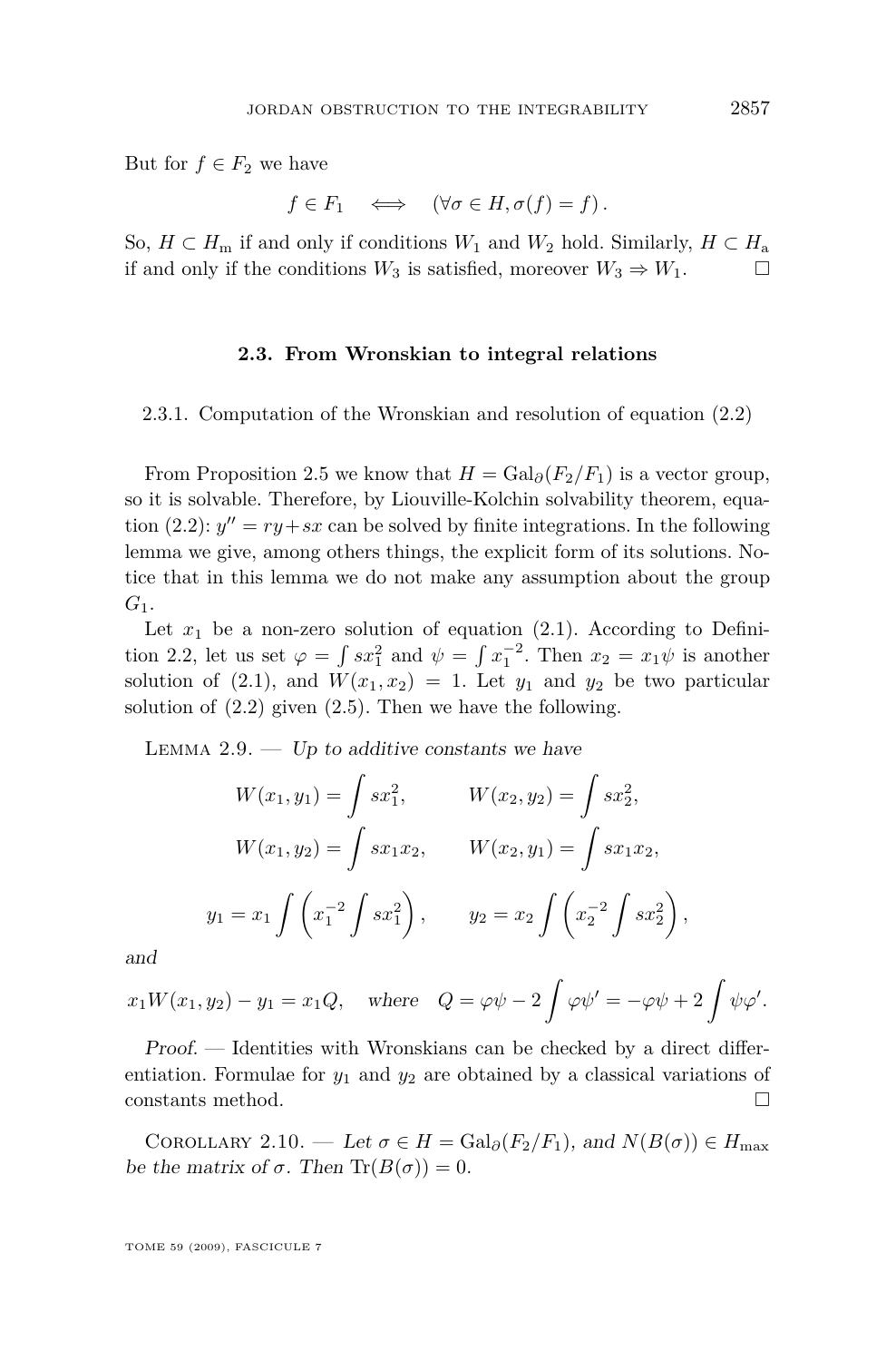Proof. — As in the proof of Proposition [2.8](#page-17-0) we set  $B = B(\sigma) = \begin{pmatrix} a & b \\ c & d \end{pmatrix}$ . From this proof we know also that

$$
\sigma(W(x_1, y_2)) = W(x_1, y_2) + d
$$
 and  $\sigma(W(x_2, y_1)) = W(x_2, y_1) - a$ .

But from Lemma [2.9](#page-19-0) we know that  $\Delta = W(x_1, y_2) - W(x_2, y_1)$  is a constant belonging to  $\mathbb{C}$ . Therefore, for  $\sigma \in H$ ,

$$
\sigma(\Delta) = \Delta + d + a = \Delta + \text{Tr}(B) = \Delta.
$$
  
So, 
$$
\text{Tr}(B) = 0.
$$

2.3.2. Study of the conditions *W<sup>i</sup>*

From now on, as in Lemma [2.1,](#page-11-0) *L* denotes the algebraic closure of *K* in  $F_1$ .

LEMMA 2.11. — Let  $T(F_1/K)$  ⊂  $F_1$  be the Picard Vessiot ring of  $F_1/K$ . With the notations of Lemmas [1.5](#page-7-0) and [2.1,](#page-11-0) we have

- (1) **•** If  $G_1^{\circ} \simeq G_a$ , then  $T(F_1/K) = L[x_2] = L[\psi]$ . • If  $G_1^{\circ} \simeq G_m$ , then  $T(F_1/K) = L[x_1, x_2] = L[x_1, x_1^{-1}]$ .
- (2) If  $G_1^{\circ} \simeq G_a$ , then the condition  $W_1$  is equivalent to  $(\alpha)$  and  $W_3$  to (*β*).
- (3) If  $G_1^{\circ} \simeq G_m$ , then the condition  $W_1$  is equivalent to  $(\gamma)$  and  $W_2$  to (*δ*).

*Proof.*  $-$  (1) From the relation  $W(x_1, x_2) = 1$ , and Lemma [1.5,](#page-7-0) we have

$$
T(F_1/K) = K[x_1, x_2, x'_1, x'_2] = L[x_1, x_2, x'_1, x'_2].
$$

Moreover,  $F_1$  is the field of fractions of the ring  $T(F_1/K)$ . Let us compute this ring in the two particular cases.

If  $G_1^{\circ} \simeq G_a$ , then, by assumption,  $x_1 \in L$ , so  $x'_1 \in L$ . Since  $x_2 =$  $x_1 \int x_1^{-2} = x_1 \psi$ , we have

$$
T(F_1/K) = L[x_2] = L[x_1\psi] = L[\psi].
$$

If  $G_1^{\circ} \simeq G_m$ , then  $G_1^{\circ}$  acts on  $x_1$  by a character, so it acts on  $x_1'$  by the same character. Therefore, the logarithmic derivative  $x'_1/x_1$  is left invariant by  $G_1^{\circ}$ , hence belongs to *L*. Moreover, from Lemma [2.1,](#page-11-0)  $x_1x_2 \in L$ , so similarly  $x_2'/x_2 \in L$ , and we have

$$
T(F_1/K) = L[x_1, x_2] = L[x_1, x_1^{-1}].
$$

(2) Since  $G_1^{\circ} \simeq G_{\rm a}$ ,

$$
F_1 = L(x_2) = L\left(\int x_1^{-2}\right) = L(\psi).
$$

<span id="page-20-0"></span>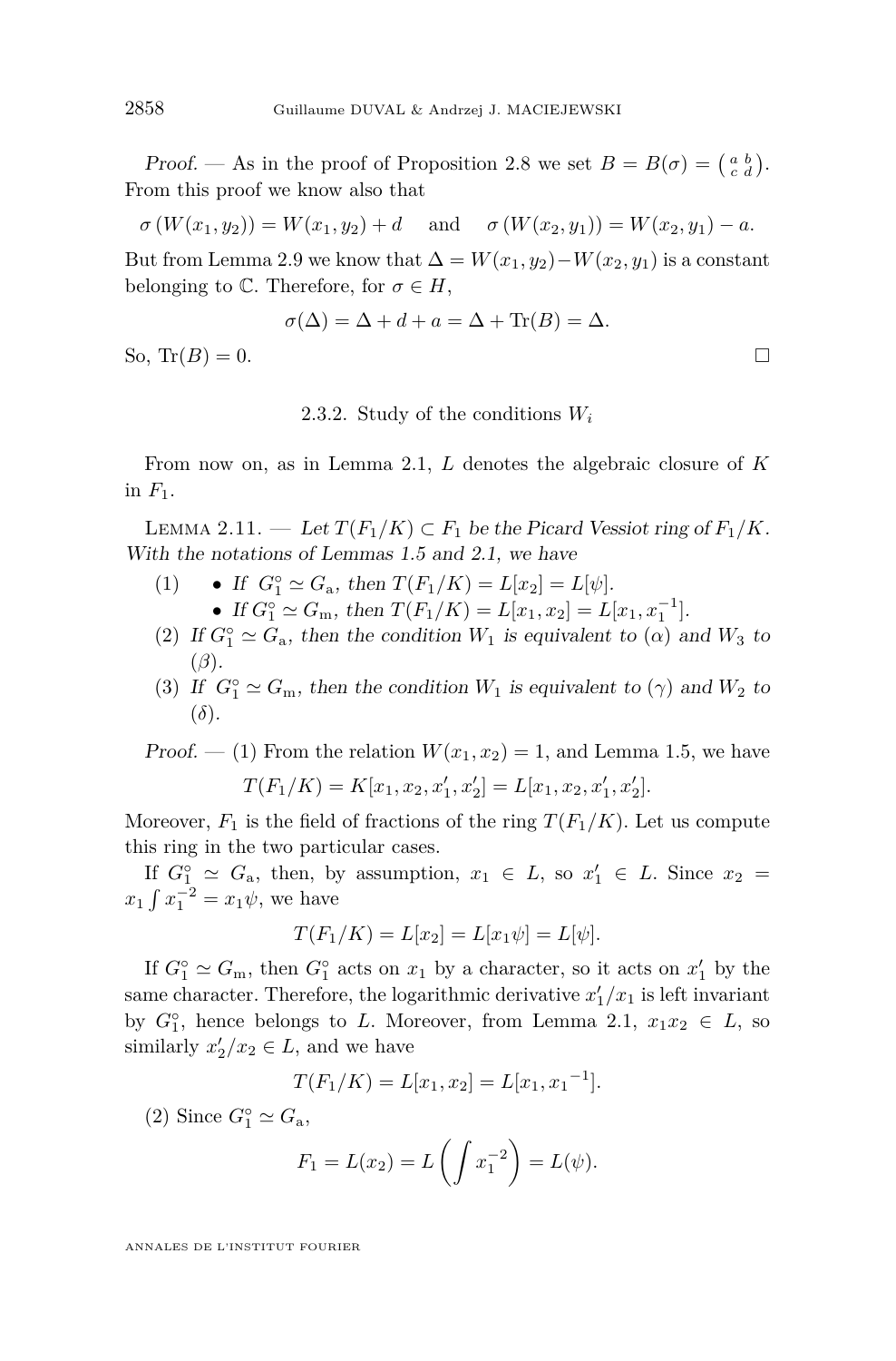Therefore, from Lemma [2.9,](#page-19-0) the condition  $W_1$  may be written

$$
W(x_1, y_1) = \int s x_1^2 \in L\left(\int x_1^{-2}\right).
$$

Thus, condition  $W_1$  implies that the two primitive integrals:  $\varphi = \int s x_1^2$ , and  $\psi = \int x_1^{-2}$  are algebraically dependant over *L*. Hence, by the Ostrowski-Kolchin theorem (Lemma [1.5](#page-7-0) point 1), this implies that there exists  $(c_1, c_2) \in \mathbb{C}^2 \setminus \{0, 0\}$  such that

$$
c_1\varphi + c_2\psi \in L.
$$

But  $c_1 = 0$  implies that  $\psi = \int x_1^{-2} \in L$ , and  $x_2 = -x_1 \psi$  is algebraic over  $K$ , however it is not true. So, dividing the linear relation by  $c_1$  we get that  $W_1 \Rightarrow (\alpha)$ . Conversely, if  $(\alpha)$  holds then,  $\int sx_1^2 \in L(\int x_1^{-2}) = L(x_2) = F_1$ and  $W_1$  is satisfied.

From Lemma [2.9](#page-19-0) we have

$$
x_1 Q = x_1 W(x_1, y_2) - y_1,
$$

where

$$
Q = \varphi \psi - 2 \int \varphi \psi' = -\varphi \psi + 2 \int \psi \varphi'.
$$

From Lemma [1.5,](#page-7-0) the element  $x_1Q = x_1W(x_1, y_2) - y_1 \in T(F_2/K)$ . But here,  $x_1$  is algebraic over *K* so from Lemma [1.5](#page-7-0) again,  $Q = \frac{1}{x_1} \cdot x_1 Q \in$ *T*( $F_2/K$ ). Therefore, the condition  $Q \in F_1$ , is equivalent to  $Q \in T(F_1/K)$ , because  $T(F_1/K)$  is the algebra containing the elements of  $F_1$  which are solutions of a certain linear differential equation over *K*. So, we have the following equivalences

$$
W_3 \iff (x_1 Q \in F_1) \iff (Q \in F_1) \iff (Q \in T(F_1/K)) \iff (Q \in L[\psi]).
$$

Thus, condition  $W_3$  is equivalent to condition  $(\beta)$ .

(3) Since  $G_1^{\circ} \simeq G_m$ , the role of  $x_1$  and  $x_2$  are symmetric. We have to prove only that the conditions  $W_1$  and  $(\gamma)$  are equivalent. As before, *W*(*x*<sub>1</sub>*, y*<sub>1</sub>) ∈ *T*(*F*<sub>2</sub>/*K*) so,

$$
W(x_1, y_1) \in F_1 \iff W(x_1, y_1) \in T(F_1/K) = L[x_1, x_1^{-1}].
$$

Since  $W(x_1, y_1) = \int s x_1^2$ , condition  $W_1$  is equivalent to

$$
\int sx_1^2 \in L[x_1, x_1^{-1}].
$$

The above condition is fulfilled iff we have a relation of the form

$$
\int sx_1^2 = \sum_{n=p}^q f_n x_1^n, \quad p \leq q; \ p, q \in \mathbb{Z},
$$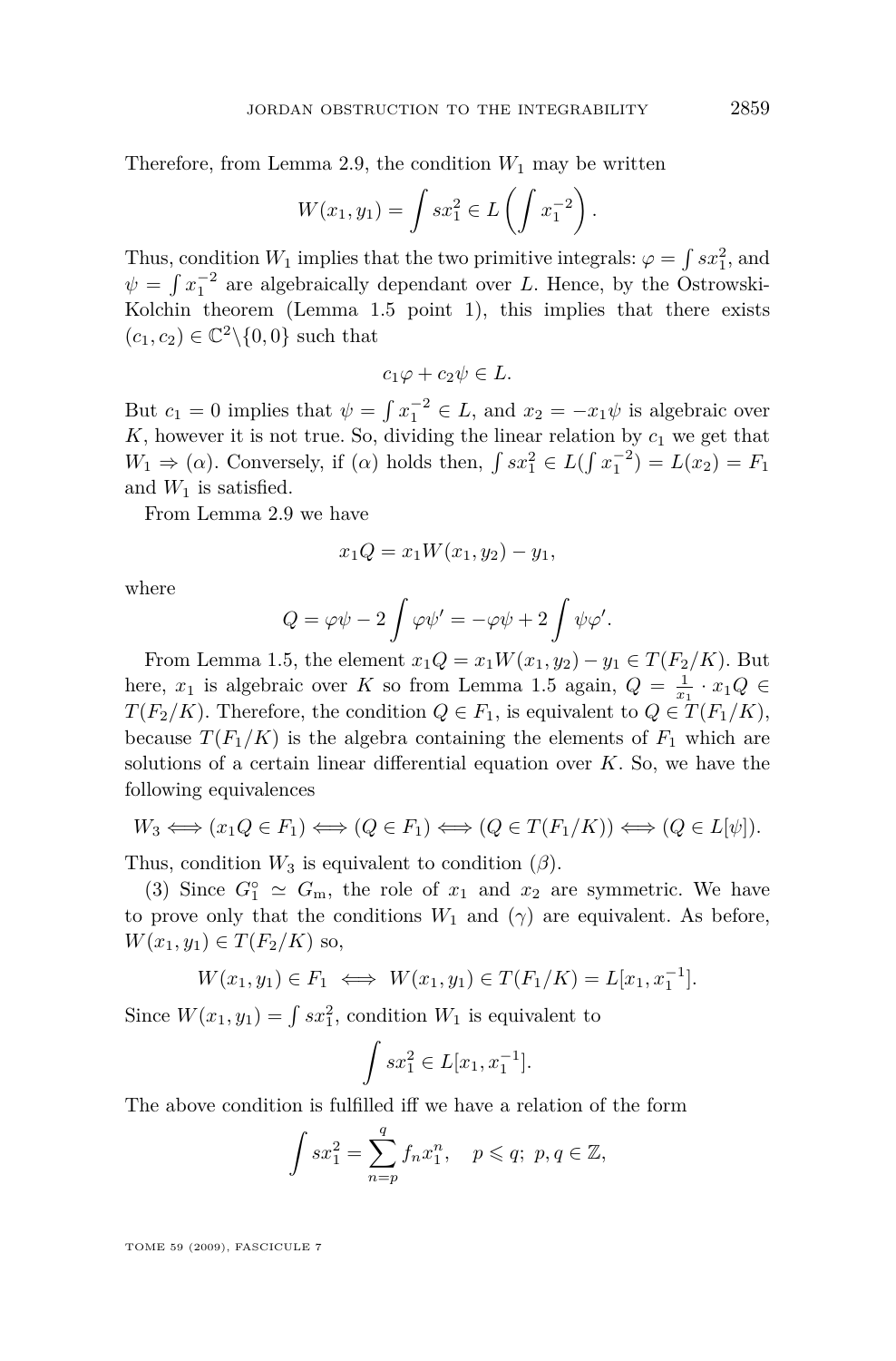with  $f_n \in L$ . Differentiating the above equation we obtain

$$
sx_1^2 = \sum_{n=p}^{q} (f'_n + f_n n\theta) x_1^n,
$$

where  $\theta = x_1'/x_1 \in L$ .

But  $x_1$  is transcendental over  $L$ , so from the last formula we have  $f'_n$  +  $f_n n\theta = 0$  for  $n \neq 2$ , and  $s = f'_2 + 2f_2\theta$ . Thus we have

$$
sx_1^2 = (\phi_1 x_1^2)'
$$

with  $\phi_1 = f_2 \in L$ . This proves that condition  $W_1$  is equivalent to condition  $(γ)$ .

#### **2.4. Proof of Theorem [2.3](#page-12-0)**

Proof. — As a connected subgroup of SL(2*,* C), group *G◦* 1 is isomorphic to one of the following groups:  $\{Id\}$ ,  $G_a$ ,  $G_m$ , the semi-direct product  $G_a \rtimes G_m$ , or  $SL(2, \mathbb{C})$ , see, e.g. [\[7\]](#page-52-0). If  $G_1^{\circ}$  is Abelian, then the last two possibilities must be excluded.

- If  $G_1^\circ = \{Id\}$ , then  $G_2^\circ$  is Abelian thanks to point 5 of Proposition [2.5.](#page-14-0)
- If  $G_1^{\circ} \simeq G_a$ , (resp.  $G_1^{\circ} \simeq G_m$ ), then the proof follows from Proposi-tion [2.8](#page-17-0) and point 2, (resp. point 3) of Lemma [2.11.](#page-20-0)

## **3. Elimination of the Jordan blocks with**  $G_1^\circ \simeq G_a$ .

We now apply the results of the previous section to the study of the connected component  $G(VE_z)^\circ$  of the Galois Galois group of the VE [\(1.10\)](#page-6-0)

$$
\frac{d^2\zeta}{dz^2} = [r_0(z)\text{Id} + s(z)V''(c)]\zeta.
$$

Our main result in this section is the following.

THEOREM 3.1. — Assume that  $V''(c)$  has a Jordan block of size  $d \geq 2$ , and  $G_1^{\circ} \simeq G_a$ . Then  $G(VE_z)^{\circ}$  is not Abelian. This corresponds to the elimination of rows 2,3, and 4 in Table [1.1.](#page-3-0)

Remark 3.2. — Let  $B(\lambda, d)$  be a Jordan block of  $V''(c)$  with size  $d \geq 2$ , and eigenvalue  $\lambda$ . Since  $G_1^{\circ}$  is isomorphic to  $G_a$  and corresponds to the VE

$$
\frac{d^2\eta}{dt^2} = -\lambda \varphi^{k-2}(t)\eta,
$$

<span id="page-22-0"></span>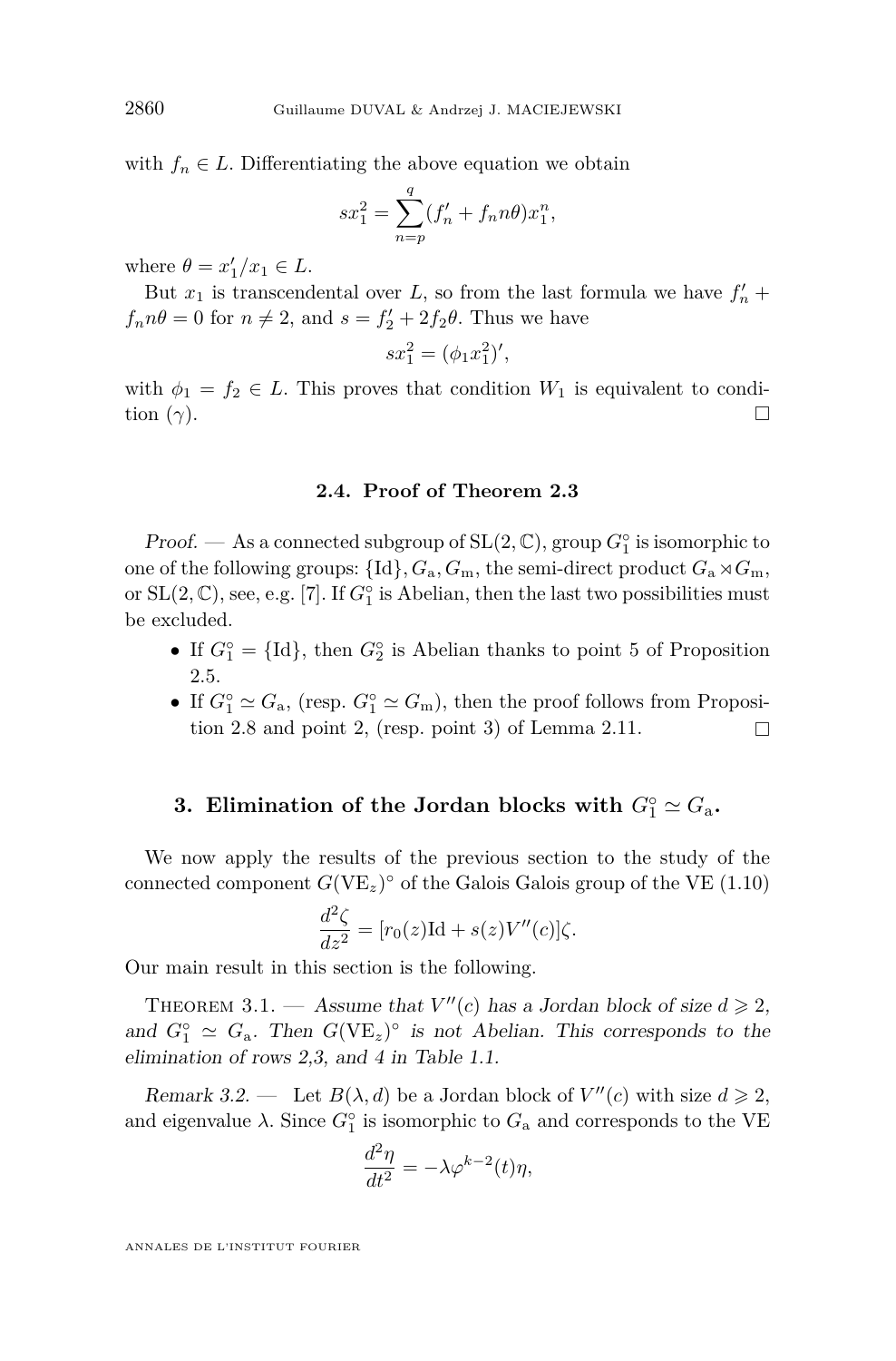<span id="page-23-0"></span>we deduce from Theorem [1.2](#page-2-0) that necessarily, the pair  $(k, \lambda)$  must belong to row 2, 3, or 4 in Table [1.1.](#page-3-0) Now, passing to the VE in the *z* variable, we know that the system  $(1.11)$  with Galois group  $G_2$ 

$$
\begin{bmatrix} x'' \\ y'' \end{bmatrix} = \begin{bmatrix} r & 0 \\ s & r \end{bmatrix} \begin{bmatrix} x \\ y \end{bmatrix},
$$

is a subsystem of VE [\(1.10\)](#page-6-0). From Proposition [1.6,](#page-9-0)  $G(VE_t)^\circ \simeq G(VE_z)^\circ$ and  $G_2^{\circ}$  is a quotient of  $G(VE_z)^{\circ}$ . Therefore, it is enough to prove that  $G_2^{\circ}$  is not Abelian. To this aim we proceed as follows. According to Theorem [2.3,](#page-12-0) we have to prove that condition ( $\beta$ ) is not fulfilled. Since ( $\beta$ )  $\Rightarrow$  ( $\alpha$ ), and ( $\alpha$ ) is much easier to check than ( $\beta$ ), at first we check if ( $\alpha$ ) is fulfilled. Since ( $\alpha$ ) is a condition concerning the primitive integrals  $\varphi = \int s x_1^2$  and  $\psi = \int x_1^{-2}$ , where  $x_1$  is an algebraic solution of equation  $x'' = rx$ , we first have to investigate analytical properties of these integrals.

#### **3.1. Assumptions and notations**

We assume that  $G_1^{\circ} \simeq G_a$ . From Table [1.1,](#page-3-0) we must have

$$
\lambda = p + \frac{k}{2}p(p-1),
$$

for a certain  $p \in \mathbb{Z}$ . In this case  $x_1$  is algebraic over  $K = \mathbb{C}(z)$  and  $x_2 =$  $x_1 \int x_1^{-2}$  is transcendental.

DEFINITION 3.3. — Let  $f(z)$  be a multivalued function of the complex variable *z*, and let  $z_0 \in \mathbb{P}^1$ . We say that  $e \in \mathbb{C}$  is the exponent of *f* at  $z_0$ , if in a neighbourhood of  $z_0$ ,  $f$  can be expressed into the following form

$$
f(z) = \zeta^e h(\zeta),
$$

where  $\zeta$  is a local parameter around  $z_0$ ,  $\zeta \mapsto h(\zeta)$  is holomorphic at  $\zeta = 0$ and  $h(0) \neq 0$ .

The principal part of *f* at  $z_0$  is denoted  $f_{z_0}$ , i.e,  $f_{z_0} = \zeta^e h(0)$ . We denote by  $\mathcal{M}_{z_0}$  the monodromy operator around  $z_0$ .

LEMMA 3.4. — If  $G_1^\circ \simeq G_a$  then,

(1) Up to a complex multiplicative constant, the algebraic solution  $x_1$ may be written in the form

$$
x_1 = z^a (z - 1)^b J(z) \quad \text{where} \quad a \in \left\{ \frac{k - 1}{2k}, \frac{k + 1}{2k} \right\}, \quad b \in \left\{ \frac{1}{4}, \frac{3}{4} \right\},
$$
  
and  $J(z) \in \mathbb{R}[z]$  does not vanish at  $z \in \{0, 1\}.$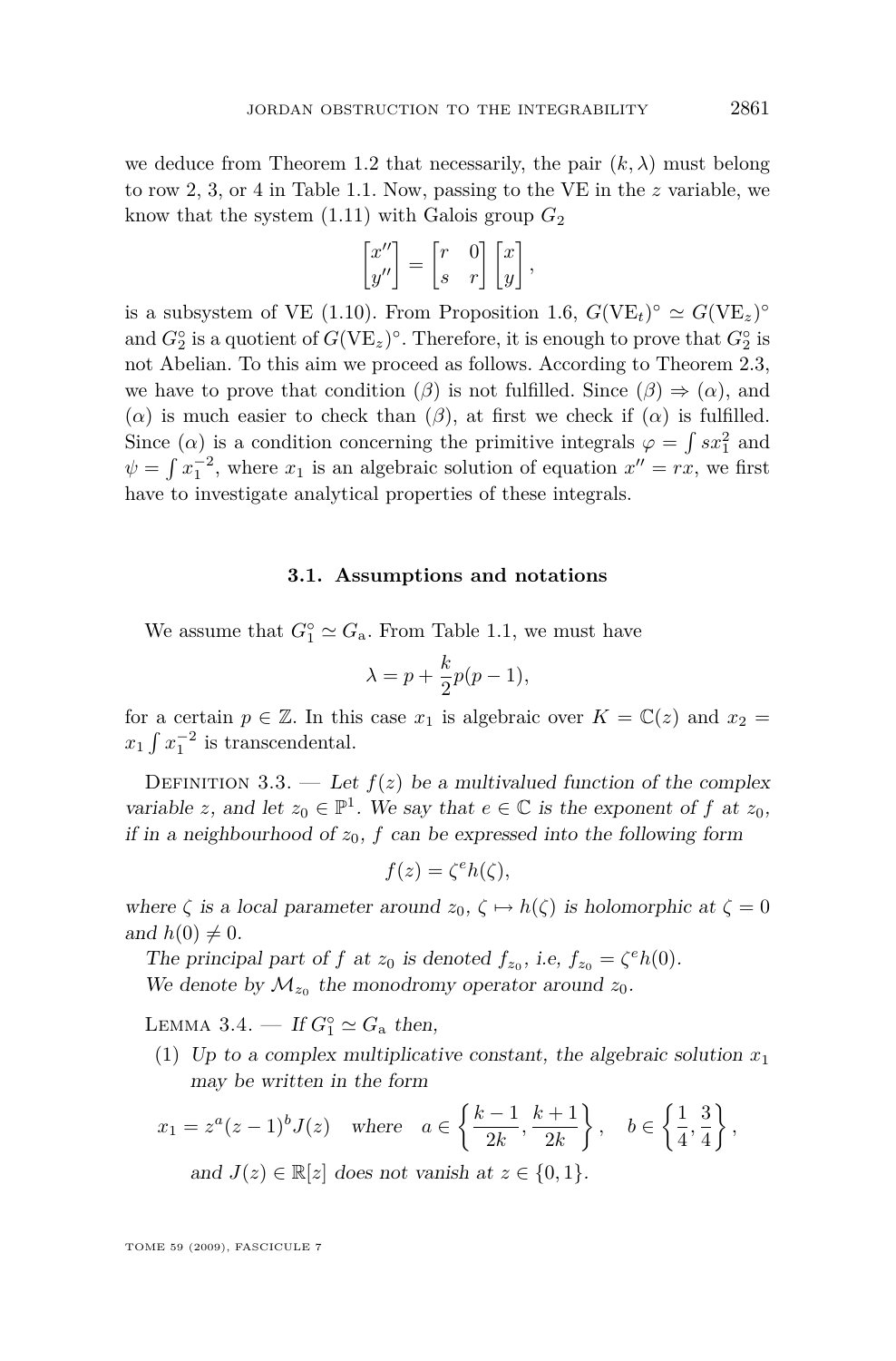<span id="page-24-0"></span>(2) The function  $\psi = \int x_1^{-2}$  has the exponent  $1 - 2b$  at  $z = 1$  and  $M_1(\psi) = -\psi$ .

Proof. — (1) For all  $\sigma \in G_1$ ,  $\sigma(x_1) = \chi(\sigma)x_1 + \mu(\sigma)x_2$  for certain  $(\chi(\sigma), \mu(\sigma)) \in \mathbb{C}^2$ . But  $\sigma(x_1)$  is still algebraic, hence  $\mu(\sigma) = 0$ , and  $\sigma(x_1) = 0$  $\chi(\sigma)x_1$ . In particular  $x_1$  is an eigenvector of the monodromy operators  $\mathcal{M}_0$ and  $\mathcal{M}_1$ . For  $|k| \geq 3$ , from equation [\(1.13\)](#page-6-0), the differences of exponents at  $z = 0$  and  $z = 1$  are not integers, hence we can deduce that  $x_1$  is a principal branch of the Riemann scheme [\(1.14\)](#page-6-0) at  $z = 0$  and at  $z = 1$ . Therefore,  $x_1$ may be written in the form  $x_1 = z^a(z-1)^b J(z)$  where *a*, (resp. *b*) is an exponent at  $z = 0$  (resp. at  $z = 1$ ), and  $J(z)$  is holomorphic on  $\mathbb{C}$ . Since *a* and *b* are rational numbers,  $J(z) = x_1/z^a(z-1)^b$  is an algebraic function which is holomorphic on  $\mathbb C$  hence,  $J(z)$  is a polynomial. For  $|k|=1$ , we have  $\{\frac{k-1}{2k}, \frac{k+1}{2k}\} = \{0, 1\}$ , therefore  $x_1$  is regular at  $z = 0$ . At  $z = 1$  the difference of exponents is  $\Delta_1 = 1/2$ , so the previous arguments apply, and point 1 is still true with  $a \in \{0,1\}$ . Moreover,  $J(0) \neq 0$  and  $J(1) \neq 0$ . Since the exponents are real, *J* is a solution of a second order differential equation over  $\mathbb{R}(2)$ . Thus, we can assume that  $J \in \mathbb{R}[z]$ .

(2) The function  $x_1^{-2}$  has the exponent *−2b* at  $z = 1$ . Thus, expanding it around  $z = 1$  and integrating, we obtain that  $\psi$  has the exponent  $1 - 2b$  $\alpha t \, z = 1$ . Therefore,  $\mathcal{M}_1(\psi) = \exp[2\pi i(1-2b)]\psi = \exp[-4\pi i b]\psi = -\psi$ , because  $b \in \{\frac{1}{4}, \frac{3}{4}\}$ **}**. □

Now, thanks to Remark [3.2,](#page-22-0) at first we have to test conditions  $(\alpha)$  for  $\varphi$ and  $\psi$ . If we set

$$
\theta := z^a (z-1)^b,
$$

then, using Lemma [3.4,](#page-23-0) we have the explicit formulae

$$
\varphi = \int sx_1^2 = \int s\theta^2 J^2 = \frac{1}{2k} \int z^{2a-1} (z-1)^{2b-1} J^2(z) dz,
$$
  

$$
\psi = \int x_1^{-2} = \int \frac{1}{\theta^2 J^2}.
$$

#### **3.2. Algebraicity of** *ψ* **and** *ϕ*

Since  $G_1^{\circ} \simeq G_a$ , we know that  $\psi$  is not algebraic and we have the following.

LEMMA 3.5. — Let  $|k| \ge 3$ . If condition  $(\alpha)$  holds then  $\varphi$  is algebraic.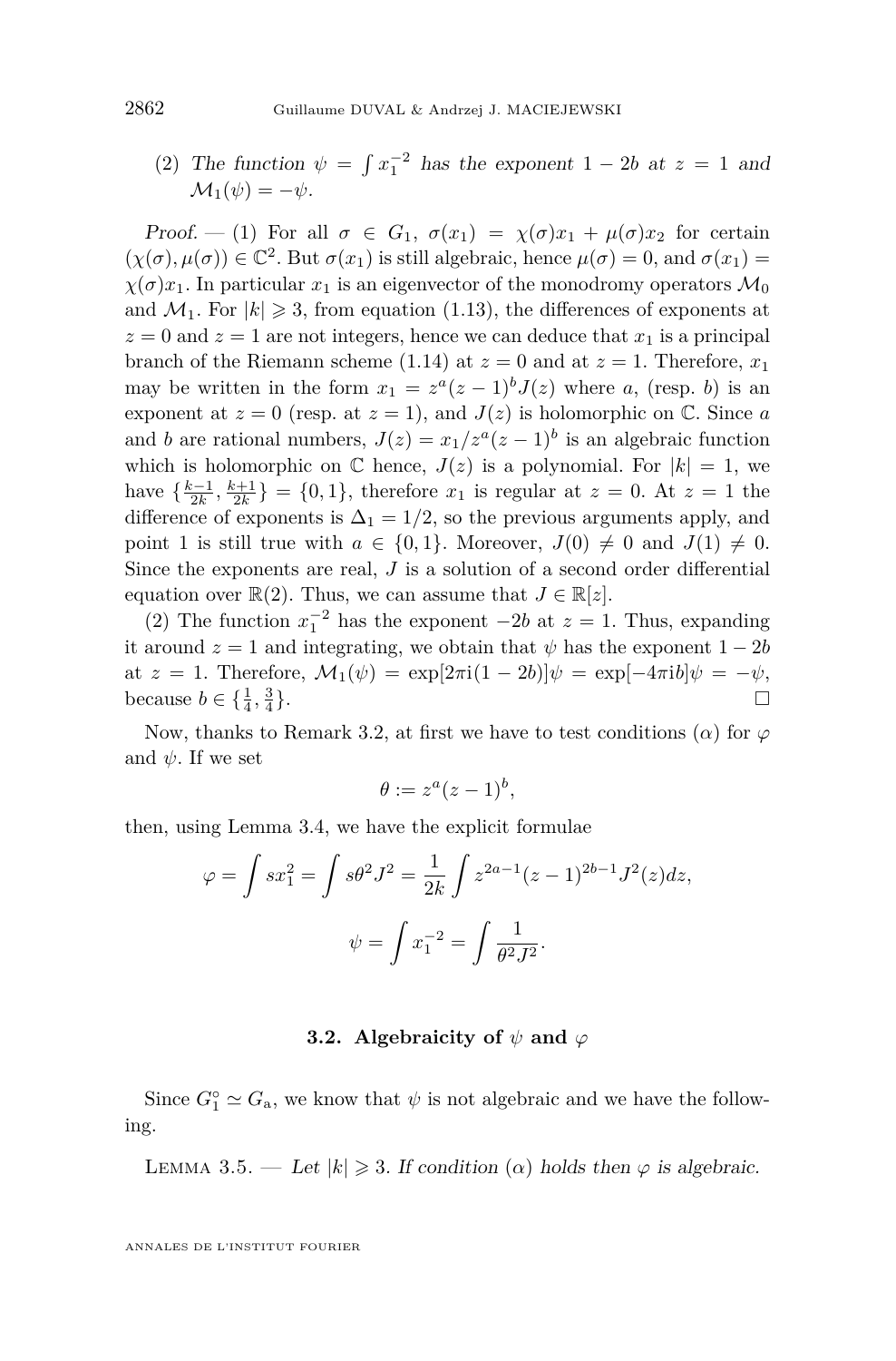<span id="page-25-0"></span>Proof. — Let 
$$
\tilde{L} = \mathbb{C}(z)[\theta^2]
$$
 where  $\theta = z^a(z-1)^b$ , and  
\n $a \in \left\{ \frac{k-1}{2k}, \frac{k+1}{2k} \right\}$ , and  $b \in \left\{ \frac{1}{4}, \frac{3}{4} \right\}$ .

This is an algebraic extension of  $K = \mathbb{C}(z)$  of degree

$$
N = \begin{cases} |k| & \text{when } k \in 2\mathbb{N}, \\ 2|k| & \text{when } k \not\in 2\mathbb{N}. \end{cases}
$$

Indeed, the minimal equation for  $\theta^2$  is  $(\theta^2)^N = z^{2Na}(z-1)^{2Nb} \in \mathbb{C}[z]$ . Therefore, a basis of  $\tilde{L}/K$  is  $\{\theta^{-2}, 1, \theta^2, \cdots, (\theta^2)^{N-2}\}\$ , and  $N-2 \geq 2$  since  $|k| \geq 3$ . As  $\varphi' \in \tilde{L}$ , and  $\psi' \in \tilde{L}$ , from the Ostrowski-Kolchin theorem (see point 1 of Lemma [1.5\)](#page-7-0), we deduce that condition  $(\alpha)$  holds iff there exists *c* ∈  $\mathbb{C}$  such that,  $\varphi + c\psi \in \tilde{L}$ . But  $\varphi + c\psi \in \tilde{L}$  iff there exists a family  $(f_{-1}, \dots, f_{N-2}) \in \mathbb{C}(z)^N$  such that

$$
\varphi + c\psi = \sum_{i=-1}^{N-2} f_i(\theta^2)^i.
$$

Differentiating the above equality, we obtain

$$
\varphi' + c\psi' = \sum_{i=-1}^{N-2} \left( f'_i + 2i \frac{\theta'}{\theta} f_i \right) \theta^{2i},
$$
  

$$
\frac{1}{2kz(z-1)} \theta^2 J^2(z) + \frac{c}{\theta^2 J^2(z)} = \sum_{i=-1}^{N-2} \left( f'_i + 2i \frac{\theta'}{\theta} f_i \right) \theta^{2i}.
$$

From this equation, we necessarily have

$$
\frac{c}{\theta^2 J^2} = \left(f'_{-1} - 2\frac{\theta'}{\theta} f_{-1}\right) \frac{1}{\theta^2} \iff c\psi = \frac{f_{-1}}{\theta^2},
$$

$$
\frac{1}{2kz(z-1)}\theta^2 J^2 = \left(f'_1 + 2\frac{\theta'}{\theta} f_2\right)\theta^2 \iff \varphi = f_2\theta^2.
$$

The first equation implies that  $c = 0$  because  $\psi$  is not algebraic. The second equation implies that  $\varphi$  is algebraic. Moreover,  $\varphi$  is algebraic iff there exists  $f \in \mathbb{C}(z)$  such that

(3.1) 
$$
\frac{J^2(z)}{z(z-1)} = f' + 2\frac{\theta'}{\theta}f.
$$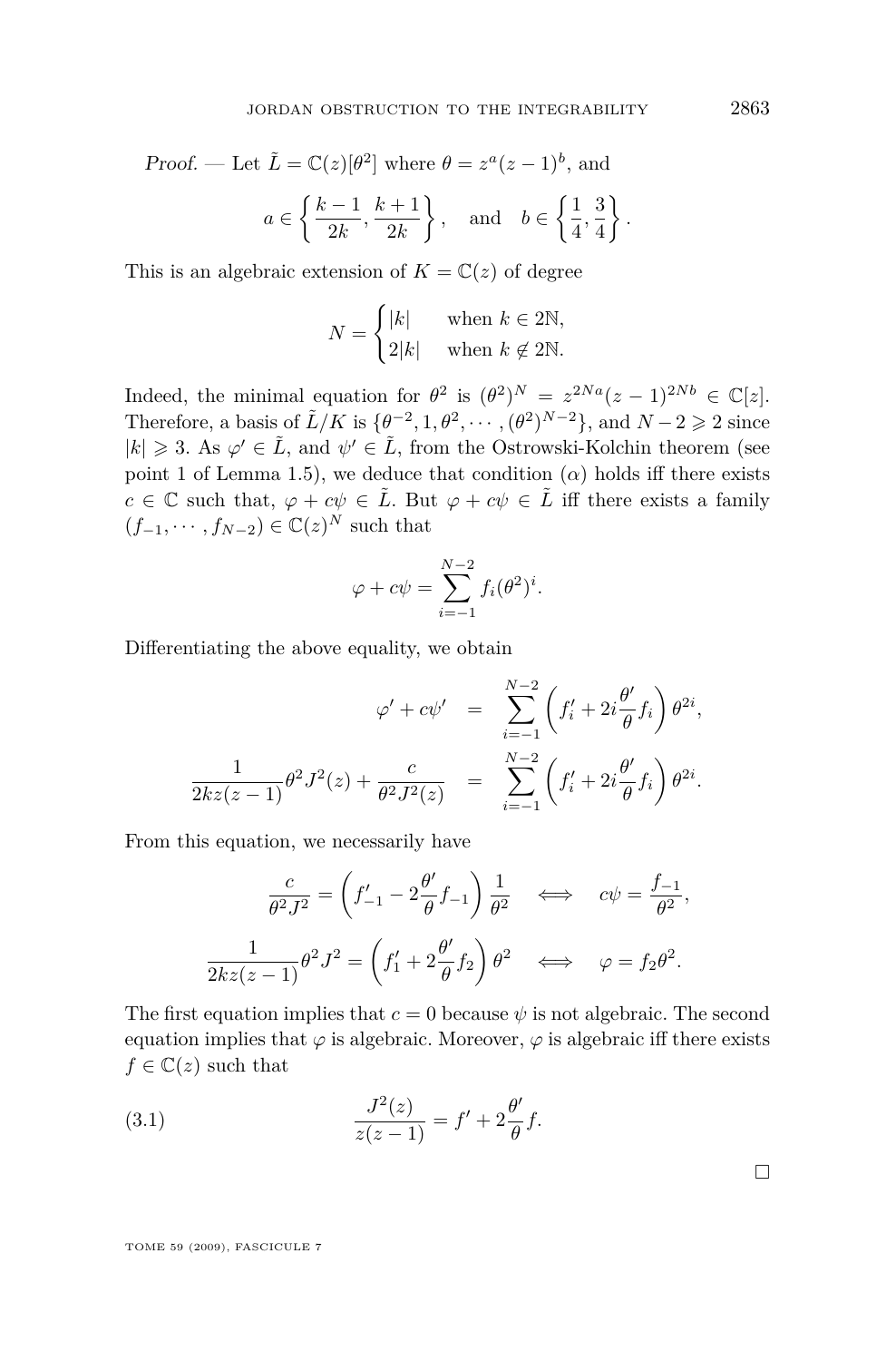<span id="page-26-0"></span>Since  $\theta = z^a(z-1)^b$ , equation [\(3.1\)](#page-25-0) is equivalent to  $J^2 = T(f) :=$  $z(z-1)f' + 2((a+b)z-a)f$ . Therefore we have the equivalence  $(3.2)$   $\varphi = \int sx_1^2 = f\theta^2 \iff J^2 = T(f) = z(z-1)f' + 2((a+b)z-a)f.$ 

#### **3.3.** Algebraicity of  $\varphi$  and condition  $(\alpha)$

At the end of the previous subsection we showed that  $\varphi$  is algebraic iff the equation  $J^2 = T(f)$  defined by (3.2), has a rational solution f. The next Lemma gives an answer to this problem.

LEMMA 3.6. − Let  $J \in \mathbb{R}[z]$  such that  $J(0)J(1) \neq 0$ . Then,

- (1) If  $a \neq 1$ , then the equation  $J^2 = T(f)$  does not have rational solutions and  $\varphi$  is not algebraic.
- (2) If  $a = 1$ , and the equation  $J^2 = T(f)$  has a solution  $f \in \mathbb{C}(z)$ , then  $f(z) = c(z^{-2} + 2bz^{-1}) + g(z)$  where  $c \neq 0$  is a constant, and  $g(z)$  is a polynomial.

Proof. — Let  $f \in \mathbb{C}(z)$  be such that  $J^2 = T(f)$ , in particular  $T(f)$  is a polynomial. We separate into three steps our further reasoning.

*First step.* We prove that *f* has only few poles, precisely we claim that

- (1) if  $a \neq 1$ , then  $f \in \mathbb{R}[z]$ ;
- (2) if  $a = 1$ , then  $f(z) = c(z^{-2} + 2bz^{-1}) + g(z)$  with  $c \in \mathbb{C}$ , and  $g(z) \in \mathbb{C}[z]$ .

Indeed, if *f* has a pole of order *n* at *t*, setting  $f_t = c(z-t)^{-n}$ , we have the following possibilities for the principal part of  $T(f)$ :

$$
T(f)_t = \frac{-cnt(t-1)}{(z-t)^{n+1}} \quad \text{for} \quad t \notin \{0, 1\},
$$
  

$$
T(f)_0 = \frac{c(n-2a)}{z^n} \quad \text{for} \quad t = 0,
$$
  

$$
T(f)_1 = \frac{c(2b-n)}{(z-1)^n} \quad \text{for} \quad t = 1.
$$

If  $t \notin \{0,1\}$ , then  $T(f)_t \neq 0$ , so *t* is not a pole of *f*. Similarly, since  $2b - n \neq 0$ ,  $T(f)_1 \neq 0$ , and  $t = 1$  cannot be a pole of *f*. Now, the formula *T*(*f*)<sub>0</sub> =  $c(n-2a)z^{-n}$  is valid iff  $n-2a \neq 0$ . But  $n-2a = n-1 \pm \frac{1}{k}$ , thus  $(n-2a=0) \Longleftrightarrow (n=1 \mp \frac{1}{b})$ *k*  $\left(\right) \Longleftrightarrow (n=2 \text{ and } a=1 \text{ and } k=\pm 1).$ 

Therefore, if  $a \neq 1$ , then *f* does not have pole at  $z = 0$ , and *f* must be a polynomial. Now if  $f$  has a pole at  $z = 0$ , according to the previous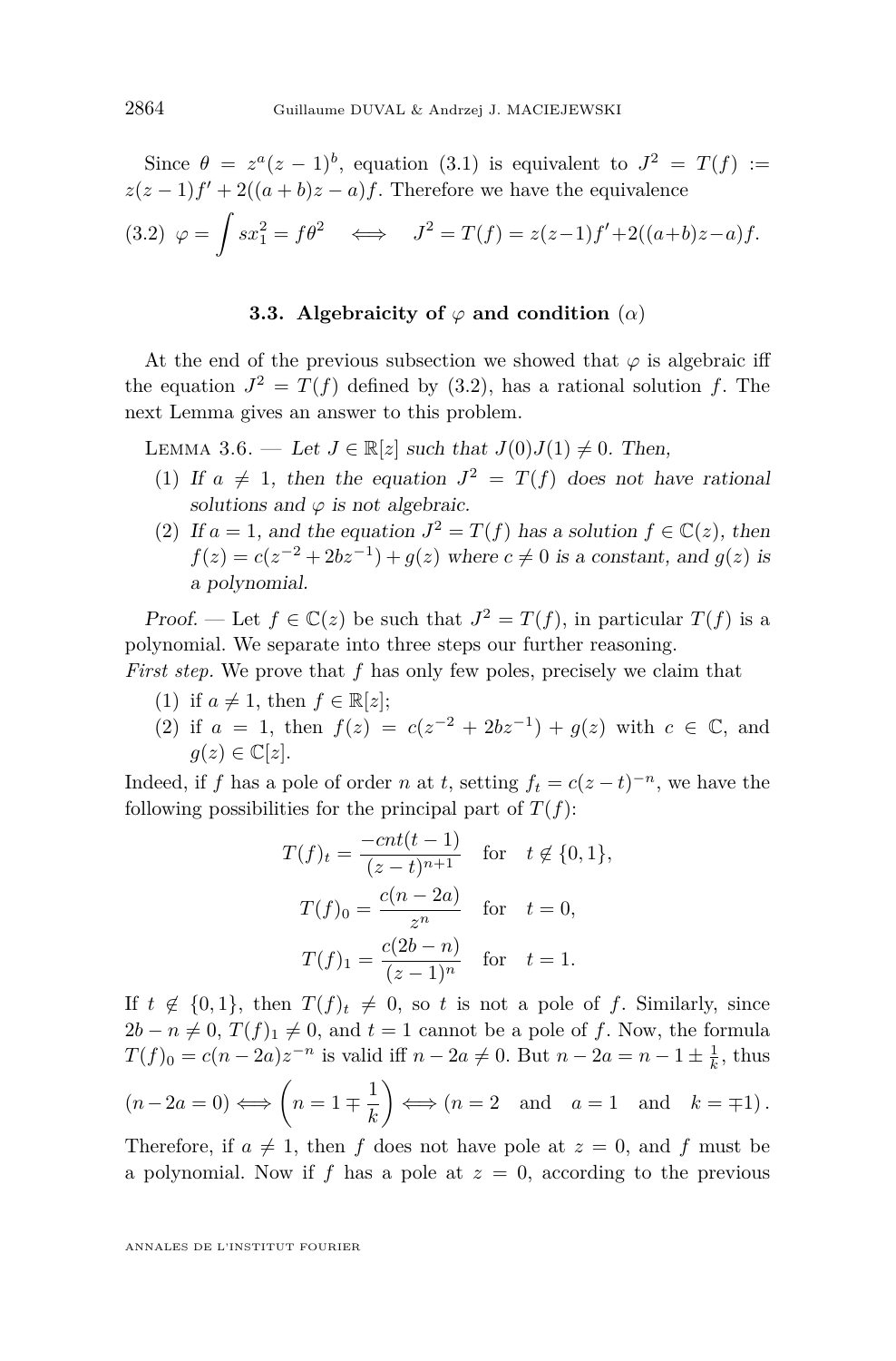equivalence, we must have  $a = 1$  and  $n = 2$ . But, if  $a = 1$ , then  $T(f) =$  $z(z-1)f' + 2((1+b)z-1)f$ , and we have

$$
T\left(\frac{1}{z^2}\right) = \frac{2b}{z}
$$
 and  $T\left(\frac{1}{z}\right) = -\frac{1}{z} + 2b + 1.$ 

If *f* is a solution which is not a polynomial, it must have a pole of order two at zero, and, for the compensation, we must have  $f(z) = c(z^{-2} + 2bz^{-1}) +$  $q(z)$ , where  $c \in \mathbb{C}$  and  $q(z) \in \mathbb{C}[z]$ .

*Second step.* We now treat the particular case  $a = 0$ . If f is a rational solution of the equation  $J^2 = T(f)$ , then, by the first step, f is a polynomial. Evaluating this equation at  $z = 0$  we get

$$
J^2(0) = -2af(0).
$$

Therefore, if  $a = 0$ , then  $J(0) = 0$ , but this is not true. Thus, in this case, the equation does not have rational solutions.

*Third step.* Under the assumption that  $a \neq 0$  we claim that the equation  $T(f) = J^2$  does not have polynomial solutions. Since  $\theta = z^a(z-1)^b$ , equivalence [\(3.2\)](#page-26-0) can be written in the following form

$$
z^{2a-1}(z-1)^{2b-1}J^2(z) = \frac{d}{dz}(f(z)z^{2a}(z-1)^{2b}),
$$

where

$$
a \in \left\{ \frac{k-1}{2k}, \frac{k+1}{2k} \right\}, \quad b \in \left\{ \frac{1}{4}, \frac{3}{4} \right\}.
$$

Hence, since  $a \neq 0$ , we have  $2a = 1 \pm \frac{1}{k} > 0$ , and moreover,  $2b \geq \frac{1}{2}$ . Therefore integrating between 0 and 1 we get

$$
f(z)z^{2a}(z-1)^{2b}\Big|_0^1 = 0 = \int z^{2a-1}(z-1)^{2b-1}J^2(z)dz > 0,
$$

since the integrand is positive. The above contradiction proves the claim. As a conclusion, if  $a \neq 1$ , the equation  $J^2 = T(f)$  does not have rational solution. This proves Point 1. When  $a = 1$ , and  $J^2 = T(f)$  possesses a rational solution, the latter cannot be a polynomial. and by the first step, point 2 follows.

In the case  $a = 1$ , which happens only for  $k = \pm 1$ ,  $\varphi$  can be algebraic, so condition  $(\alpha)$  can be satisfied. For example, computations with Riemann schemes show that for row 4 in Table [1.1,](#page-3-0) when  $(k, \lambda) = (-1, -2)$ , we have  $x_1 = z(z-1)^{3/4}$ , and

$$
\varphi = \int z(1-z)^{1/2} dz = \frac{6z^2 - 2z - 4}{15} \sqrt{1-z} \in L = \mathbb{C}(z)[x_1] = \mathbb{C}(z)[(1-z)^{1/4}],
$$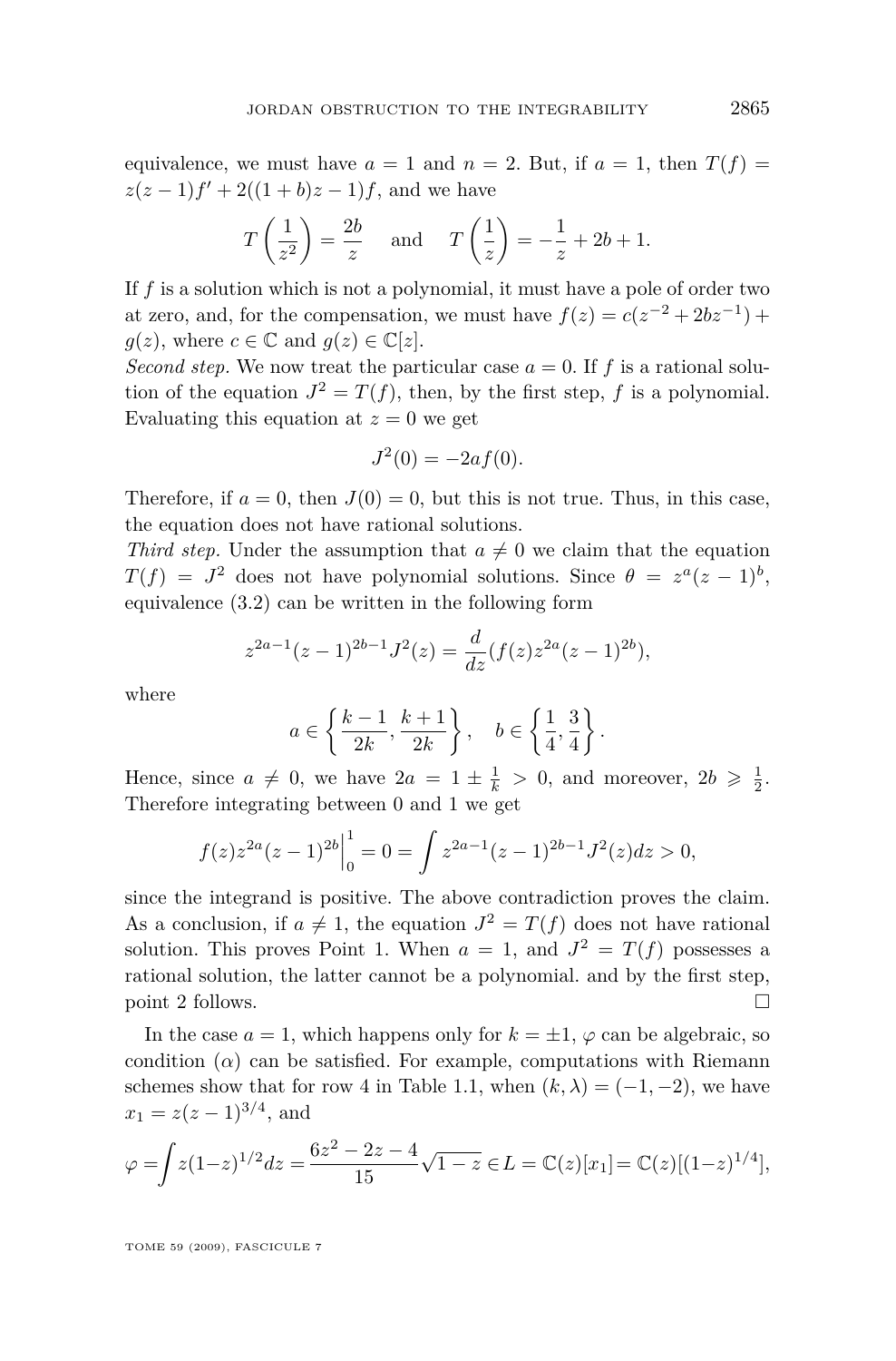is therefore algebraic and condition  $(\alpha)$  is satisfied. Nevertheless, for those cases we have the following.

LEMMA 3.7. — Let us assume that  $a = 1$ . If condition  $(\alpha)$  holds, then condition  $(\beta)$  is not satisfied.

Proof. — By Definition [2.2](#page-12-0) and Theorem [2.3,](#page-12-0) we have to check if the condition

$$
Q = \varphi \psi - 2 \int \varphi \psi' \in L[\psi],
$$

is satisfied. By assumption,  $\varphi + c\psi \in L$ , for a certain  $c \in \mathbb{C}$ . Thus, we have

$$
(Q \in L[\psi]) \iff \left(I(z) = \int \psi' \cdot \varphi \in L[\psi]\right),\,
$$

where

$$
I(z) = \int \psi' \cdot \varphi = \int \frac{f\theta^2}{J^2\theta^2} = \int \frac{f(z)}{J^2(z)} dz.
$$

As  $a = 1$ , by point 2 of Lemma [3.6,](#page-26-0)  $f(z) = c(z^{-2} + 2bz^{-1}) + g(z)$  with  $c \neq 0$ . Therefore  $I(z)$  may be expressed by a formula of the form

$$
I(z) = \gamma_0 \text{Log}(z) + \sum \gamma_i \text{Log}(z - z_i) + h(z),
$$

where,  $h(z) \in \mathbb{C}(z)$ ,  $\gamma_0 = -2bc/J^2(0) \neq 0$ ,  $\gamma_i \in \mathbb{C}$ , and  $z_i$  are roots of  $J(z)$ . In particular  $z_i \notin \{0,1\}$ . Hence,  $I(z) \in L[\psi]$  if and only if  $I(z)$  and  $\psi(z)$ are algebraically dependent. But, by the the Ostrowski-Kolchin theorem, this happen if and only if we have a non trivial linear relation with complex coefficients

$$
\mu I(z) + \nu \psi(z) = \omega(z) \in L.
$$

However,  $\mathcal{M}_1(I(z)) = I(z)$  and, from Lemma [3.4,](#page-23-0)  $\mathcal{M}_1(\psi) = \exp[-\pi i]\psi =$ *−ψ*. Applying the monodromy operator to the previous equation yields

$$
\mu I(z) - \nu \psi(z) = \mathcal{M}_1(\omega(z)).
$$

So,  $2\mu I(z) = \omega(z) + \mathcal{M}_1(\omega(z))$  is algebraic. As  $I(z)$  is not algebraic, because  $\gamma_0 \neq 0$ , we deduce that  $\mu = \nu = 0$  and condition (*β*) is not satisfied.  $\square$ 

Proof of Theorem [3.1.](#page-22-0) — By Remark [3.2,](#page-22-0) it is enough to show that  $G_2^{\circ}$ is not Abelian. Since here  $G_1^{\circ} \simeq G_a$ , from Theorem [2.3,](#page-12-0) it remains to show that conditions  $(\alpha)$  and  $(\beta)$  are not simultaneously satisfied.

From Remark [3.2](#page-22-0) again, the pair  $(k, \lambda)$  must belong to rows 2, 3, or 4 of Table [1.1.](#page-3-0) In particular, either  $|k| \geq 3$ , or  $k = \pm 1$ .

• For  $|k| \geq 3$ , condition  $(\alpha)$  is not satisfied. Indeed, from Lemma [3.5,](#page-24-0) condition ( $\alpha$ ) implies that  $\varphi$  is algebraic and, from point 1 of Lemma [3.6,](#page-26-0) we know that in this case  $\varphi$  is not algebraic.

<span id="page-28-0"></span>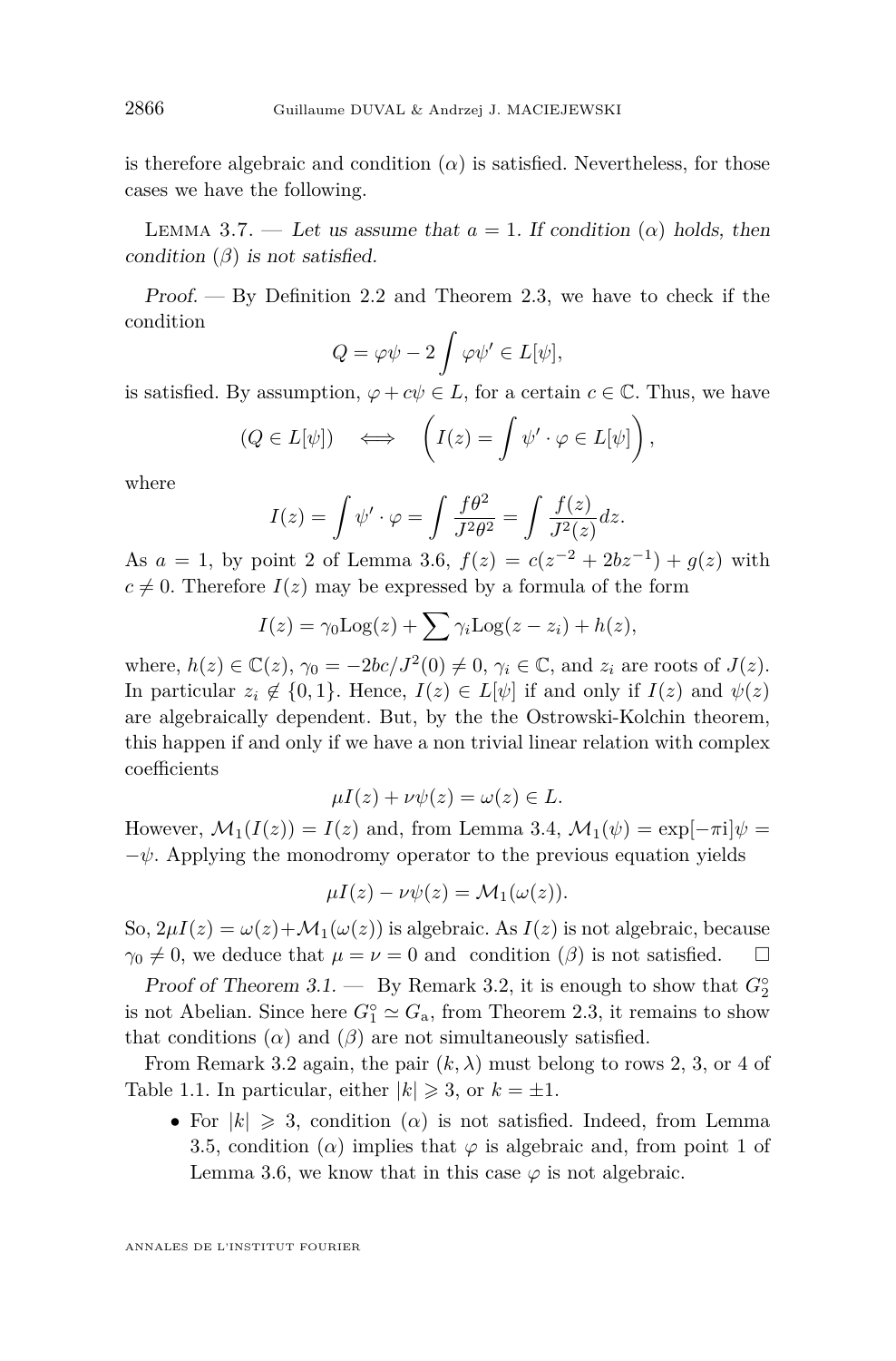<span id="page-29-0"></span>• For  $k = \pm 1$ , condition ( $\alpha$ ) may be satisfied but if this happens, by Lemma [3.7,](#page-28-0) condition  $(\beta)$  is not satisfied.

The above finishes the proof.  $\square$ 

## **4. Elimination of the Jordan blocks with**  $G_1^\circ \simeq \{Id\}$

Our main result in this section is the following.

THEOREM 4.1. — Assume that  $V''(c)$  has a Jordan block of size  $d \geq 3$ , and  $G_1$  is a finite subgroup of  $SL(2, \mathbb{C})$ . Then  $G(VE_z)^\circ$  is not Abelian. This eliminates the rows with numbers from 5 to 21 in Table [1.1.](#page-3-0)

Remark 4.2. — Let  $B(\lambda, d)$  be a Jordan block of  $V''(c)$  with size  $d \geq 3$ and eigenvalue  $\lambda$ . Since  $G_1$  is finite and correspond to the VE

$$
\frac{d^2\eta}{dt^2} = -\lambda \varphi^{k-2}(t)\eta,
$$

we deduce from Theorem [1.2,](#page-2-0) that necessarily, the pair  $(k, \lambda)$  must belong to rows 5 to 21 of Table [1.1.](#page-3-0) Now, passing to the VE in the *z* variable, we know that the system

$$
\begin{bmatrix} x'' \\ y'' \\ u'' \end{bmatrix} = \begin{bmatrix} r & 0 & 0 \\ s & r & 0 \\ 0 & s & r \end{bmatrix} \begin{bmatrix} x \\ y \\ u \end{bmatrix},
$$

with Galois group  $G_3$  is a subsystem of VE  $(1.10)$ . From Proposition [1.6,](#page-9-0)  $G(VE_t)^\circ \simeq G(VE_z)^\circ$  and  $G_3^\circ$  is a quotient of  $G(VE_z)^\circ$ . Therefore it is enough to prove that  $G_3^{\circ}$  is not Abelian.

Recall from Lemma [2.1](#page-11-0) that if  $G_1$  is finite, then it is one of the following types

(1) Dihedral type: *G*<sup>1</sup> is conjugated to a finite subgroup of

$$
D^{\dagger} = \left\{ \begin{bmatrix} \lambda & 0 \\ 0 & 1/\lambda \end{bmatrix} \mid \ \lambda \in \mathbb{C}^{\star} \right\} \cup \left\{ \begin{bmatrix} 0 & \lambda \\ -1/\lambda & 0 \end{bmatrix} \mid \ \lambda \in \mathbb{C}^{\star} \right\}
$$

- (2) Tetrahedral type:  $G_1/\{\pm \mathrm{Id}\}\simeq \mathfrak{A}_4$
- (3) Octahedral type:  $G_1/\{\pm \mathrm{Id}\}\simeq \mathfrak{S}_4$
- (4) Icosahedral type:  $G_1/\{\pm I d\} \simeq \mathfrak{A}_5$

From Theorem [2.3,](#page-12-0) we know that if  $G_1$  is finite,  $G_2^{\circ}$  is Abelian, where  $G_2$  is the Galois group of the two first equations of the above system. This why we have to consider Jordan blocks of size  $d \geqslant 3$ , in order to find obstructions to the integrability. At first, we build some theoretical results in the spirit of Section 2.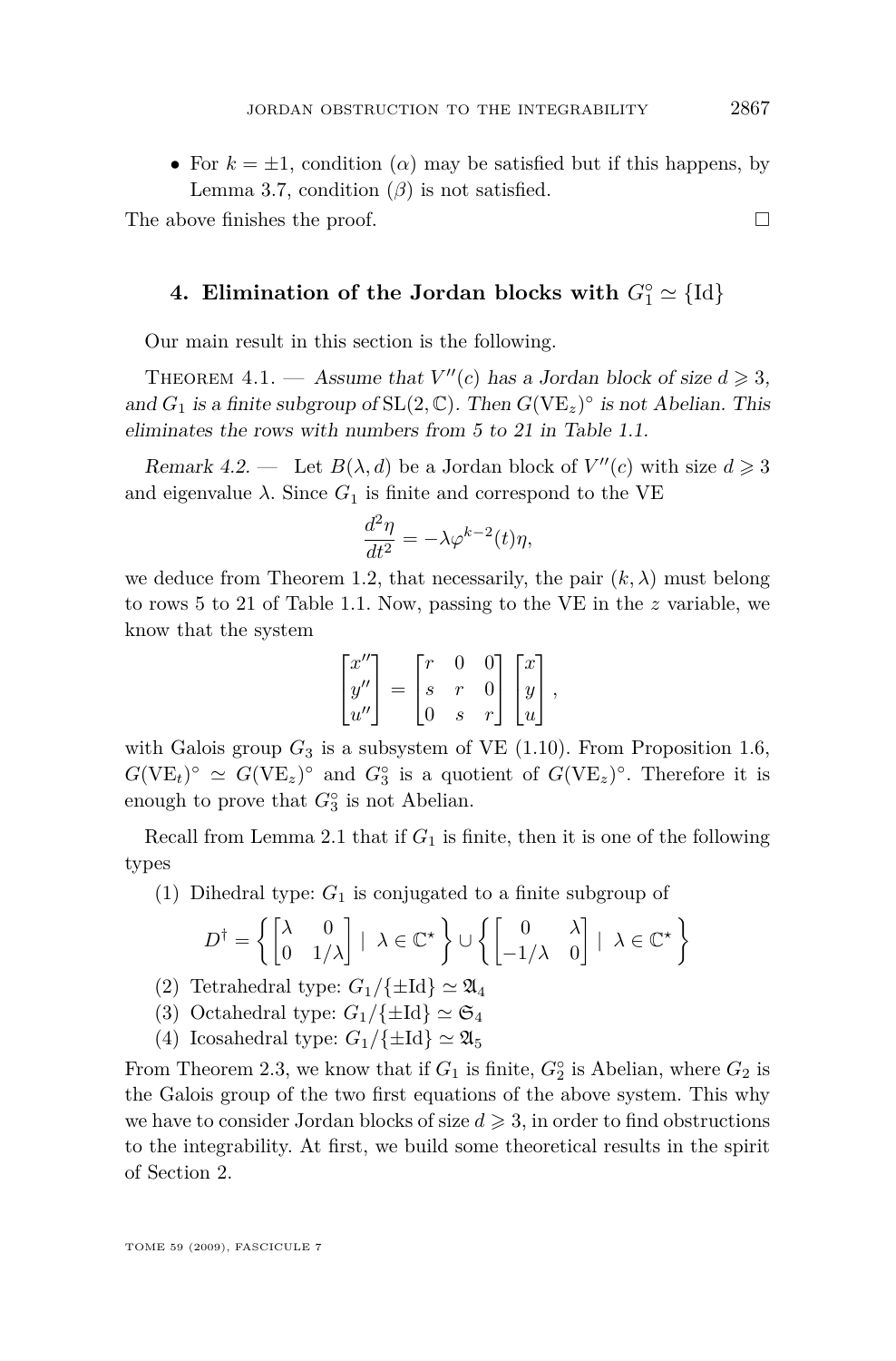#### **4.1. Theory for Jordan blocks of size three**

Now we assume that the size of the Jordan block is three. With the notations of Section 2, the subsystem of the variational equations corresponding to the block, can be written in the following two equivalent forms

(4.1) 
$$
\begin{cases} x'' = rx \\ y'' = ry + sx \\ u'' = ru + sy \end{cases} \Longleftrightarrow \begin{bmatrix} x' \\ x'' \\ y' \\ y'' \\ u' \end{bmatrix} = \begin{bmatrix} R & 0 & 0 \\ S & R & 0 \\ 0 & S & R \end{bmatrix} \begin{bmatrix} x \\ x' \\ y \\ y' \\ u' \end{bmatrix},
$$

where *R* and *S* are  $2 \times 2$  matrices given by [\(2.4\)](#page-13-0).

Let us fix more notations.

- $F_1/K$  is the Picard-Vessiot extension associated to the equation  $L_2(x) = x'' - rx = 0$ . Its Galois group is still denoted by  $G_1$ .
- $F_2/K$  is the Picard-Vessiot extension associated to the first two equations of  $(4.1)$ . Its Galois group, is still denoted by  $G_2$ .
- $F_3/K$  is the Picard-Vessiot extension over *K* associated to (4.1). Its Galois group is denoted by *G*3.

Remark 4.3. — We have the following inclusions of differential fields

$$
K \subset F_1 \subset F_2 \subset F_3.
$$

All the results of Section 2 can be applied to the extension  $F_2/K$ . In particular, since  $G_1$  is finite, from Theorem [2.3,](#page-12-0)  $G_2^\circ$  is Abelian. Therefore,  $G_2^\circ$ is an Abelian quotient of *G◦* 3 .

We fix a basis  $\{x_1, x_2\}$  of the solution space *V* of  $L_2 = 0$ . Let  $(y_1, y_2, u_1, u_2)$  be an element of  $F_3^4$  such that

$$
\begin{cases}\ny_1'' = ry_1 + sx_1 \\
y_2'' = ry_2 + sx_2\n\end{cases} \text{ and } \begin{cases}\nu_1'' = ru_1 + sy_1 \\
u_2'' = ru_2 + sy_2\n\end{cases}.
$$

Then, we set

$$
X = \begin{bmatrix} x_1 & x_2 \\ x'_1 & x'_2 \end{bmatrix}, \quad Y = \begin{bmatrix} y_1 & y_2 \\ y'_1 & y'_2 \end{bmatrix}, \quad U = \begin{bmatrix} u_1 & u_2 \\ u'_1 & u'_2 \end{bmatrix}, \quad \Xi_3 = \begin{bmatrix} X & 0 & 0 \\ Y & X & 0 \\ U & Y & X \end{bmatrix}.
$$

Similarly as in Section 2,  $\Xi_3$  is a fundamental matrix of solutions of (4.1).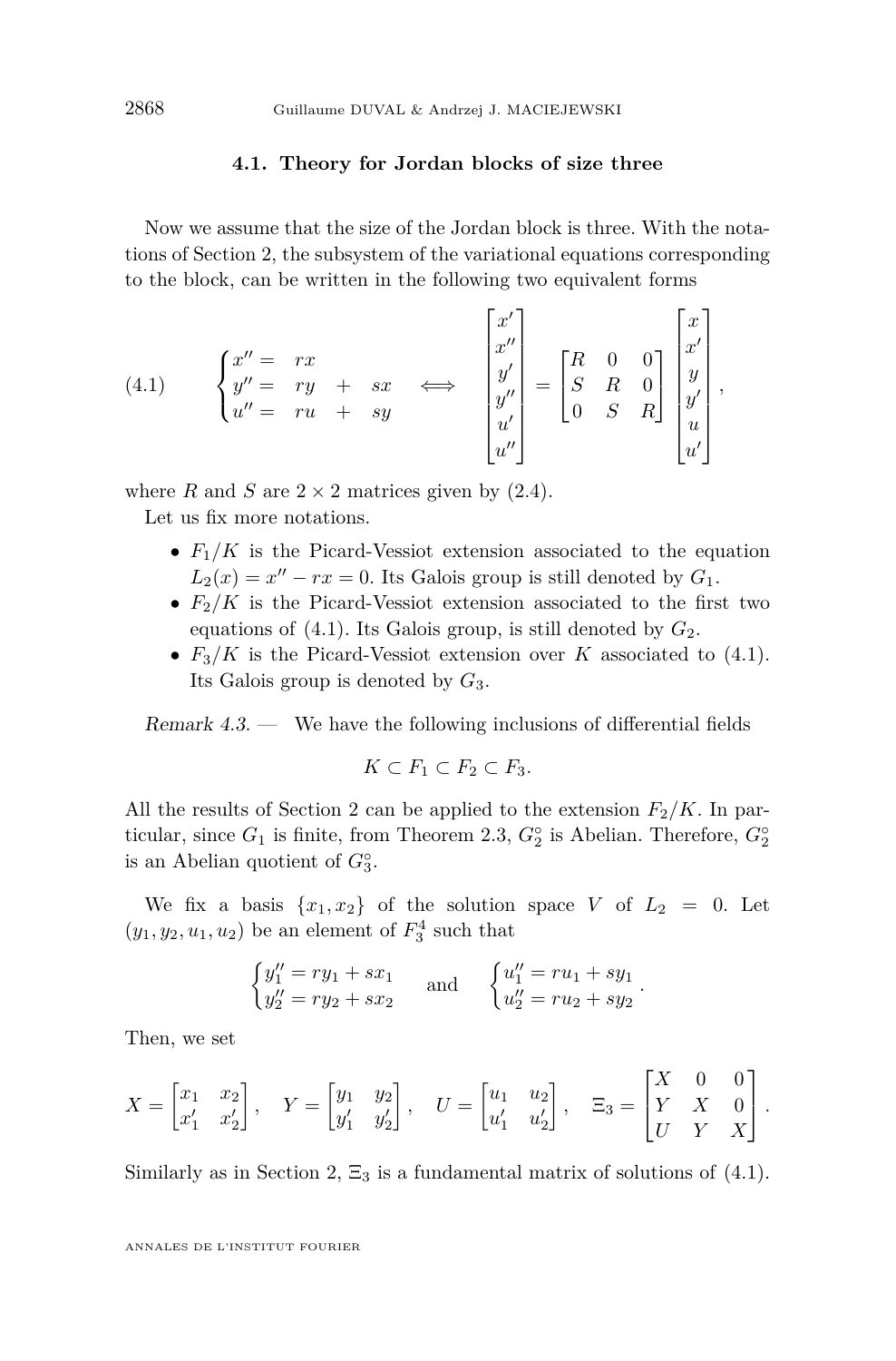<span id="page-31-0"></span>For all  $\sigma \in G_3$ , the equation  $\sigma(\Xi_3) = \Xi_3 M(\sigma)$ , forces  $\sigma$  to be represented by a  $6 \times 6$  matrix  $M(\sigma)$  of the form

$$
M(\sigma) = \begin{bmatrix} A(\sigma) & 0 & 0 \\ B(\sigma) & A(\sigma) & 0 \\ C(\sigma) & B(\sigma) & A(\sigma) \end{bmatrix}.
$$

PROPOSITION 4.4. — Assume that  $G_1$  is finite. Then  $G_3^{\circ}$  is Abelian iff there exists a basis  $\{x_1, x_2\}$  of  $V = Sol(L_2)$  such that one of the following condition is satisfied

- $\varphi_1 = \int sx_1^2 \in F_1 \text{ and } \int \varphi'_1 \psi_1 \in F_1 \text{ where } \psi_1 = \int x_1^{-2}$ .
- $\int sx_1^2 \in F_1$  and  $\int sx_2^2 \in F_1$ .

If  $G_3^{\circ}$  is Abelian, then there exists at least one non-zero  $x \in V = \text{Sol}(L_2)$ such that  $\int sx^2 \in F_1$ .

Proof. — We consider  $G_3^{\circ}$  as a subgroup of SL(6,  $\mathbb{C}$ ). The elements of  $G_3^{\circ}$ are matrices the form

$$
P(B, C) := \begin{bmatrix} \text{Id} & 0 & 0 \\ B & \text{Id} & 0 \\ C & B & \text{Id} \end{bmatrix}.
$$

The product and the commutators of two such matrices are given by

$$
P(B_1, C_1)P(B_2, C_2) = P(B_1 + B_2, C_1 + C_2 + B_1B_2),
$$
  
\n
$$
[P(B_1, C_1)P(B_2, C_2)] = P(0, [B_1, B_2]).
$$

Set

$$
\mathbb{B} := \{ B \in \mathbb{M}(2, \mathbb{C}) \mid \exists C \in \mathbb{M}(2, \mathbb{C}) \text{ and } P(B, C) \in G_3^{\circ} \}.
$$

Then, thanks to the above formulae, *G◦* 3 is Abelian iff any two matrices belonging to  $\mathbb B$  commute. This is the case iff, up to conjugation,  $\mathbb B$  is contained either in the set of upper triangular matrices with diagonal of the form *a*Id, or, B is contained in the set of diagonal matrices. For any of this two cases, thanks to a conjugation formula similar to [\(2.10\)](#page-16-0), we can find a basis  $\{x_1, x_2\}$  of *V* such that the representation of the elements of  $\mathbb B$  in this basis are either upper triangular or diagonal.

From point 4 of Proposition [2.5,](#page-14-0) we have  $G_2^\circ = H = \text{Gal}_{\partial}(F_2/F_1)$ . Let

$$
\pi_2: G_3^{\circ} \to G_2^{\circ}, \quad P(B, C) \mapsto \begin{bmatrix} \text{Id} & 0 \\ B & \text{Id} \end{bmatrix} = N(B),
$$

be the projection. With the notations of Proposition [2.6,](#page-16-0) the two above conditions for  $\mathbb B$  are respectively equivalent to  $\pi_2(G_3^{\circ}) = G_2^{\circ} \subset H_{\rm a}$ , and  $\pi_2(G_3^{\circ}) = G_2^{\circ} \subset H_m.$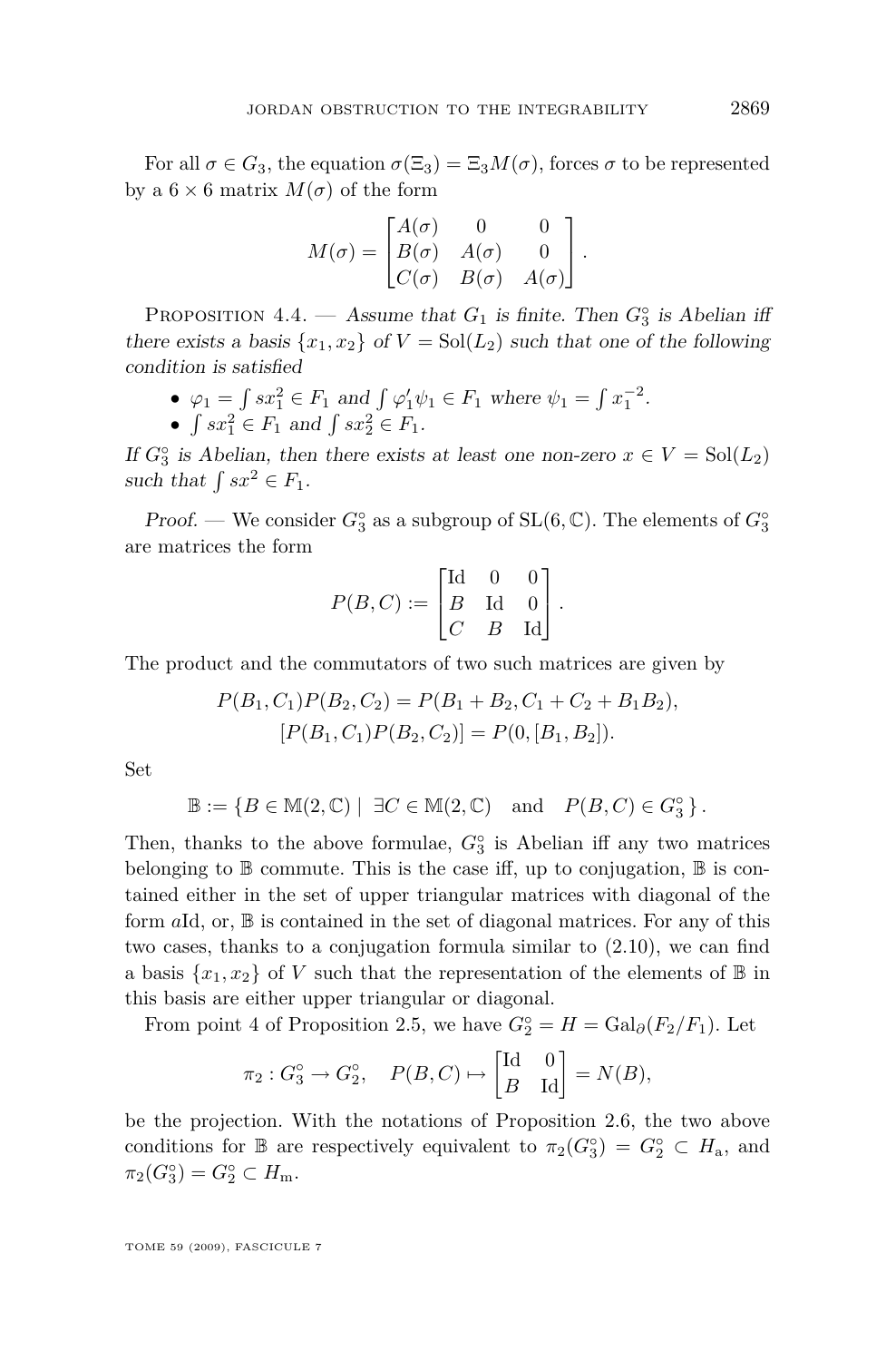<span id="page-32-0"></span>But, from Proposition [2.8,](#page-17-0) we have

$$
\begin{cases} G_2^{\circ} \subset H_{\mathbf{a}} & \Longleftrightarrow & W_1 \text{ and } W_3 \text{ hold,} \\ G_2^{\circ} \subset H_{\mathbf{m}} & \Longleftrightarrow & W_1 \text{ and } W_2 \text{ hold.} \end{cases}
$$

Now, from Definition [2.7](#page-17-0) and Lemma [2.9,](#page-19-0) condition  $W_1$  holds iff  $W(x_1, y_1) = \varphi_1 = \int sx_1^2 \in F_1$ , and the same result holds for condition  $W_2$ . From the same definition and lemma, condition  $W_3$  holds iff

$$
Q = \varphi_1 \psi_1 - 2 \int \varphi_1 \psi_1' = -\varphi_1 \psi_1 + 2 \int \varphi_1' \psi_1 \in F_1.
$$

But  $\psi_1 = x_2/x_1 \in F_1$ , and  $\varphi_1$  also belongs to  $F_1$  if  $W_1$  is assumed to be satisfied. Therefore,  $W_3$  holds iff  $\int \varphi'_1 \psi_1 \in F_1$ 

PROPOSITION 4.5. — Let  $V = Sol(L_2)$ . Assume that  $G_1$  is finite. Then we have the following properties

- (1) Let  $x_1$  be a non-zero element of *V*. If  $\int sx_1^2 \in F_1$ , then for all  $\sigma \in G_1$ ,  $\int s\sigma(x_1)^2 \in F_1$ .
- (2) For all  $x \in V$ ,  $\int sx^2 \in F_1$ , iff there exists a basis  $\{x_1, x_2\}$  of *V* such that

$$
\int sx_1^2 \in F_1 \text{ and } \int sx_1x_2 \in F_1 \text{ and } \int sx_2^2 \in F_1.
$$

(3) Assume that  $\int sx_1^2 \in F_1$ , and  $\int sx^2 \notin F_1$ , then  $G_1$  is of dihedral type.

Proof.  $-$  (1) Let  $x_1$  be any non zero element of *V*. Since  $\int sx_1^2 =$  $W(x_1, y_1) \in F_2$ , for all  $\sigma \in G_2$  we have

$$
\sigma\left(\int sx_1^2\right) = \sigma(W(x_1, y_1)) = W(\sigma(x_1), \sigma(y_1)) = \int s\sigma(x_1)^2.
$$

Therefore, if  $\int sx_1^2 \in F_1$ , then  $\sigma(\int sx_1^2) = \int s\sigma(x_1)^2 \in F_1$ . Since  $F_1/K$  is a Picard-Vessiot extension contained in  $F_2/K$ , the restriction morphism Res :  $G_2 \to G_1$  is surjective, therefore the integrals  $\int s\sigma(x_1)^2 \in F_1$  for all  $\sigma \in G_1$ .

(2) Assume that for all  $x \in V$ ,  $\int sx^2 \in F_1$ , and let  $\{x_1, x_2\}$  be a basis of *V*. Then the three particular integrals

$$
\int s(x_1 + x_2)^2
$$
 and 
$$
\int sx_1^2
$$
 and 
$$
\int sx_2^2
$$
,

belong to  $F_1$ . Taking the difference of those integrals we deduce that  $\int sx_1x_2 \in F_1$ . Conversely, each  $x \in V$  can be written in the form  $x =$  $\lambda x_1 + \mu x_2$ . Therefore,

$$
\int sx^2 = \lambda^2 \int sx_1^2 + 2\lambda\mu \int sx_1x_2 + \mu^2 \int sx_2^2 \in F_1.
$$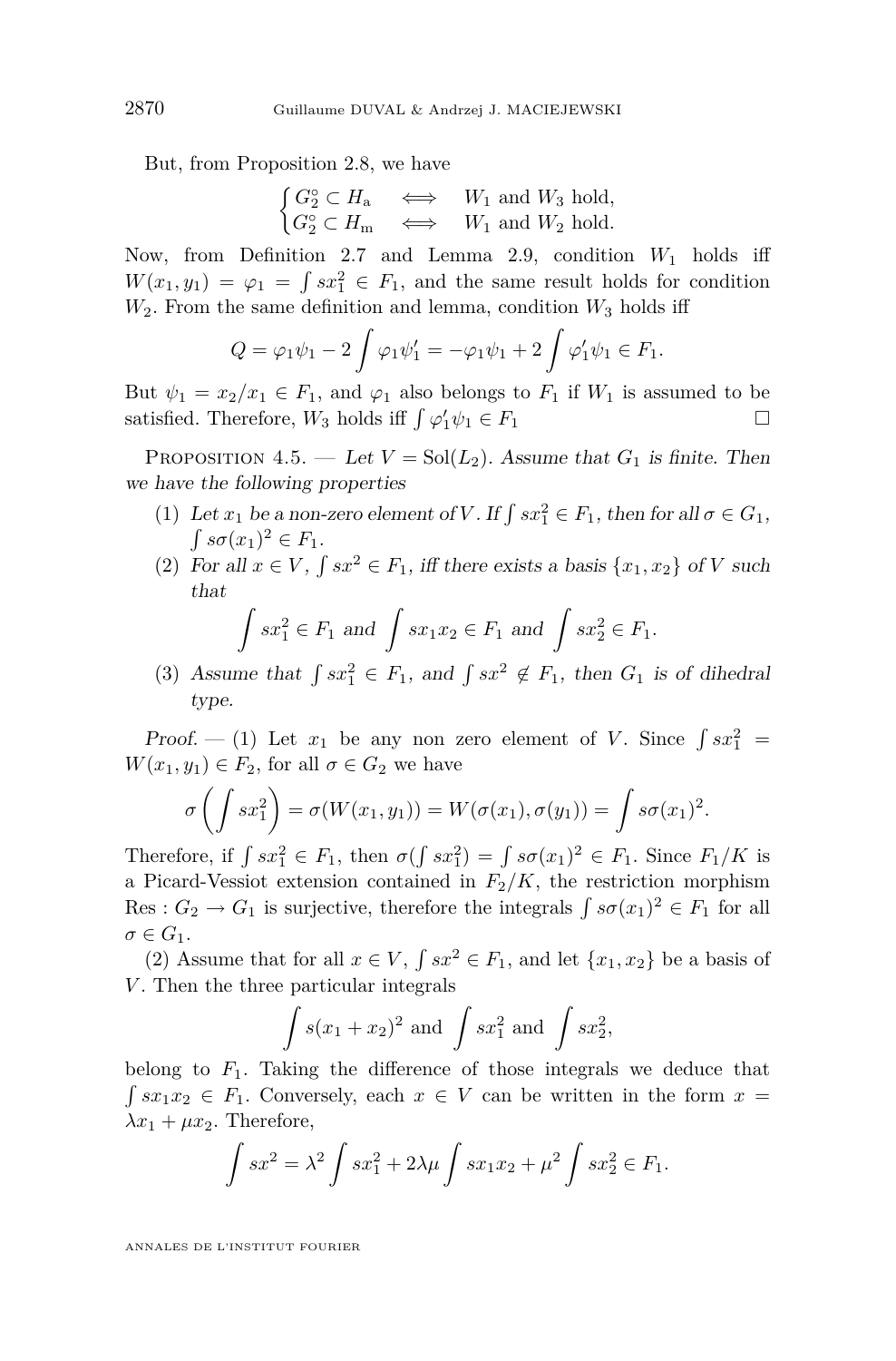<span id="page-33-0"></span>(3) For the action of  $G_1$  on  $\mathbb{P}(V) \simeq \mathbb{P}^1$ , when we look at the orbit  $\Omega$  of  $[x_1]$ , three cases may a priory happen:

- a) Card $(\Omega) = 1$ .
- b) Card $(\Omega) = 2$ .
- c) Card $(\Omega) \geqslant 3$ .

Let us first prove that with the assumption of point 3, case c) cannot happen. Indeed case c) implies that there exists  $x_2 = \sigma_1(x_1)$  which is not collinear to  $x_1$ , and also there exists  $x_3 = \sigma_2(x_1) = \lambda x_1 + \mu x_2$  with  $\lambda \mu \neq 0$ . From point 1, this implies that the three integrals

$$
sx_1^2 \quad \text{and} \quad \int sx_2^2 \quad \text{and} \quad \int s(\lambda x_1 + \mu x_2)^2,
$$

belong to  $F_1$ . So,  $\int sx_1x_2$  belongs to  $F_1$ . Thus, from point 2, for all  $x \in V$ ,  $\int sx^2 \in F_1$  which is not true. There remains to show that in cases a) and b),  $G_1$  is of dihedral type.

In case b), let  $\Omega = \{[x_1], [x_2]\}$ . This means that  $\{x_1, x_2\}$  is a basis of *V*. Moreover, any conjugate of  $x_1$  or  $x_2$  is either collinear to  $x_1$ , or to  $x_2$ . Hence, in the basis  $\{x_1, x_2\}$ , the representation of  $G_1$  is of dihedral type.

In Cases a), since  $\Omega = \{ [x_1] \}$ ,  $x_1$  is an eigenvector of any  $\sigma \in G_1$ . We find a second common eigenvector for any  $\sigma \in G_1$ , using the following classical averaging argument due to Hermann Weyl in the representation theory. Let  $\langle \cdot, \cdot \rangle$  be an arbitrary Hermitian product on  $V \simeq \mathbb{C}^2$  for which  $x_1$  is not an isotropic vector (i.e.  $\langle x_1, x_1 \rangle \neq 0$ ). Consider the average

$$
(X,Y) = \sum_{\sigma \in G_1} \langle \sigma(X), \sigma(Y) \rangle.
$$

The pairing  $(\cdot, \cdot)$  is a new Hermitian product on *V* for which  $G_1$  is unitarian. Therefore the orthogonal of the line  $\mathbb{C}x_1$  is another line of the form  $\mathbb{C}x_2$ which is also globally  $G_1$ -invariant. Therefore  $G_1$  is diagonalizable in the basis  $\{x_1, x_2\}$ . This proves that  $G_1$  is of dihedral type.

PROPOSITION 4.6. — Assume that  $G_1$  is finite,  $K = \mathbb{C}(z)$ ,  $s = \frac{1}{2kz(z-1)}$ , and consider the following properties

- (1) For all  $x \in V$ ,  $\int sx^2 \in F_1$ .
- (2)  $F_2 = F_1$  and  $G_2 \simeq G_1$ .
- (3) There exists  $M \in GL(2, K)$  such that  $S = M' + [M, R]$ , where R and *S* are given by [\(2.4\)](#page-13-0).
- (4) There exists a non-zero rational solution  $v \in \mathbb{C}(z)$  to the equation

$$
L_4(v) = [z(z-1)L_2^{\otimes 2}(v)]' = 0,
$$

where  $L_2^{\otimes 2}$  denotes the second symmetric power of  $L_2$ .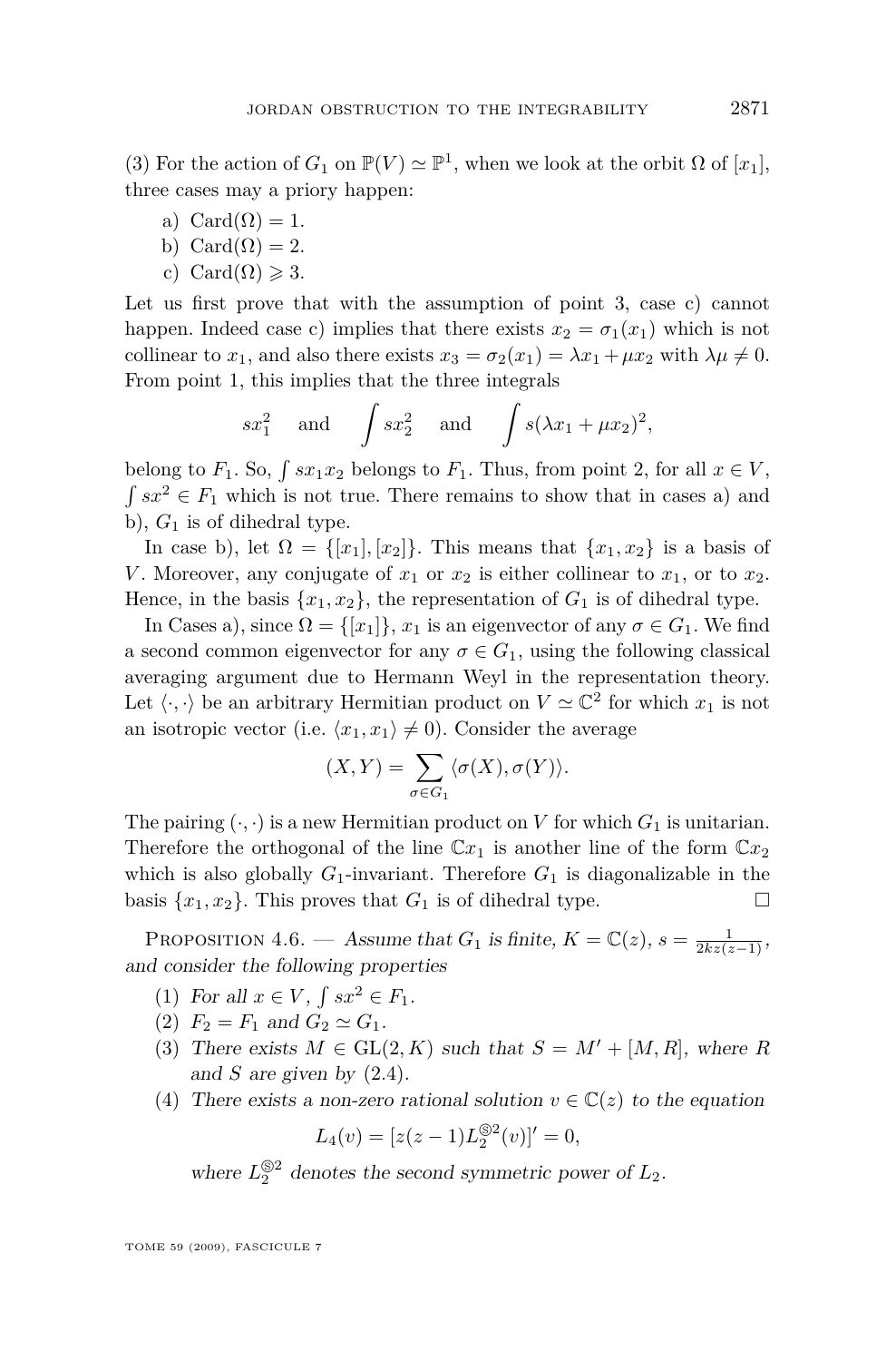Then we have  $(1) \Leftrightarrow (2) \Leftrightarrow (3) \Rightarrow (4)$ .

Proof. — (1)  $\Leftrightarrow$  (2) Let  $\{x_1, x_2\}$  be a basis of *V*. From point 2 of Proposition [4.5,](#page-32-0) property 1 is equivalent to

$$
W(x_1, y_1) \in F_1
$$
 and  $W(x_1, y_2) \in F_1$  and  $W(x_2, y_2) \in F_1$ .

By Proposition [2.8](#page-17-0) and Corollary [2.10,](#page-19-0) these three Wronskians are fixed by the elements

$$
\sigma = \begin{bmatrix} \text{Id} & 0 \\ B(\sigma) & \text{Id} \end{bmatrix} \in \text{Gal}_{\partial}(F_2/F_1)
$$

iff  $B(\sigma) = 0$ . So, property 1 is equivalent to  $Gal_{\partial}(F_2/F_1) = {\text{Id}}$ , that is to property 2.

 $(2) \Leftrightarrow (3)$  From the exact sequence

$$
\{ \text{Id} \} \longrightarrow \text{Gal}_{\partial}(F_2/F_1) \longrightarrow G_2 \longrightarrow G_1 \longrightarrow \{ \text{Id} \}
$$

$$
\begin{bmatrix} A(\sigma) & 0 \\ B(\sigma) & A(\sigma) \end{bmatrix} \longrightarrow G_1 \longrightarrow \{ \text{Id} \}
$$

we have

$$
(\mathrm{Gal}_{\partial}(F_2/F_1) = \{\mathrm{Id}\}) \iff (\forall \sigma \in G_2, B(\sigma) = 0).
$$

But the general formulae for the action of  $G_2$  are  $\sigma(X) = XA(\sigma)$  and  $\sigma(Y) = YA(\sigma) + XB(\sigma)$ . This implies that

$$
\sigma(YX^{-1}) = YX^{-1} + XB(\sigma)A^{-1}(\sigma)X^{-1}.
$$

So,  $\sigma(YX^{-1}) = YX^{-1}$  iff  $B(\sigma) = 0$ . Therefore  $Gal_{\partial}(F_2/F_1) = \{Id\}$  iff *Y X*<sup>−1</sup>  $\in$  GL(2*, K*).

Now we are looking for the differential equation satisfied by  $M = Y X^{-1}$ . From

$$
\Xi_2 = \begin{bmatrix} X & 0 \\ MX & X \end{bmatrix}, \quad \Xi_2' = \begin{bmatrix} X' & 0 \\ M'X + MX' & X' \end{bmatrix} = \begin{bmatrix} R & 0 \\ S & R \end{bmatrix} \Xi_2,
$$

we obtain

$$
X' = RX,
$$
  
\n
$$
M'X + MX' = SX + RMX,
$$
  
\n
$$
M'X + MRX = SX + RMX,
$$
  
\n
$$
M' + MR - RM = S.
$$

This proves  $(2) \Leftrightarrow (3)$ .

 $(3) \Rightarrow (4)$ . We write  $M = \begin{bmatrix} u & v \\ f & g \end{bmatrix}$ , and we insert this expression into the above differential equation. This gives a system of four equations. By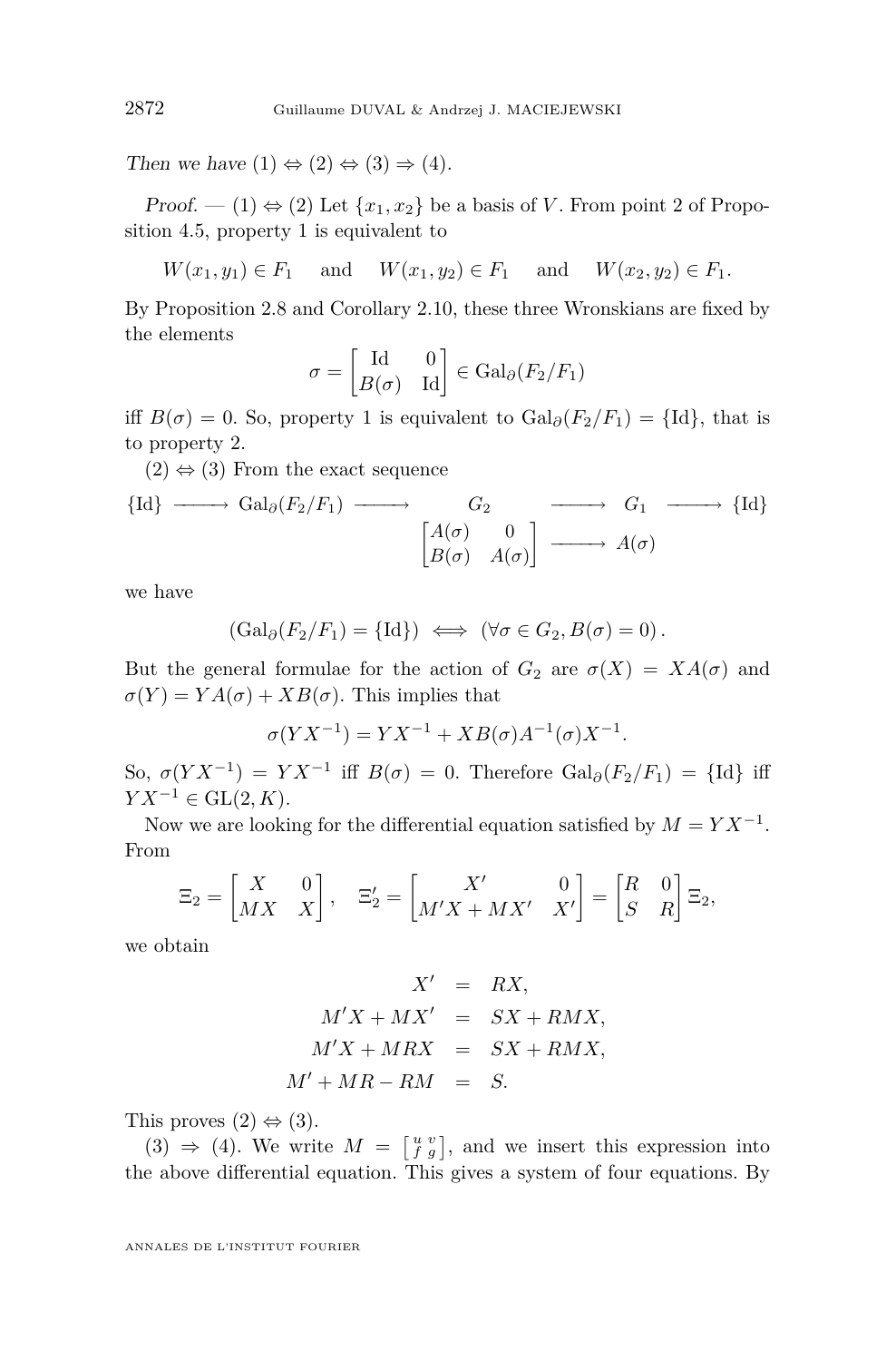expressing  $f$  and  $g$  in terms of  $u$  and  $v$ , the original equation is equivalent to the system

$$
\begin{cases}\nf = u' + rv, \\
g = u + v', \\
u' = -v''/2, \\
s = u'' + r'v + 2rv'.\n\end{cases}
$$

From the above, *v* satisfies  $L_3(v) := v''' - 4rv' - 2r'v = -2s$ . But  $L_3(v) =$  $L_2^{\textcircled{2}}(v)$  is the second symmetric power of  $L_2(v) = v'' - rv$ . Now, for  $K =$  $\mathbb{C}(z)$  and  $s = \frac{1}{2kz(z-1)}$ ,

$$
L_3(v) = -2s = \frac{-1}{kz(z-1)} \implies L_4(v) := [z(z-1)L_2^{\otimes 2}(v)]' = 0.
$$

Hence, if  $M \in GL(2, \mathbb{C}(z))$ , then  $v \in \mathbb{C}(z)$ , and this implies that the equation  $L_4(v) = 0$  has a non-zero rational solution.

Surprisingly, the differential equation  $S = M' + [M, R]$  has the form the classical Euler equation for the angular momentum of a rigid body, see [\[1\]](#page-52-0) pp.142-143.

#### **4.2. Type of** *G*<sup>1</sup> **when it is finite**

In order to apply the previous theory, we need to compute  $G_1 = G(k, \lambda)$ when  $G_1^{\circ} = \{Id\}$  in Table [1.1.](#page-3-0) Table [4.1](#page-36-0) below gives this information.

To determine the last column of Table [4.1,](#page-36-0) we used the following facts.

• The exponents of  $L_2$  at  $\{0, 1, \infty\}$  are

$$
\varepsilon_0 = \left\{ \frac{k-1}{2k}, \frac{k+1}{2k} \right\}, \quad \varepsilon_1 = \left\{ \frac{1}{4}, \frac{3}{4} \right\}, \quad \varepsilon_\infty = \left\{ \frac{\tau-1}{2}, -\frac{\tau+1}{2} \right\},
$$

with

$$
\tau = \frac{1}{2k}\sqrt{(k-2)^2 + 8k\lambda}.
$$

*•* Therefore, the reduced differences of exponents are

$$
\Delta_0 = \left| \frac{1}{k} \right|, \quad \Delta_1 = \frac{1}{2}, \quad \Delta_\infty = |\tau| \mod \mathbb{Z}.
$$

Thanks to the Schwarz Table, see p.128 in [\[12\]](#page-52-0), we can compute  $G_1/\{\pm \mathrm{Id}\} = G(k, \lambda)/\{\pm \mathrm{Id}\}$  which is the image of  $G_1$  in  $PSL(2, \mathbb{C})$ , and completely determines the type of *G*1.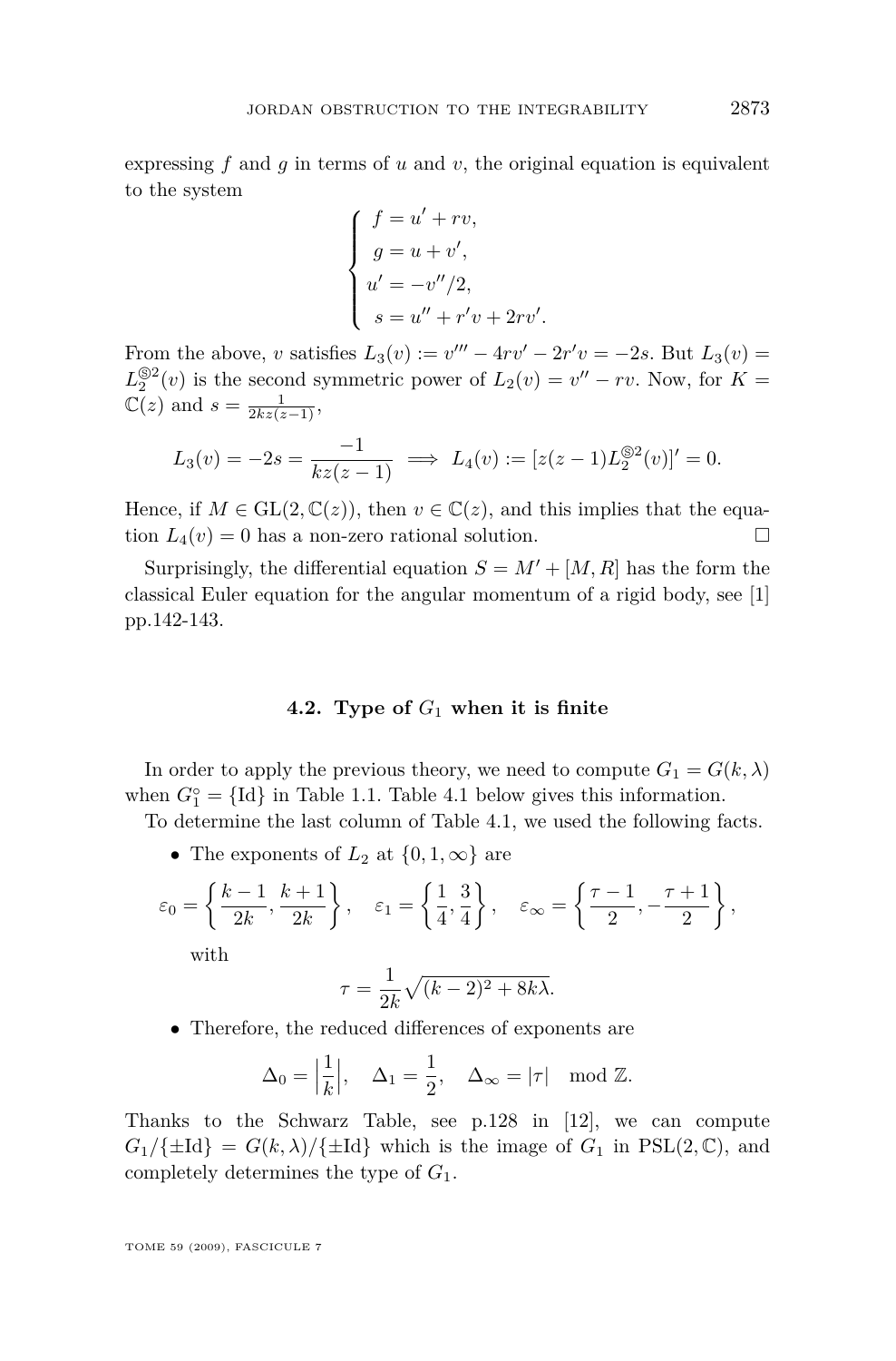<span id="page-36-0"></span>

| row | k                 | $\lambda$                                       | Exponents of $L_2$ at $\{0,\infty\}$                                                                        | $G(k,\lambda)$  |
|-----|-------------------|-------------------------------------------------|-------------------------------------------------------------------------------------------------------------|-----------------|
| 5   | 1                 | $\theta$                                        | $(0,1), (-1/4, -3/4)$                                                                                       | cyclic-dihedral |
| 6   | $-1$              | $\mathbf{1}$                                    | $(0,1), (-1/4, -3/4)$                                                                                       | cyclic-dihedral |
| 7   | $ k  \geqslant 3$ | $\frac{1}{2}\left(\frac{k-1}{k}+p(p+1)k\right)$ | $\varepsilon_0, \left( \frac{1}{4}(2p-1), -\frac{1}{4}(2p+3) \right)$                                       | dihedral        |
| 8   | 3                 | $\frac{-1}{24} + \frac{1}{6}(1+3p)^2$           | $\left(\frac{1}{3},\frac{2}{3}\right), \left(-\frac{2}{3}-\frac{1}{2}p, -\frac{1}{3}+\frac{1}{2}p\right)$   | tetrahedral     |
| 9   | 3                 | $\frac{-1}{24} + \frac{3}{32}(1+4p)^2$          | $\left(\frac{1}{3},\frac{2}{3}\right), \left(-\frac{5}{8}-\frac{1}{2}p,-\frac{3}{8}+\frac{1}{2}p\right)$    | octahedral      |
| 10  | 3                 | $\frac{-1}{24} + \frac{3}{50}(1+5p)^2$          | $\left(\frac{1}{3},\frac{2}{3}\right), \left(-\frac{3}{5}-\frac{1}{2}p,-\frac{2}{5}+\frac{1}{2}p\right)$    | icosahedral     |
| 11  | 3                 | $\frac{-1}{24} + \frac{3}{50}(2+5p)^2$          | $\left(\frac{1}{3},\frac{2}{3}\right), \left(-\frac{7}{10}-\frac{1}{2}p,-\frac{3}{10}+\frac{1}{2}p\right)$  | icosahedral     |
| 12  | $-3$              | $\frac{25}{24} - \frac{1}{6}(1+3p)^2$           | $\left(\frac{1}{3},\frac{2}{3}\right), \left(-\frac{2}{3}-\frac{1}{2}p, -\frac{1}{3}+\frac{1}{2}p\right)$   | tetrahedral     |
| 13  | $-3$              | $\frac{25}{24}$ -<br>$rac{3}{32}(1+4p)^2$       | $\left(\frac{1}{3},\frac{2}{3}\right), \left(-\frac{5}{8}-\frac{1}{2}p,-\frac{3}{8}+\frac{1}{2}p\right)$    | octahedral      |
| 14  | $-3$              | $rac{25}{24} - \frac{3}{50}(1+5p)^2$            | $\left(\frac{1}{3},\frac{2}{3}\right), \left(-\frac{3}{5}-\frac{1}{2}p, -\frac{2}{5}+\frac{1}{2}p\right)$   | icosahedral     |
| 15  | $-3$              | $\frac{25}{24} - \frac{3}{50}(2+5p)^2$          | $\left(\frac{1}{3},\frac{2}{3}\right), \left(-\frac{7}{10}-\frac{1}{2}p,-\frac{3}{10}+\frac{1}{2}p\right)$  | icosahedral     |
| 16  | 4                 | $\frac{-1}{8} + \frac{2}{9}(1+3p)^2$            | $\left(\frac{3}{8},\frac{5}{8}\right), \left(-\frac{2}{3}-\frac{1}{2}p,-\frac{1}{3}+\frac{1}{2}p\right)$    | octahedral      |
| 17  | $-4$              | $\frac{9}{8} - \frac{2}{9}(1+3p)^2$             | $\left(\frac{3}{8},\frac{5}{8}\right), \left(-\frac{2}{3}-\frac{1}{2}p,-\frac{1}{3}+\frac{1}{2}p\right)$    | octahedral      |
| 18  | 5                 | $\frac{-9}{40} + \frac{5}{18}(1+3p)^2$          | $\left(\frac{2}{5},\frac{3}{5}\right), \left(-\frac{2}{3}-\frac{1}{2}p, -\frac{1}{3}+\frac{1}{2}p\right)$   | icosahedral     |
| 19  | 5                 | $\frac{-9}{40} + \frac{1}{10}(2+5p)^2$          | $\left(\frac{2}{5},\frac{3}{5}\right), \left(-\frac{7}{10}-\frac{1}{2}p, -\frac{3}{10}+\frac{1}{2}p\right)$ | icosahedral     |
| 20  | $-5$              | $\frac{49}{40} - \frac{5}{18}(1+3p)^2$          | $\left(\frac{2}{5},\frac{3}{5}\right), \left(-\frac{2}{3}-\frac{1}{2}p,-\frac{1}{3}+\frac{1}{2}p\right)$    | icosahedral     |
| 21  | $-5$              | $\frac{49}{40} - \frac{1}{10}(2+5p)^2$          | $\left(\frac{2}{5},\frac{3}{5}\right), \left(-\frac{7}{10}-\frac{1}{2}p,-\frac{3}{10}+\frac{1}{2}p\right)$  | icosahedral     |

| Table 4.1. Type of $G(k, \lambda)$ with $G(k, \lambda)^\circ = \{Id\}.$ |  |  |  |  |  |
|-------------------------------------------------------------------------|--|--|--|--|--|
|-------------------------------------------------------------------------|--|--|--|--|--|

#### **4.3. Application of the theory when** *G*<sup>1</sup> **is not of dihedral type**

If *G*<sup>1</sup> is finite but not of dihedral type, then the main point in our proof of Theorem [4.1](#page-29-0) will be to show that equation  $L_4(v) = 0$  does not have rational solutions. This is why we need to compute the exponents of *L*<sup>4</sup> at the singularities.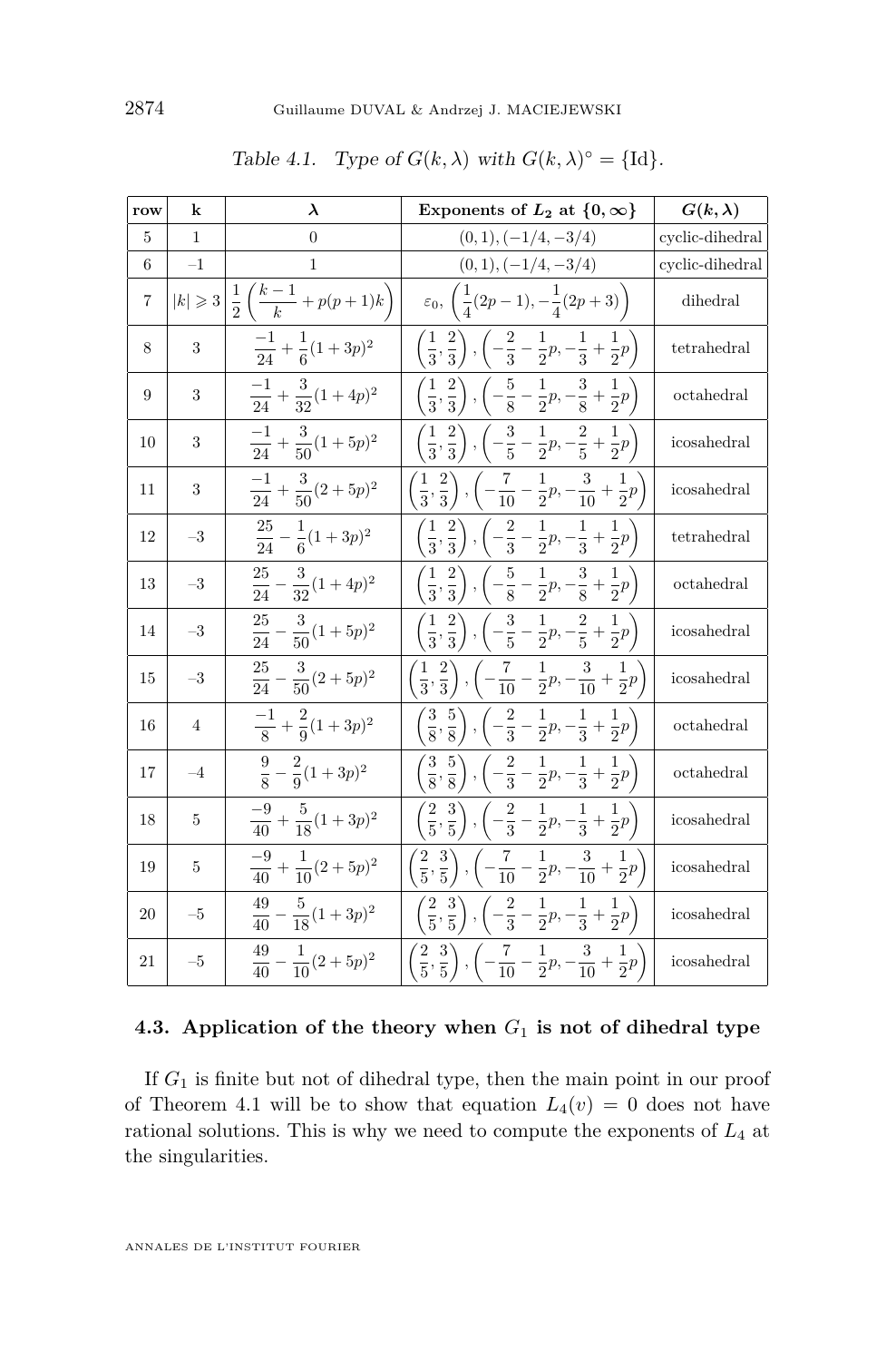<span id="page-37-0"></span>LEMMA 4.7. — With the notation  $2\varepsilon_i = \{2a, 2b\}$ , for  $\varepsilon_i = \{a, b\}$ , the respective exponents of  $L_4$  at  $z \in \{0, 1, \infty\}$  are the following

$$
\{1,2,2\varepsilon_0\},\{1,2,2\varepsilon_1\},\{-1,-1,2\varepsilon_\infty\}.
$$

Proof. — If  $\varepsilon_i = \{a, b\}$  are the exponents of  $L_2$  at the singularity  $i \in$  $\{0, 1, \infty\}$ , then the exponents of  $L_3 = L_2^{\textcircled{s2}}$  at the same singularity are *{a* + *b,* 2*a,* 2*b}*. Since at *z* = 0 and *z* = 1, *a* + *b* = 1, and *a* + *b* = *−*1 at  $z = \infty$ , this gives the exponents of  $L_3$ .

Let  $\chi_3$  and  $\chi_4$  be the characteristic polynomials of the equations  $L_3 = 0$ and  $L_4 = 0$ , respectively.

In a neighbourhood of  $z = 0$  we have the following. If

$$
L_3(z^{\rho}) = \chi_3(\rho) z^{\rho-3} + \cdots,
$$

then

$$
L_4(z^{\rho}) = (\chi_3(\rho)z^{\rho-2} + \cdots)' = (\rho-2)\chi_3(\rho)z^{\rho-3} + \cdots.
$$

So  $\chi_4(\rho) = (\rho - 2)\chi_3(\rho)$ .

In a neighbourhood of  $z = 1$ , we obtain a similar result thanks to the formula  $z(z-1) = (z-1)^2 + (z-1)$ .

In a neighbourhood  $z = \infty$  we have the following. If

 $v = x^{\rho} + \cdots = z^{-\rho} + \cdots,$ 

then the first term of  $v'''$  is proportional to  $x^{\rho+3}$ . So, we have

$$
L_4(x^{\rho}) = \left(\frac{1}{x^2} \chi_3(\rho) x^{\rho+3} + \cdots \right)'
$$
  
=  $(\chi_3(\rho) x^{\rho+1} + \cdots)'$   
=  $(\chi_3(\rho) \frac{1}{z^{\rho+1}} + \cdots)'$   
=  $-(\rho+1)(\chi_3(\rho) x^{\rho+2} + \cdots)$ 

Hence, up to the sign,  $\chi_4(\rho) = (\rho + 1)\chi_3(\rho)$ .

Therefore, at  $z = 0$  and  $z = 1$ , the exponents of  $L_4$  are those of  $L_3$ together with  $\rho = 2$ . At  $z = \infty$ , the exponents of  $L_4$  are those of  $L_3$ together with  $\rho = -1$ .

COROLLARY  $4.8.$  — For all the rows in Table [4.1,](#page-36-0) except maybe for rows 5 and 6, the equation  $L_4 = 0$  does not have non-zero rational solutions. In particular, when  $G_1 = G(k, \lambda)$  is finite but not dihedral,  $L_4$  does not have non-zero rational solutions.

Proof. — From Table [4.1](#page-36-0) and Lemma [4.7,](#page-36-0) we see that for each possible case, the exponents of  $L_4$  at  $z=0$  and  $z=1$  are greater or equal to zero. So, if we look for a rational solution *v* of  $L_4 = 0$ , *v* must be a polynomial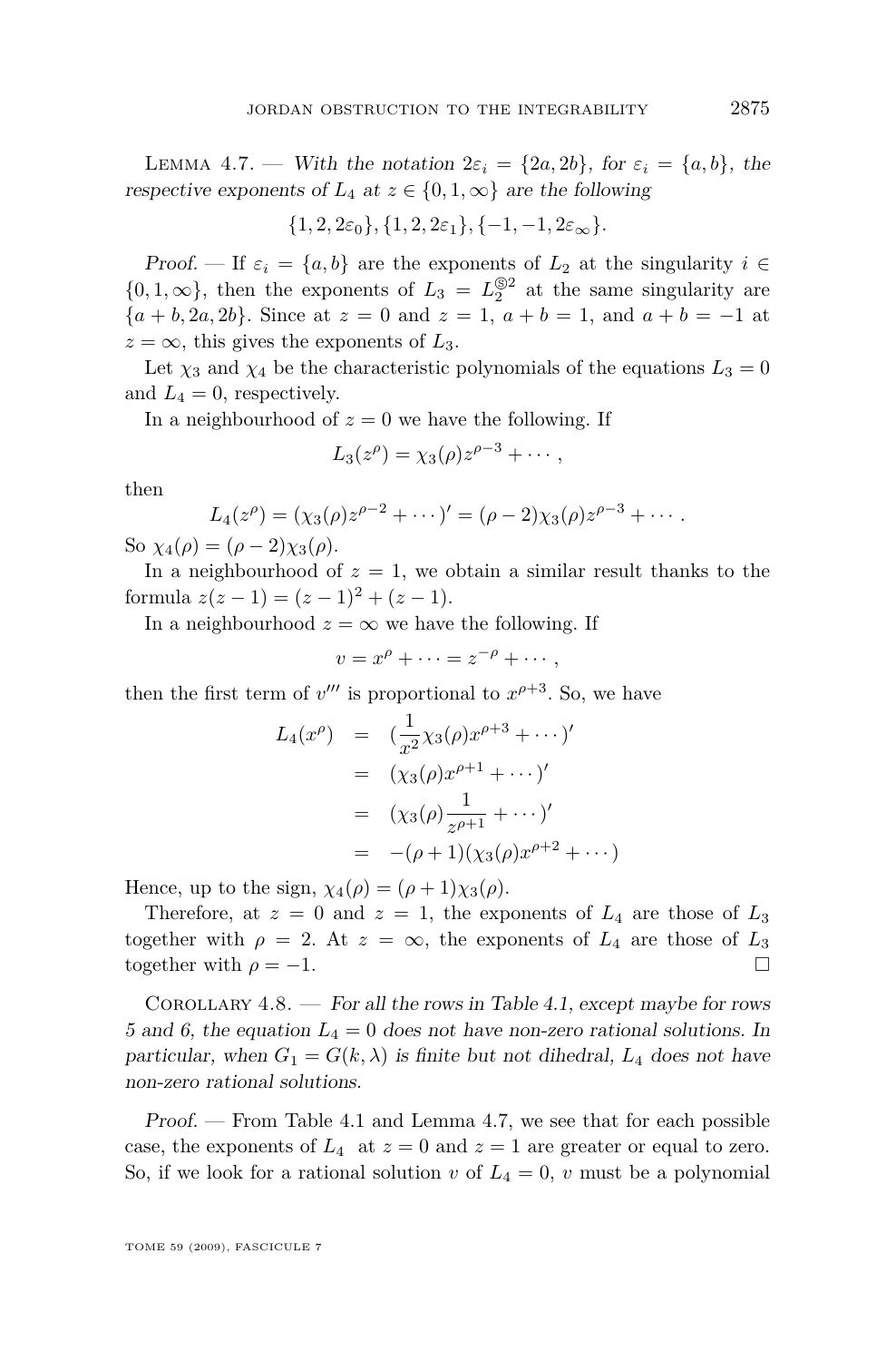of degree equal to the opposite of one exponent at the infinity. Therefore,  $deg(v) \in \{1, -2\varepsilon_{\infty}\}\.$  Hence,  $deg(v)$  must be equal to 1, unless maybe,  $-2\varepsilon_{\infty}$ contains an integral number  $\geq 2$ . But for all the rows of Table [4.1,](#page-36-0) the set  $2\varepsilon_{\infty}$  does not contain any integral number, so the possible polynomial to check are of the form  $v = z + d$ . We have

$$
L_4(z+d) = [z(z-1)L_2^{\otimes 2}(z+b)]' = -2[z(z-1)F(z)]',
$$

where

$$
F(z) = -\frac{1}{2}L_2^{\textcircled{\,2}}(z+d) = 2r + r'(z+d).
$$

Thus,

$$
L_4(z+d) = 0 \iff F(z) = \frac{c}{z(z-1)}
$$

for a certain  $c \in \mathbb{C}$ . Let us study the behaviour of  $F(z)$  around  $z = 0$  and  $z = 1$ . From now, we assume that we are not in the cases of rows 5 and 6, in particular  $|k| \geq 3$ .

Around  $z = 0, r(z)_{0} = \frac{a}{z^{2}}$  with  $a = \frac{(1/k)^{2}-1}{4}$  $f_4^{(r)} \neq 0$  Therefore,  $r(z)_{0}' = \frac{-2a}{z^3}$ . So, if  $d \neq 0$ ,  $F(z)_{0} = \frac{-2ad}{z^{3}}$ . This is incompatible with  $F(z) = \frac{c}{z(z-1)}$ . Hence, we must check this equation with  $d = 0$  (i.e., with  $F(z) = 2r + zr'$ ).

Around  $z = 1$ ,  $r(z)_1 = \frac{-3}{16(z-1)^2}$  therefore,  $F(z)_1 = \frac{3}{8(z-1)^3}$ , and this is still incompatible with  $F(z) = \frac{c}{z(z-1)}$ .

Thus, for all the rows except maybe for rows 5 and 6,  $L_4(z+d) \neq 0$ , and  $L_4 = 0$  does not have a non-zero rational solution.

Proof of Theorem [4.1](#page-29-0) for  $G_1$  finite but not dihedral. — Let us assume that  $G_1$  is finite and is not of dihedral type. This corresponds to cases of Table [4.1,](#page-36-0) whose row numbers are greater than 7. From Corollary  $4.8, L_4 =$  $4.8, L_4 =$ 0 does not have non-zero rational solutions. Therefore, from Proposition [4.6,](#page-33-0) there exists a non-zero  $x \in V = Sol(L_2)$ , such that  $\int sx^2 \notin F_1$ . So, from Proposition [4.5,](#page-32-0)  $\forall x \in V \setminus \{0\}$ ,  $\int sx^2 \notin F_1$  since  $G_1$  is not of dihedral type. As a consequence, from Proposition [4.4,](#page-31-0)  $G^{\circ}_3$  is not Abelian and we can conclude thanks to Remark [4.2.](#page-29-0)  $\Box$ 

#### **4.4. Application when** *G*<sup>1</sup> **is of dihedral type**

We have to investigate the cases appearing in row 5, 6 and 7 in Table [4.2,](#page-39-0) which for the convenience of the reader, we give in Table [4.2.](#page-39-0)

We follow the strategy applied above. That is, we prove that  $G_3^{\circ}$  is not Abelian because all the integrals  $\int s x^2$  are not algebraic. What is more difficult here is that we cannot deduce this fact from the existence of one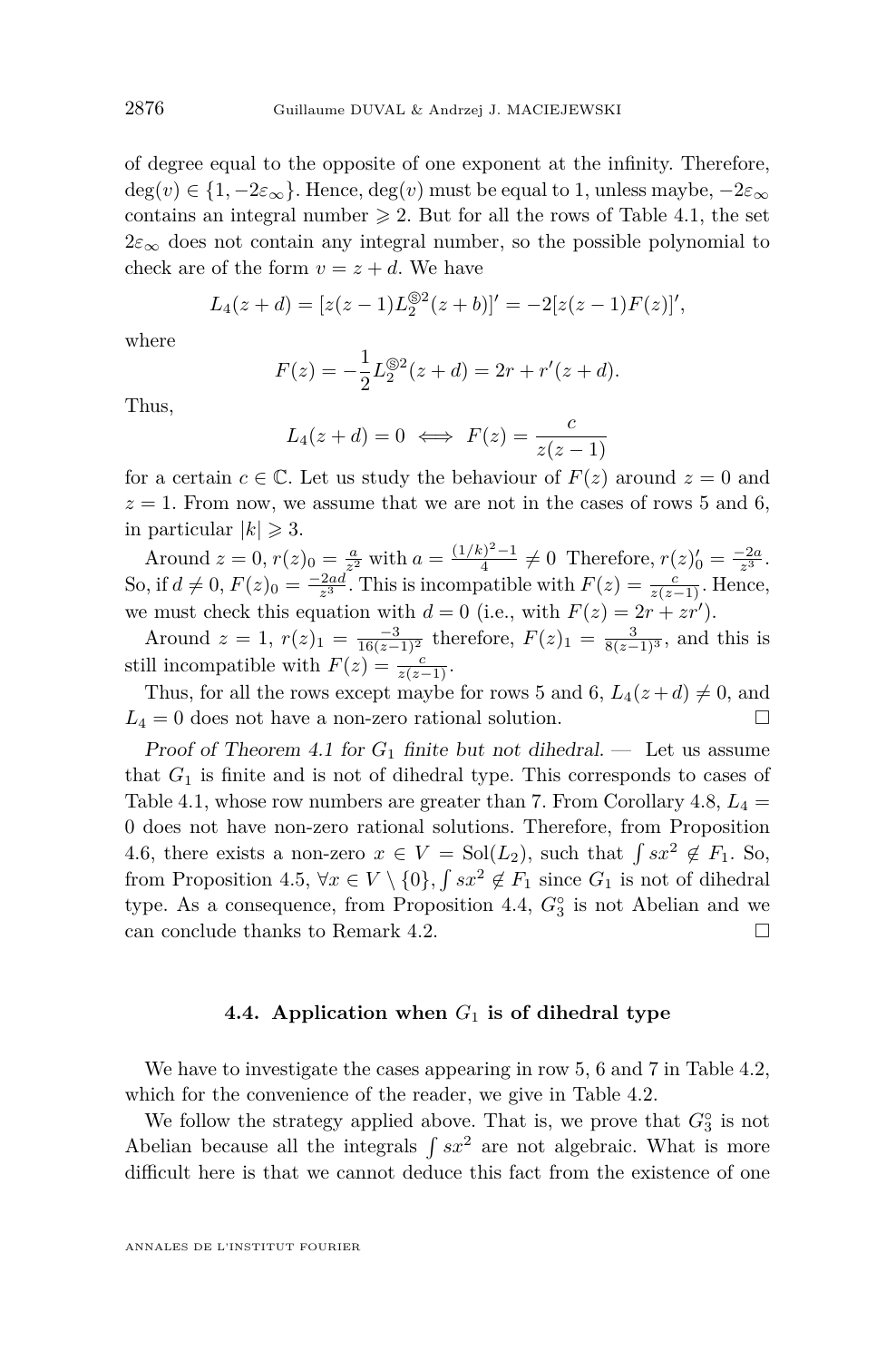<span id="page-39-0"></span>particular non-algebraic integral. We begin with the simple cases of rows 5 and 6. Next we consider the case of row 7 which is more technical.

| row |  | Exponents of $L_2$ at $\{0,\infty\}$                                                                           | $G(k, \lambda)$ |
|-----|--|----------------------------------------------------------------------------------------------------------------|-----------------|
|     |  | $(0,1), (-1/4,-3/4)$                                                                                           | cyclic-dihedral |
|     |  | $(0,1), (-1/4,-3/4)$                                                                                           | cyclic-dihedral |
|     |  | 7   $ k  \ge 3 \left  \frac{1}{2} \left( \frac{k-1}{k} + p(p+1)k \right) \right  \le 0, ((2p-1)/4, -(2p+3)/4)$ | dihedral        |

Table 4.2. Cases when  $G(k, \lambda)$  is of dihedral type.

4.4.1. The case of rows 5 and 6

From Table 4.2, the common Riemann scheme of *L*<sup>2</sup> is

$$
P\begin{Bmatrix} 0 & 1 & \infty \\ 0 & 1/4 & -1/4 z \\ 1 & 3/4 & -3/4 \end{Bmatrix}.
$$

A basis of solutions is therefore

$$
x_1 = (z-1)^{1/4}, \quad x_2 = (z-1)^{3/4}.
$$

Since  $x_1x_2 = z - 1 \in \mathbb{C}(z)$ , here  $G_1$  is cyclic and isomorphic to  $\mathbb{Z}/4\mathbb{Z}$ .

PROPOSITION  $4.9.$  — In the cases of rows 5 and 6, we have

- (1) For any non-zero solution *x* of  $L_2 = 0$ , the integral  $\varphi = \int s x^2$  is not algebraic.
- (2) The group  $G^{\circ} = G_3^{\circ}$  is not Abelian.

Proof. — Thanks to Proposition [4.4,](#page-31-0) the second point is a consequence of the first one.

Since arbitrary solution of  $L_2 = 0$  can be written as  $x = \alpha x_1 + \beta x_2$ , the general from of  $\varphi$  is

$$
\varphi = \int \frac{1}{z(z-1)} (\alpha(z-1)^{1/4} + \beta(z-1)^{3/4})^2,
$$
  
\n
$$
\varphi = \alpha^2 \int \frac{dz}{z\sqrt{z-1}} + \beta^2 \int \frac{\sqrt{z-1}}{z} dz + 2\alpha \beta \text{Log}(z),
$$
  
\n
$$
\varphi = \alpha^2 \varphi_1 + \beta^2 \varphi_2 + 2\alpha \beta \text{Log}(z)
$$

Since  $G_1 \simeq \mathbb{Z}/4\mathbb{Z}$ , there exists  $\sigma \in G_2$ , such that  $\sigma(x_1) = ix_1$  and  $\sigma(x_2) =$  $-ix_2$ . As  $\sigma(\varphi) = \int s\sigma(x^2)$ , we have

$$
\sigma(\varphi) = \int s(i\alpha x_1 - i\beta x_2)^2 = -\alpha^2 \varphi_1 - \beta^2 \varphi_2 + 2\alpha \beta \text{Log}(z).
$$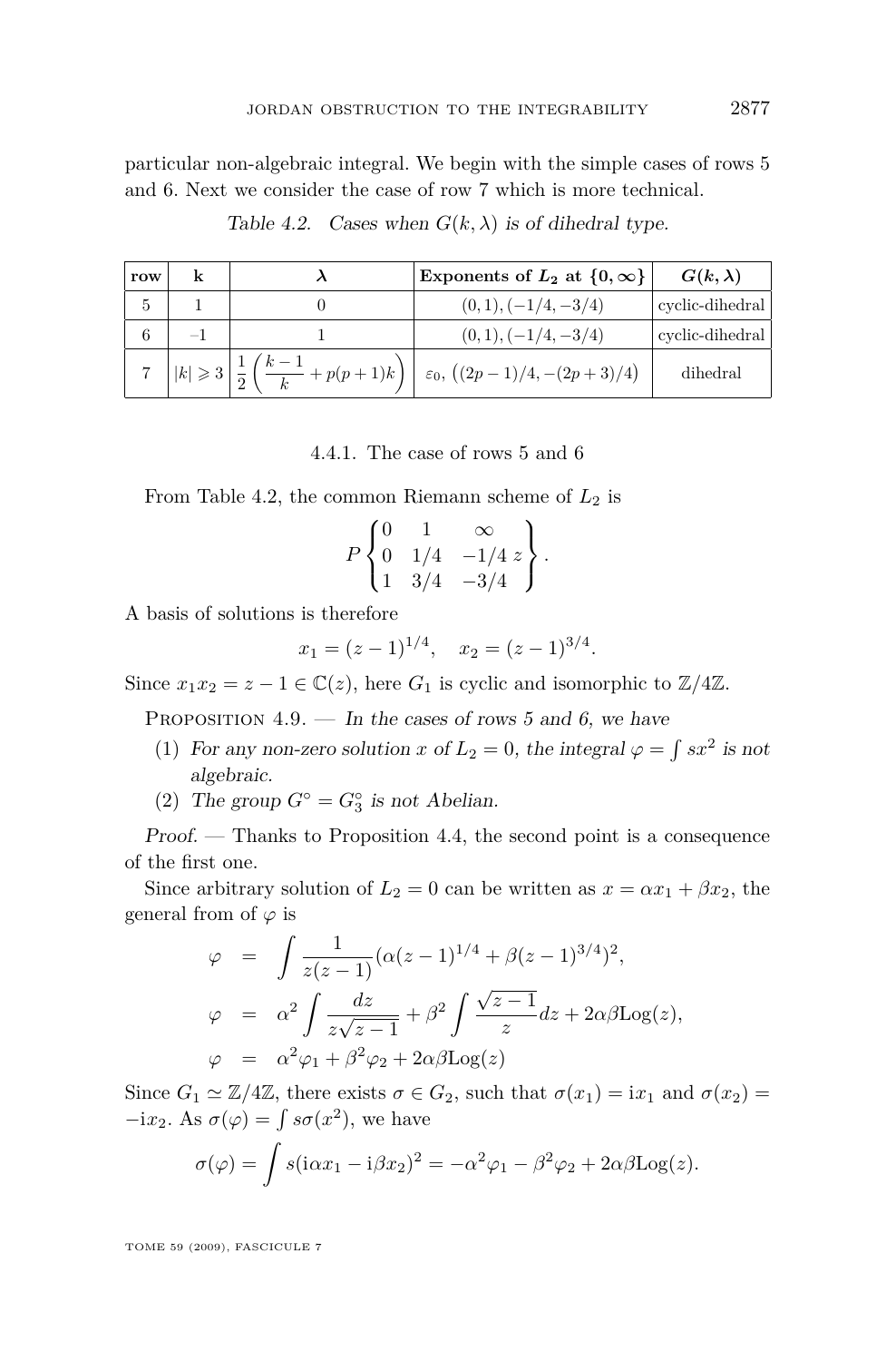<span id="page-40-0"></span>If  $\varphi \in F_1$ , then  $\sigma(\varphi) \in F_1$ , and so  $4\alpha\beta\text{Log}(z) = \varphi + \sigma(\varphi) \in F_1$  is algebraic. Therefore  $\alpha\beta = 0$ , and  $\varphi$  is proportional either to  $\varphi_1$ , or to  $\varphi_2$ . But in those two remaining cases, the Taylor expansion of the integrand around  $z = 0$  shows that each  $\varphi_j$  for  $j \in \{1,2\}$  can be written in the form  $\varphi_j =$  $\pm$ iLog(*z*) +  $f_i(z)$ , where  $f_i(z)$  is holomorphic around  $z = 0$ . Therefore,  $M_0(\varphi_i) = \pm 2\pi + \varphi_i$ , and  $\varphi_i$  cannot be algebraic since it has an infinite number of conjugates by the iteration of  $\mathcal{M}_0$ .

#### 4.4.2. The case of row 7

Here, from Table [4.2,](#page-39-0) *k* and *p* are relative integers with  $|k| \ge 3$ , and the Riemann scheme of *L*<sup>2</sup> is

$$
P_1\left\{\begin{array}{ccc|cc}0&1&\infty&\\ \frac{1}{2}-\frac{1}{2k}&\frac{1}{4}&\frac{2p-1}{4}&\\ \frac{1}{2}+\frac{1}{2k}&\frac{3}{4}&\frac{-2p-3}{4}\end{array}\right\}.
$$

PROPOSITION  $4.10.$  — In the case of row 7 we have

- (1) For any non-zero solution *x* of  $L_2 = 0$ , the integral  $\varphi = \int s x^2$  is not algebraic.
- (2) The group  $G^{\circ} = G_3^{\circ}$  is not Abelian.

As in Proposition [4.9](#page-39-0) above, the second point is a consequence of the first one. But the proof of the first point is going to be divided into several steps since it is more technical.

Notice that if we change *k* to  $k' = -k$ , or *p* is to  $p' = -p - 1$ , then the Riemann scheme of *L*<sup>2</sup> is not changed. Therefore, to prove Proposition 4.10 it is enough to consider the cases with  $k \geqslant 3$  and  $p \geqslant 0$ .

**The group**  $D_{2N}^{\dagger}$ . The differences of exponents of  $L_2$  are  $\Delta_0 = 1/k$ ,  $\Delta_1 = 1/2$ , and  $\Delta_\infty = p+1/2$ . So, the reduced exponents differences are  $1/k$ , 1*/*2 and 1*/*2. Therefore, from [\[12\]](#page-52-0) p.128-129, the projective Galois group of  $L_2$ , i.e., the image of  $G_1$  in  $PSL(2,\mathbb{C})$ , is isomorphic to the dihedral group  $D_{2k}$ , which is of order 2*k*. From Lemma [2.1,](#page-11-0)  $G_1$  is necessarily conjugated to a finite subgroup of  $D^{\dagger}$  which is not cyclic. That is,  $G_1$  is not a subgroup of the diagonal group  $D_{\text{lag}} = \{ \begin{bmatrix} \zeta & 0 \\ 0 & 1/\zeta \end{bmatrix}, \zeta \in \mathbb{C}^* \}$ . Let  $W = \begin{bmatrix} 0 & -1 \\ 1 & 0 \end{bmatrix} \in SL(2, \mathbb{C})$ be the Weyl matrix. We have the following properties.

- $(D^{\dagger} = D_{\text{lag}} \cup WD_{\text{lag}})$
- (2) For all  $R \in SL(2, \mathbb{C})$ ,  $WRW^{-1} = R^{-1}$ ,
- (3) For all  $D \in D_{\text{lag}}$ ,  $(WD)^2 = W^2 = -\text{Id}$ , and  $WD$  is conjugated to *W* by an element of  $WD_{\text{lag}}$ .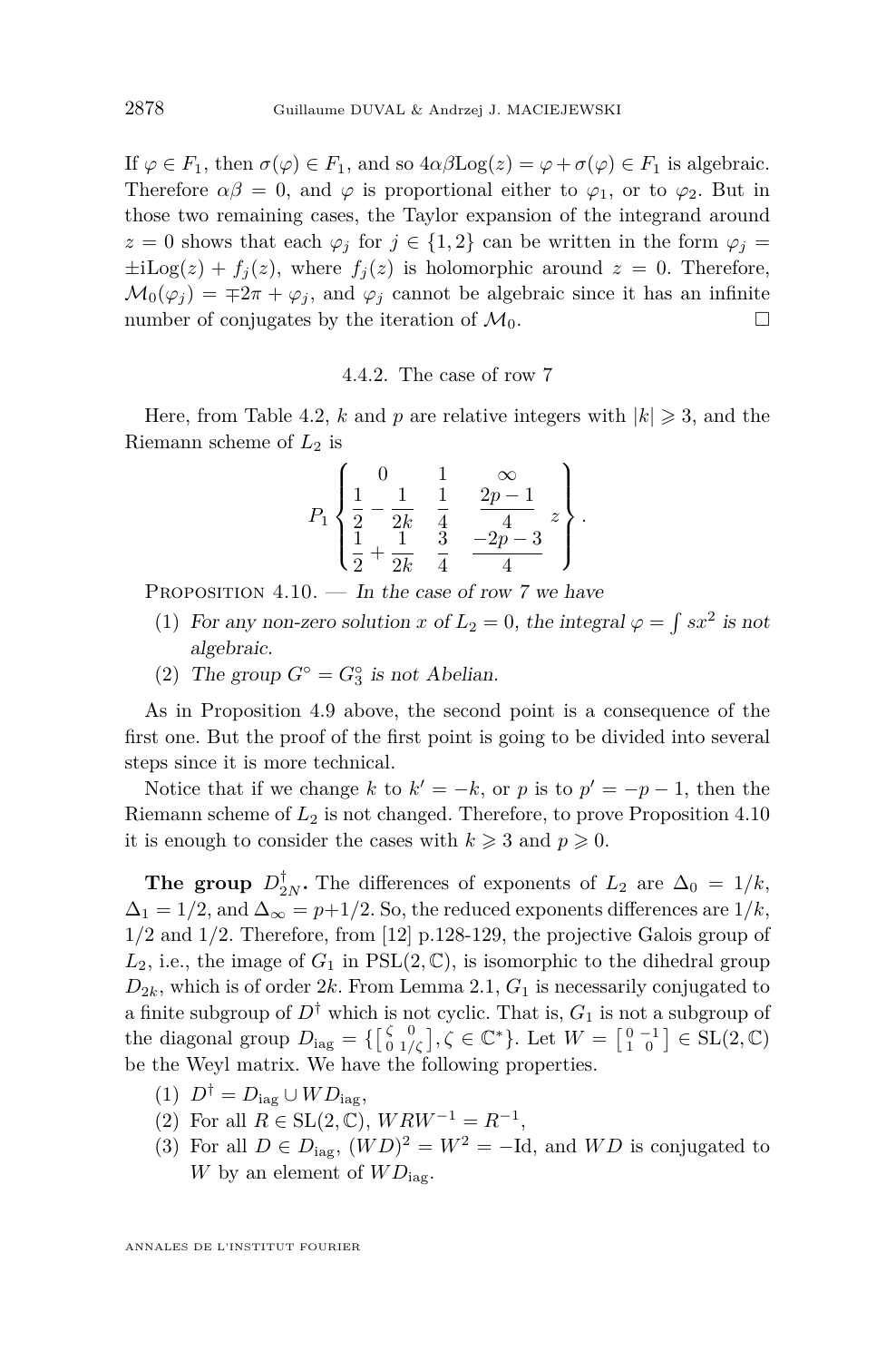<span id="page-41-0"></span>By Property 3, we can assume that  $W \in G_1$ . As  $W^2 = -Id$ , the diagonal subgroup of  $G_1$ , i.e.,  $G_1 \cap D_{\text{iag}}$ , contains  $-\text{Id}$ . Since it is a finite cyclic group, it is of even order *N*, for a certain  $N \in 2\mathbb{N}^*$ . Therefore, as a subgroup of  $D^{\dagger}$ , the group  $G_1$  is generated by *W* and by a matrix  $R_{\zeta} = \begin{bmatrix} \zeta & 0 \\ 0 & 1/\zeta \end{bmatrix}$  where, *ζ* is a primitive *N*-th root of unity. This is the group  $D_{2N}^{\dagger}$  of order  $2N$ , whose presentation is

$$
D_{2N}^{\dagger} = \langle W, R_{\zeta} | W^2 = -\text{Id}, R_{\zeta}^N = \text{Id}, WR_{\zeta}W^{-1} = R_{\zeta}^{-1} >.
$$

The image of  $D_{2N}^{\dagger}$  in PSL<sub>2</sub>(C) is the dihedral group  $D_N = D_{2k}$ , in the considered situation.

If  $\{x_1, x_2\}$  is a basis of *V* in which the representation of  $G_1$  is  $D_{2N}^{\dagger}$ , then the actions of  $W$  and  $R_\zeta$  on this basis are given by the formulae

$$
\begin{cases}\nW(x_1) = x_2 \\
W(x_2) = -x_1\n\end{cases} \text{ and } \begin{cases}\nR_{\zeta}(x_1) = \zeta x_1 \\
R_{\zeta}(x_2) = \frac{1}{\zeta} x_2\n\end{cases}.
$$

Therefore,  $W(x_1x_2) = -x_1x_2$ , and  $R_\zeta(x_1x_2) = x_1x_2$ . So,  $(x_1x_2)^2 \in K$  $\mathbb{C}(z)$ , and  $L = K[x_1x_2]$  is quadratic over *K*. The group  $Gal(F_1/L) = \langle$  $R_{\zeta}$  > is cyclic of order  $N = 2k$ . Since  $x_1$  has *N* distinct conjugates under Gal( $F_1/L$ ), we have  $F_1 = L[x_1]$ . Moreover,  $x_1^N \in L = \mathbb{C}(z)[x_1x_2]$ .

Algebraicity of the general integral  $\varphi = \int sx^2$ .

LEMMA 4.11. — Let  $\{x_1, x_2\}$  be a basis of *V* in which the representation of  $G_1$  is  $D_{2N}^{\dagger}$ . Then the following statements hold true.

- (1) If there exists  $x_0 = \alpha x_1 + \beta x_2 \in V$  with  $\alpha \beta \neq 0$  such that  $\varphi_0 =$  $\int sx_0^2 \in F_1$ , then for all  $x \in V$  the general integral  $\varphi = \int sx^2 \in F_1$ .
- (2)  $\varphi_1 = \int sx_1^2 \in F_1 \text{ iff } \varphi_2 = \int sx_2^2 \in F_1.$
- (3)  $\varphi_1 = \int sx_1^2 \in F_1$  iff there exist  $\phi \in \mathbb{C}(z)[x_1x_2]$  such that  $\int sx_1^2 =$  $\phi x_1^2$ .
- (4) If  $\{y_1, y_2\}$  is a basis of *V* such that  $y_1y_2$  is at most quadratic over  $\mathbb{C}(z)$ , then up to a permutation of the indices,  $y_1$  is proportional to  $x_1$  and  $y_2$  is proportional to  $x_2$ .

 $Proof. - (1)$  Since

$$
R_{\zeta}(x_0) = \zeta \alpha x_1 + \frac{\beta}{\zeta} x_2
$$
, and  $\int s x_0^2 = \alpha^2 \varphi_1 + 2\alpha \beta \int s x_1 x_2 + \beta^2 \varphi_2 \in F_1$ ,

we deduce that

$$
\zeta^2 \int sR_{\zeta}(x_0^2) = \zeta^4 \alpha^2 \varphi_1 + \zeta^2 2\alpha \beta \int s x_1 x_2 + \beta^2 \varphi_2 \in F_1.
$$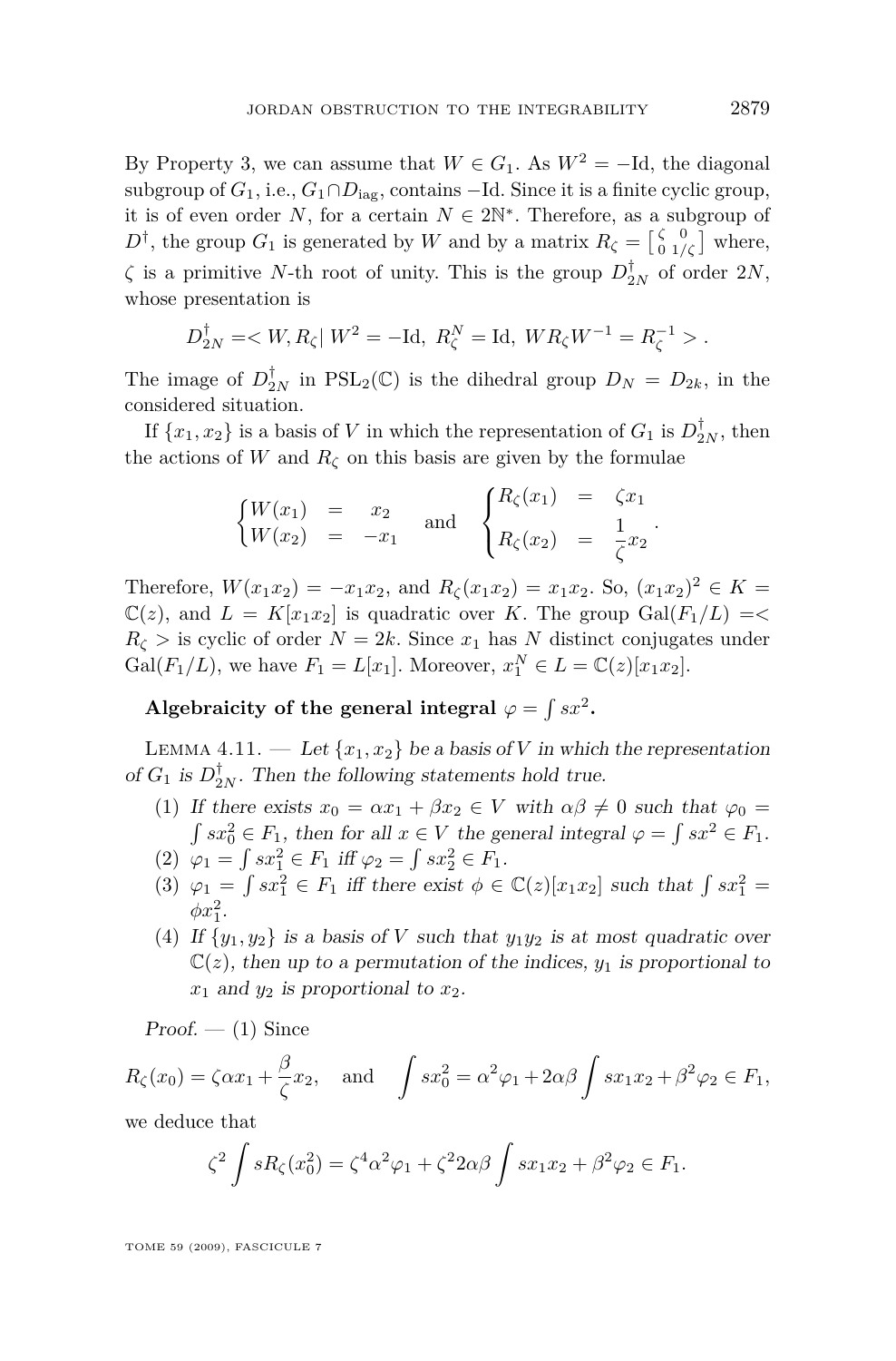Since  $N = 2k \geq 6$ , we can find two primitive *N*-th roots of unity  $\zeta$  and  $\zeta'$ , such that card $\{1, \zeta^2, \zeta^2\} = 3$ . Therefore, we obtain an identity of the form

$$
\begin{bmatrix} 1 & 1 & 1 \ \zeta^4 & \zeta^2 & 1 \ \zeta'^4 & \zeta'^2 & 1 \end{bmatrix} \begin{bmatrix} \alpha^2 \varphi_1 \\ 2\alpha \beta \int sx_1 x_2 \\ \beta^2 \varphi_2 \end{bmatrix} = \begin{bmatrix} f_1 \\ f_2 \\ f_3 \end{bmatrix} \in F_1^3,
$$

where the  $3 \times 3$  Vandermonde matrix on the left hand side is invertible. It implies that  $\varphi_1$ ,  $\int sx_1x_2, \varphi_2 \in F_1$ , because  $\alpha\beta \neq 0$ . Therefore, by Proposi-tion [4.5,](#page-32-0) any general integral  $\varphi = \int sx^2 \in F_1$ .

(2) From Proposition [4.5](#page-32-0) again,

$$
\left(\int sx_1^2 \in F_1\right) \implies \left(\int sW(x_1^2) = \int sx_2^2 \in F_1\right).
$$

(3) If  $\int s x_1^2 \in F_1$ , then, as  $F_1 = L[x_1]$ , we have

$$
\int sx_1^2 = \sum_{i=0}^{N-1} \phi_i x_1^i,
$$

and this equality implies that

$$
sx_1^2 = \sum_{i=0}^{N-1} \left( \phi'_i + i \frac{x'_1}{x_1} \phi_i \right) x_1^i.
$$

But,  $x_1^N \in L$  implies that  $x_1'/x_1 \in L$ , and the above formula gives an expansion of  $sx_1^2$  in the L-basis  $\{1, x_1, \cdots, x_1^{N-1}\}$ . Therefore  $\phi'_i + i\frac{x'_1}{x_1}\phi_i = 0$ for  $i \neq 2$  and

$$
\phi_2 + 2\frac{x_1'}{x_1}\phi_2 = s,
$$

that is,  $\int sx_1^2 = \phi_2 x_1^2$  with  $\phi_2 \in L = \mathbb{C}(z)[x_1 x_2]$ .

(4) If  $y_1y_2$  is at most quadratic over  $\mathbb{C}(z)$ , its orbit under  $G_1$  contains at most two elements. Looking at the orbit under the subgroup generated by  $R_\zeta$ , we deduce that  $y_1y_2$  must be fixed by the subgroup of the rotations  $R_{\lambda}$  where  $\lambda$  ranges over the  $k = N/2$  roots of unity. Now, let us write

$$
y_1 = ax_1 + bx_2
$$
 and  $y_2 = cx_1 + dx_2$  with  $ad - bc \neq 0$ .

We get the following two expressions

$$
\begin{cases}\ny_1y_2 = acx_1^2 + (bc + ad)x_1x_2 + bdx_2^2, \\
R_\lambda(y_1y_2) = \lambda^2 acx_1^2 + (bc + ad)x_1x_2 + \frac{bd}{\lambda^2}x_2^2.\n\end{cases}
$$

But from the proof of point 1, it follows that the family  $\{x_1^2, x_1x_2, x_2^2\}$ is C-linearly independent. Therefore, when  $\lambda$  is a  $k$ -th roots of unity, the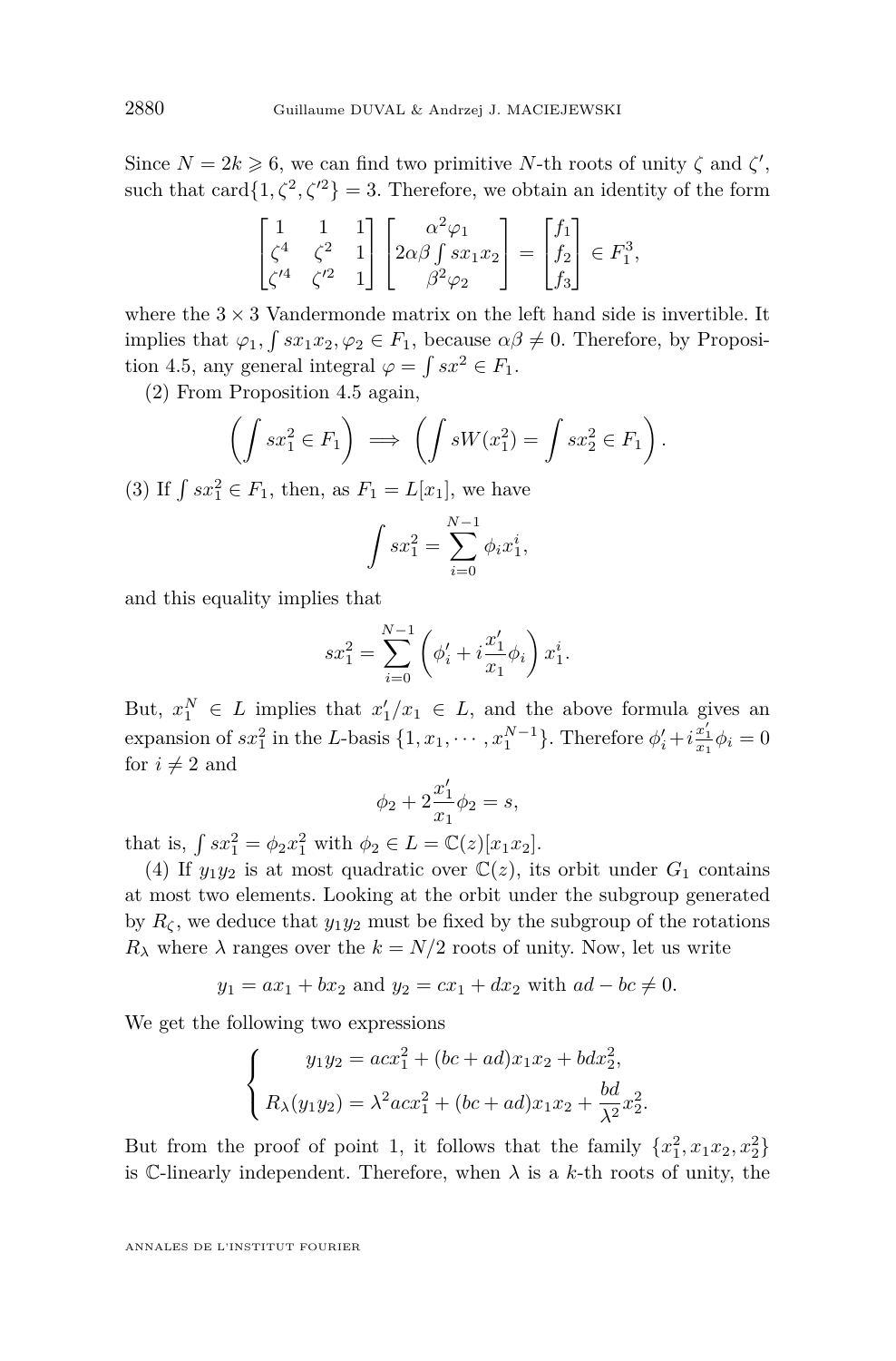<span id="page-43-0"></span>equality  $R_{\lambda}(y_1y_2) = y_1y_2$  implies that

$$
(\lambda^2 - 1)ac = 0 = (1 - \frac{1}{\lambda^2})bd.
$$

As  $k \geq 3$ , we deduce that  $ac = bd = 0$ , and, up to a permutation,  $y_1$  is proportional to  $x_1$  and  $y_2$  is proportional to  $x_2$ .

From the above lemma,  $\{x_1, x_2\}$  is a distinguished basis of *V*, and we have to compute it in order to study the algebraicity of  $\varphi_1$ .

**Solutions of**  $L_2 = 0$  **and the Jacobi polynomials.** The Jacobi polynomials  $J_n^{(\alpha,\beta)}(t)$  with parameters  $(\alpha,\beta)$ , and  $n \in \mathbb{N}$  are defined by the following formulae

$$
J_n^{(\alpha,\beta)}(t) = \frac{(t-1)^{-\alpha}(t+1)^{-\beta}}{2^n n!} \frac{d^n}{dt^n} \left( (t-1)^{\alpha+n}(t+1)^{\beta+n} \right),
$$

see p. 95 in [\[12\]](#page-52-0). The polynomial  $J_n^{(\alpha,\beta)}(t)$  is of degree *n*, and belongs to the Riemann scheme

$$
P_J\begin{Bmatrix} -1 & \infty & 1\\ 0 & -n & 0 & t\\ -\beta & \alpha + \beta + n + 1 & -\alpha \end{Bmatrix},
$$

thus it is a solution of the following equation

(4.2) 
$$
(1-t^2)\frac{d^2w}{dt^2} + [(\beta - \alpha) - (\alpha + \beta + 2)t] \frac{dw}{dt} + n(\alpha + \beta + n + 1)w = 0
$$

If  $\alpha$  and  $\beta$  are real and greater than  $-1$ , then the pairing

$$
\langle P, Q \rangle = \int_{-1}^{1} (1-t)^{\alpha} (1+t)^{\beta} P(t) Q(t) dt,
$$

defines a scalar product on R[*t*]. It can be shown, see, e.g., page 97 in [\[12\]](#page-52-0), that the family  $\{J_n^{(\alpha,\beta)}(t)\}_{n\in\mathbb{N}}$  is an orthogonal basis for this scalar product. From this it can be proved, see Ex. 2.39 on p. 94 in [\[13\]](#page-52-0), that the roots of  $J_n^{(\alpha,\beta)}(t)$  are simple and contained in the real interval  $]-1,1[$ .

In what follows, we use the Jacobi polynomials with parameters

$$
(\alpha, \beta) = (-1/k, 1/k),
$$

and we denote them by  $J_n(t)$ .

Using the following change of variable

(4.3) 
$$
t = \sqrt{1-z} \iff z = 1 - t^2,
$$

the solutions of  $L_2 = 0$  can be expressed in the terms of variable *t*. We have the following.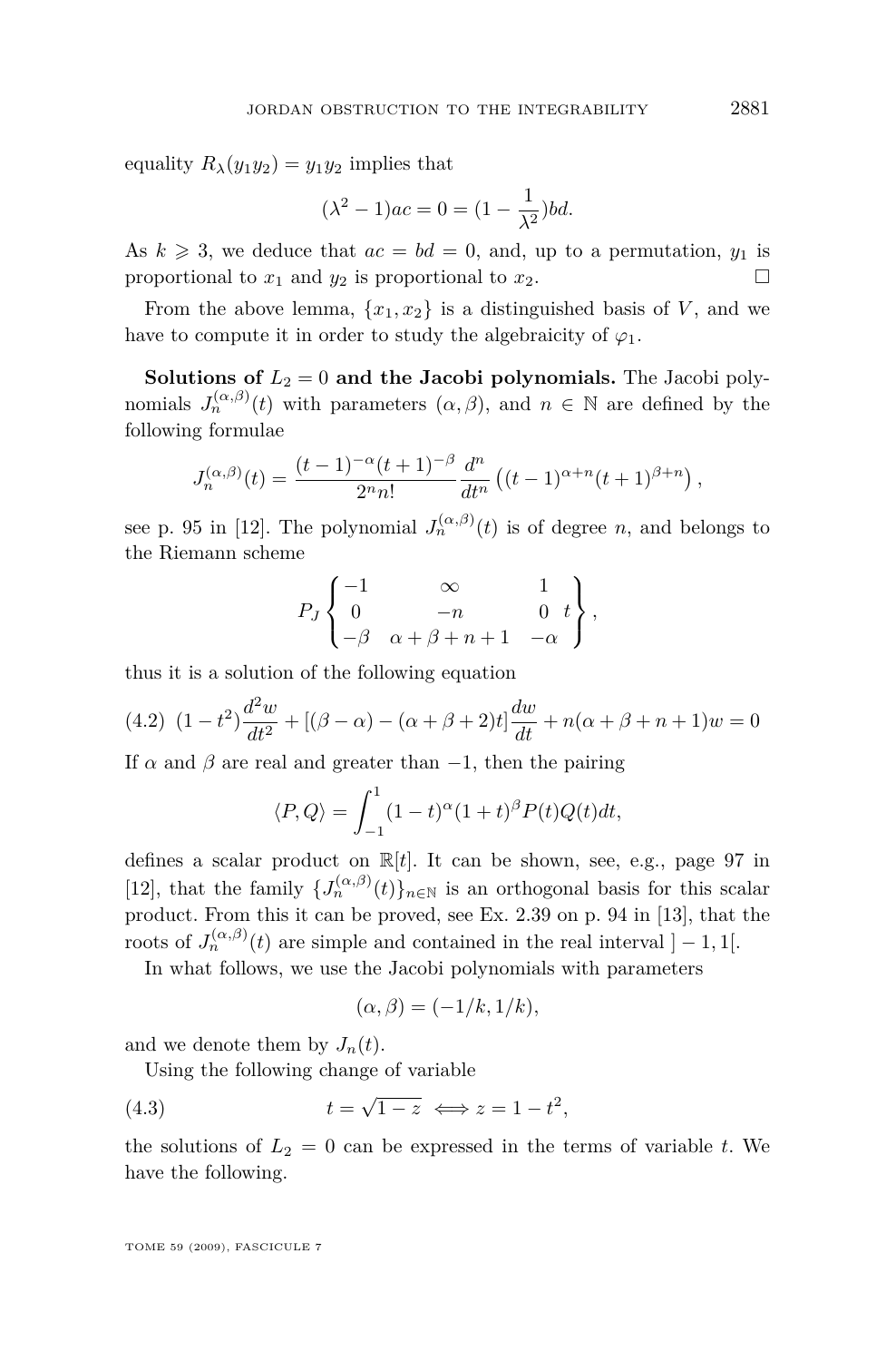<span id="page-44-0"></span>LEMMA 4.12. — Let *k* and *p* be natural integers with  $k \geq 3$ , and

$$
\begin{cases}\nx_1 = (1 - t^2)^{1/2} (-t^2)^{1/4} \left(\frac{t+1}{t-1}\right)^{1/2k} J_p(t), \\
x_2 = i(1 - t^2)^{1/2} (-t^2)^{1/4} \left(\frac{t+1}{t-1}\right)^{-1/2k} J_p(-t).\n\end{cases}
$$

Then,  $\{x_1, x_2\}$  is a basis of *V* in which the representation of  $G_1$  is  $D_{2N}^{\dagger}$ ,  $\text{and } L = \mathbb{C}(z)[x_1x_2] = \mathbb{C}(z)(\sqrt{1-z}) = \mathbb{C}(t).$ 

Before proving the above lemma, we use it to finish the proof of Proposition [4.10.](#page-40-0)

**The integral**  $\int sx_1^2 \neq \phi x_1^2$ . From Lemmas [4.11](#page-41-0) and [4.12,](#page-43-0)  $\int sx_1^2 \in F_1$  iff there exists  $\phi \in \mathbb{C}(z)(\sqrt{1-z}) = \mathbb{C}(t)$  such that  $\int sx_1^2 = \phi x_1^2$ , or equivalently

(4.4) 
$$
\frac{d}{dz} (\phi x_1^2) = sx_1^2.
$$

But here all the quantities may be expressed in term of  $t = \sqrt{1-z}$ . Applying the chain rule we obtain

(4.5) 
$$
\frac{d}{dt} (\phi x_1^2) = -2tsx_1^2.
$$

From Lemma [4.12,](#page-43-0)

$$
x_1^2 = (1 - t^2)(-t^2)^{1/2} \left(\frac{t+1}{t-1}\right)^{1/k} J_p^2(t) = \mathrm{i}t(1 - t^2) \left(\frac{t+1}{t-1}\right)^{1/k} J_p^2(t).
$$

Since

$$
s = \frac{1}{2kz(1-z)} = \frac{1}{2kt^2(t^2-1)},
$$

equation (4.5)) reads

(4.6) 
$$
\frac{d}{dt}\left(\phi(t)t(1-t^2)\left(\frac{t+1}{t-1}\right)^{1/k}J_p^2(t)\right) = \frac{1}{k}\left(\frac{t+1}{t-1}\right)^{1/k}J_p^2(t).
$$

If we set  $\psi(t) = \phi(t)t(1-t^2)J_p^2(t)$ , then  $\phi \in \mathbb{C}(t)$  iff  $\psi \in \mathbb{C}(t)$ . In terms of  $\psi(t)$ , equation (4.4) has the form

(4.7) 
$$
\frac{d}{dt}\left(\psi(t)\left(\frac{1+t}{1-t}\right)^{1/k}\right) = \frac{1}{k}\left(\frac{1+t}{1-t}\right)^{1/k}J_p^2(t),
$$

(4.8) 
$$
\frac{d\psi}{dt} + \frac{1}{k} \left( \frac{1}{1+t} + \frac{1}{1-t} \right) \psi = \frac{1}{k} J_p^2(t).
$$

We can use the above equation to study the local behaviour of the function  $\psi(t)$ . A simple analysis shows that if  $\psi(t)$  is rational, then it has a simple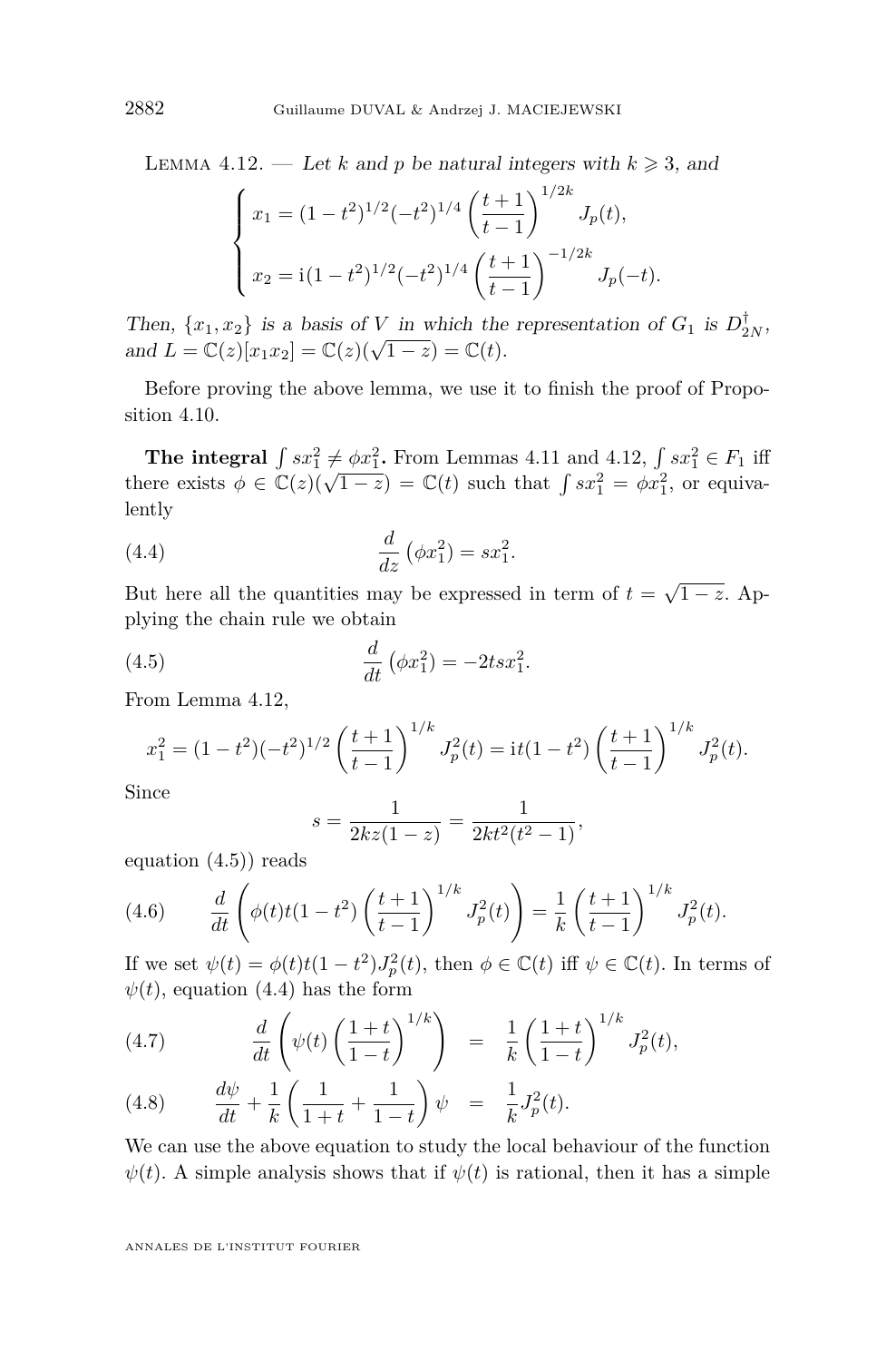zero at  $t = \pm 1$ . Moreover, by the Cauchy theorem,  $\psi$  has no pole in  $]-1,1[$ . Since  $0 < 1/k \leq 1/3$ , if  $\psi$  is rational, then the real function

$$
t \mapsto \psi(t) \left(\frac{1+t}{1-t}\right)^{1/k}
$$

*,*

vanishes at  $t = \pm 1$ . Therefore, integrating [\(4.7\)](#page-44-0), we get

$$
0 = \int_{-1}^{1} \frac{1}{k} \left( \frac{1+t}{1-t} \right)^{1/k} J_p^{2}(t) dt,
$$

but it is impossible since the integrand is positive on  $]-1,1[$ .

Therefore,  $\varphi_1 = \int sx_1^2$  does not belong to  $F_1$ .

Proof of Proposition [4.10.](#page-40-0) — Since  $\varphi_1 = \int sx_1^2 \notin F_1$ , by Lemma [4.11,](#page-41-0)  $\varphi_2 = \int sx_2^2 \notin F_1$ , and for all non-zero  $x \in V$  the general integral  $\varphi = \int sx^2$ does not belong to  $F_1$ . Therefore, by Proposition [4.4,](#page-31-0)  $G_3^{\circ}$  is not Abelian.  $\Box$ 

Proof of Lemma  $4.12$ . — We can prove the first part of the lemma directly by making a change of dependent and independent variables in the equation  $x'' = rx$ . Namely, if we put

$$
y = x(z(t)) = (1 - t^2)^{1/2} (-t^2)^{1/4} \left(\frac{t+1}{t-1}\right)^{1/2k} w(t),
$$

where

$$
z = z(t) = 1 - t^2,
$$

then  $w(t)$  satisfies equation [\(4.2\)](#page-43-0) with  $\beta = -\alpha = 1/k$  and  $n = p$ . Also, we can prove this part of the lemma applying successive transformations of Riemann schemes, see Chapter VI in [\[12\]](#page-52-0).

This implies that the function

(4.9) 
$$
y_1 = (1 - t^2)^{1/2} (-t^2)^{1/4} \left(\frac{t+1}{t-1}\right)^{1/2k} J_p(t).
$$

is a solution of  $L_2 = 0$  expressed in *t* variable. Moreover, it can be easily shown that

(4.10) 
$$
y_2 = \mathcal{M}_1(y_1) = \mathrm{i} (1 - t^2)^{1/2} (-t^2)^{1/4} \left(\frac{t+1}{t-1}\right)^{-1/2k} J_p(-t).
$$

Hence,

(4.11) 
$$
y_1 y_2 = t(1 - t^2)J_p(t)J_p(-t) \in \mathbb{C}[t].
$$

Since  $\mathbb{C}(t)/\mathbb{C}(z)$  is quadratic,  $y_1y_2$  is at most quadratic over  $\mathbb{C}(z)$ . Therefore, from point 4 of Lemma [4.11](#page-41-0) we deduce that, up to a permutation, *y*<sub>1</sub> is proportional to  $x_1$  and  $y_2$  is proportional to  $x_2$ . Therefore,  $\{y_1, y_2\}$  is a basis of *V* in which the representation of  $G_1$  is  $D_{2N}^{\dagger}$ , and we can call it *{x*1*, x*2*}*.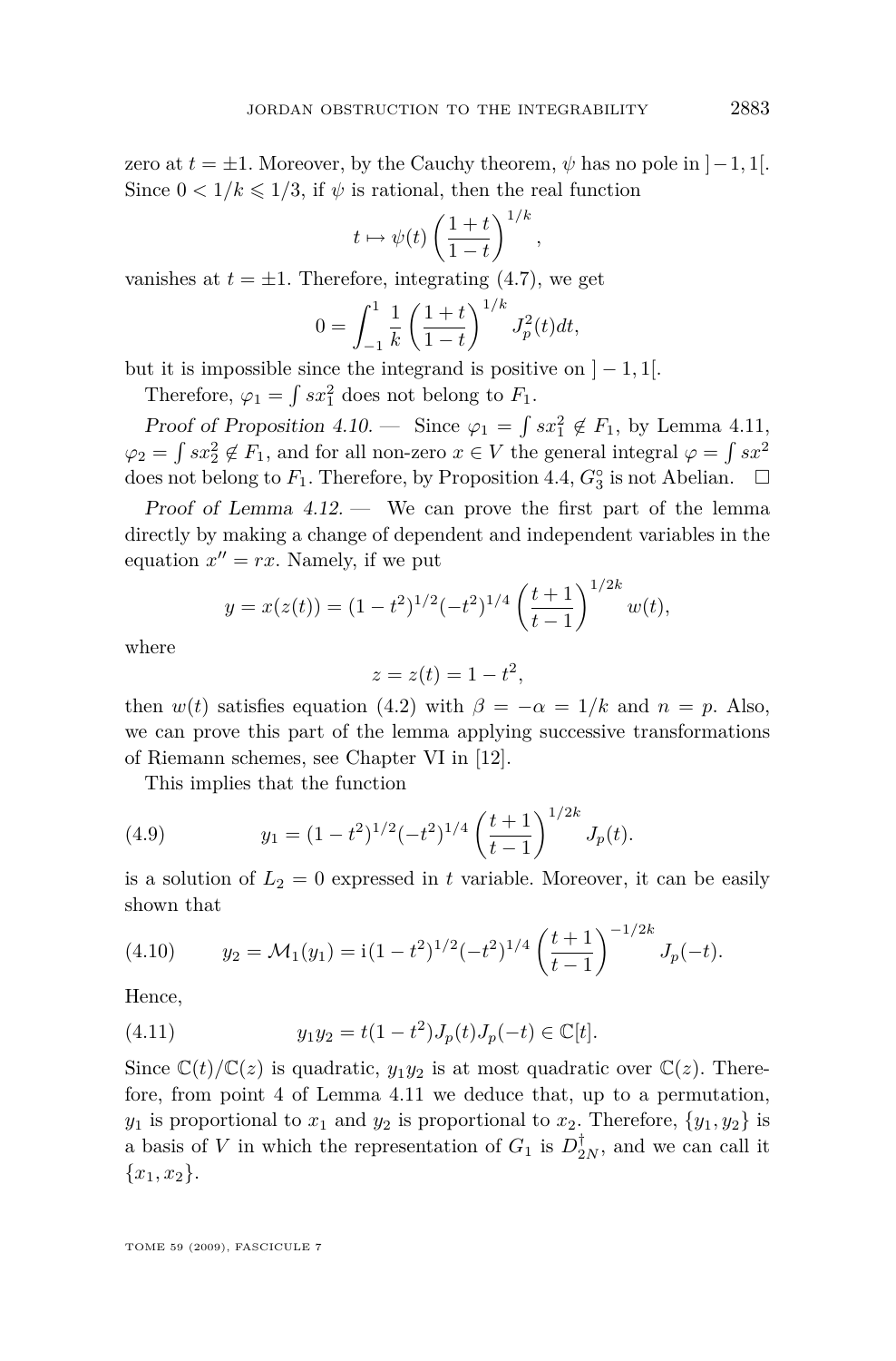Since  $\mathbb{C}(z)[y_1y_2] = L = \mathbb{C}(z)[x_1x_2] \subset \mathbb{C}(t)$ , and  $W(x_1x_2) = -x_1x_2$ , the element  $x_1x_2$  is quadratic over  $\mathbb{C}(z)$ . Thus, we deduce that

$$
L = \mathbb{C}(z)[x_1x_2] = \mathbb{C}(t),
$$

and this finishes the proof.  $\Box$ 

**Conclusion.** From this study, it follows that the first three points of Theorem [1.3](#page-4-0) are proved.

#### **5.** Symmetries in Table [1.2](#page-2-0) and potentials of degree  $k = \pm 2$

In this section, we notice an important symmetry contained in Table [1.2.](#page-2-0) We use it to prove Theorem [1.3,](#page-4-0) for the exceptional cases when  $\deg(V)$  =  $k = \pm 2.$ 

#### **5.1. Symmetries in Table [1.2](#page-2-0)**

Let us recall that the reduced VE [\(1.11\)](#page-6-0) depends on two rational functions  $r, s \in \mathbb{C}(z)$ . The function r is defined by the equations [\(1.12\)](#page-6-0) and [\(1.13\)](#page-6-0); the function *s* is the following

$$
s = \frac{1}{2kz(z-1)}.
$$

In Table [1.1](#page-3-0) there are symmetries between the rows for which *k* is changed into  $k = -k$ . In fact we have the following.

PROPOSITION 5.1. — If the pair  $(k, \lambda)$  is changed into the pair  $(\tilde{k}, \tilde{\lambda}) =$  $(-k, 1 - \lambda)$ , then

- (1) The pair of function  $(r, s)$  is changed into  $(\tilde{r}, \tilde{s}) = (r, -s)$ .
- (2) For all  $d \geq 1$  the differential Galois groups  $G_d$  and  $\tilde{G}_d$  of the subsystems of the VE associated to the Jordan blocks  $B(\lambda, d)$  and  $B(\lambda, d)$ are isomorphic.

Proof. — If k is changed into  $\tilde{k} = -k$ , then from [\(1.14\)](#page-6-0) the Riemann schemes *P* (resp.  $\tilde{P}$ ) of the equations  $x'' = rx$  (resp.  $x'' = \tilde{r}x$ ) have the same exponents at  $z = 0$  and at  $z = 1$ . Now,  $P = \tilde{P}$  iff  $\tilde{\tau} = \pm \tau$ . From [\(1.13\)](#page-6-0) this happens iff  $\tilde{\lambda} = 1 - \lambda$ . Therefore, if  $(\tilde{k}, \tilde{\lambda}) = (-k, 1 - \lambda)$ , then  $P = \tilde{P}$ , and  $\tilde{G}_1 = G_1$ . Moreover, from [\(1.14\)](#page-6-0) again, we have  $(\tilde{r}, \tilde{s}) = (r, -s)$ .

Now, let us make the following change of variables

$$
\tilde{x} = -x, \quad \tilde{y} = y, \quad \tilde{u} = -u,
$$

in the system

$$
x'' = rx, \quad y'' = ry + sx, \quad u'' = ru + sy.
$$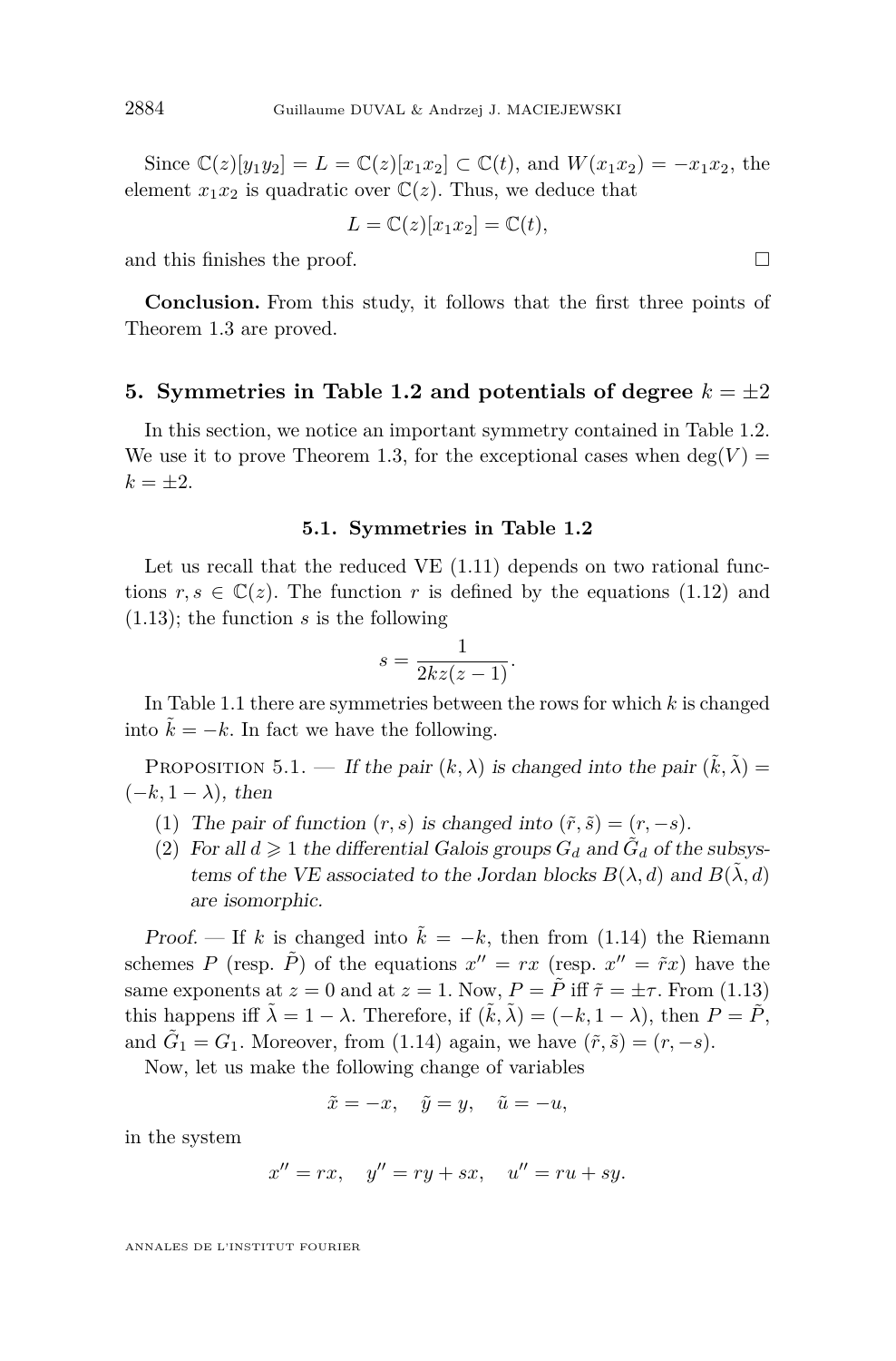We can easily obtain

$$
\tilde{x}'' = \tilde{r}\tilde{x}, \quad \tilde{y}'' = \tilde{r}\tilde{y} + \tilde{s}\tilde{x}, \quad \tilde{u}'' = \tilde{r}\tilde{u} + \tilde{s}\tilde{y}
$$

By considering the first two equations of both systems we see that the two Picard-Vessiot extensions  $F_2/\mathbb{C}(z)$  and  $\tilde{F}_2/\mathbb{C}(z)$  are equal. So their differential Galois group  $G_2$  and  $\tilde{G}_2$  coincide. Similarly, by considering the three equation of both systems we have

$$
F_3 = \tilde{F}_3 \text{ and } G_3 = \tilde{G}_3.
$$

This arguments are can be obviously generalised for any Jordan block of size  $d \geqslant 3$ .

As a consequence, Table [1.1](#page-3-0) remains stable for the involutive pairing  $(k, \lambda) \leftrightarrow (\tilde{k}, \tilde{\lambda})$ . For example, for rows 2, 3 and 4, we have

$$
\lambda(k, p) + \lambda(-k, 1 - p) = 1.
$$

So, if  $\lambda = \lambda(k, p)$  then  $\tilde{\lambda} = \lambda(-k, 1-p)$ .

#### **5.2.** The case  $k = \pm 2$

PROPOSITION 5.2. — Let  $V(q)$  be a homogeneous potential of degree  $k = \pm 2$ . Then at an arbitrary PDP, the connected component  $G(VE_t)^\circ \simeq$  $G(VE_z)^\circ$  *is Abelian.* 

Proof. — Let us assume that  $k = 2$ . The VE [\(1.4\)](#page-2-0)  $\ddot{\eta} = -\varphi^{k-2}V''(c)\eta$ reduces to the following linear differential system with constant coefficients

$$
\ddot{\eta} = -V''(c)\eta.
$$

Let  $F/\mathbb{C}(\varphi(t), \dot{\varphi}(t))$  be the Picard-Vessiot extension associated to this system. It is generated over  $\mathbb{C}(\varphi(t), \dot{\varphi}(t))$  by the entries of a  $n \times n$  matrix  $\Xi(t) = \exp(St)$ , where, *S* is a constant matrix such that

(5.1) 
$$
S^2 = -V''(c).
$$

Since it is always possible to extract a square root of a complex matrix, (5.1) has a solution whose spectrum consists of numbers  $\mu_i$  with  $\mu_i^2 = -\lambda_i$ , where the  $\lambda_i$  belong to the spectrum of  $V''(c)$ . By considering the Jordan decomposition  $S = D + N$  of *S* with *D* conjugated to diag $(\mu_1, \ldots, \mu_n)$ , the entries of  $\Xi(t)$  are polynomial in *t* combinations of the exponential  $\exp(\mu_i t)$ .

Since the hyperelliptic equation [\(1.3\)](#page-2-0) is now

$$
\dot{\varphi}(t)^2 + \varphi(t)^2 = 1 \Rightarrow \ddot{\varphi}(t) = -\varphi(t),
$$

the associated ground field is  $\mathbb{C}(\varphi(t), \dot{\varphi}(t)) = \mathbb{C}(\exp(it))$ . Therefore, the connected component  $G(VE_t)^\circ$  is either a torus, or the direct product of a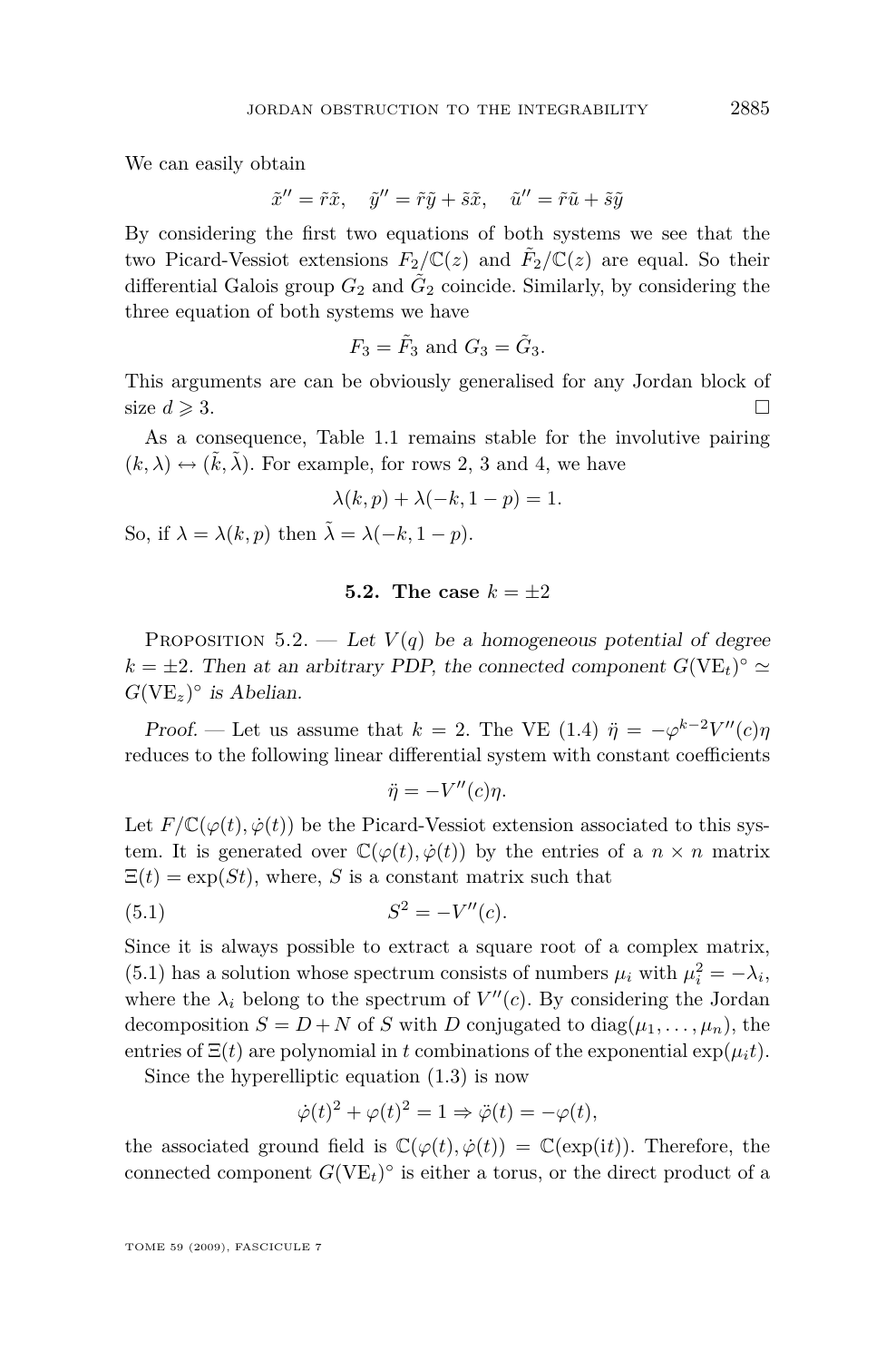torus and *G*a. The latter case happens only if some of the above mentioned polynomials appearing inside  $\Xi(t)$  are not constant. In both cases  $G(VE_t)^\circ$ is Abelian, and the same happens for the connected component  $G(VE_z)^\circ$ , by Proposition [1.6.](#page-9-0)

As a consequence for any system of the form [\(1.11\)](#page-6-0), corresponding to a Jordan block of size  $d \geq 1$  with  $k = 2$ , the connected component  $G_d^{\circ}$ is Abelian. Moreover, this result is independent of the value of the eigenvalue *λ*.

Now, let  $\tilde{k} = -2$ . Over the ground field  $\mathbb{C}(z)$ , the VE [\(1.10\)](#page-6-0), can be written as a direct sum of *m* systems of the form  $(1.11)$ , corresponding to Jordan blocks of sizes  $d_i$  and eigenvalue  $\tilde{\lambda}_i$ . If we denote by  $\tilde{G}_{d_i}$  their respective Galois groups for  $1 \leq i \leq m$ , then from Section 1.4 we know that  $G(VE_z)^\circ$  is an algebraic subgroup of the direct product

$$
\tilde{G}_{d_1}^{\circ} \times \cdots \times \tilde{G}_{d_m}^{\circ}.
$$

But from the above principle of symmetries, each  $\tilde{G}_{d_i} \simeq G_{d_i}$ , where  $G_{d_i}$  is the Galois group of system [\(1.11\)](#page-6-0) corresponding to Jordan blocks of size *d<sup>i</sup>* and eigenvalue  $\lambda_i = 1 - \tilde{\lambda}_i$ , with  $k = 2$ . Since each  $G_{d_i}^{\circ}$  is Abelian, so does  $G(VE_z)^\circ$  and  $G(VE_t)^\circ$ .

#### **6. About the applications of Theorem [1.3](#page-4-0)**

From now, *n* and *k* are fixed integers with  $n \geq 2$  and  $k \in \mathbb{Z}^*$ ,  $c \in \mathbb{C}^n \setminus \{0\}$ is a fixed non-zero complex vector. In  $\mathbb{C}^n$  we define the following pairing

$$
\langle x, y \rangle := \sum_{i=1}^{n} x_i y_i
$$
, where  $x = (x_1, \dots, x_n) \in \mathbb{C}^n$ ,  $y = (y_1, \dots, y_n) \in \mathbb{C}^n$ .

Our aim in Section 6.1 is to show the existence of a great amount of homogeneous polynomial potentials of degree *k* such that *c* is a PDP of *V* and  $V''(c) = A$  is a  $n \times n$  symmetric matrix as general as possible. As a consequence, there are a lot of potentials such that  $V''(c)$  is not diagonalizable. Next, in Section 6.3, we find an explicit condition for the integrability which does not involve the eigenvalues of the Hessian.

#### **6.1. From polynomial potential to symmetric matrices**

Here we assume that  $k \geqslant 3$ , and we consider the following sets  $R_{n,k} = \{V(q) \in \mathbb{C}[q_1, \ldots, q_n] \mid V \text{ is homogeneous, and } \deg(V) = k\},\$  $R_{n,k}(c) = \{V(q) \in R_{n,k} \mid V'(c) = c\},\$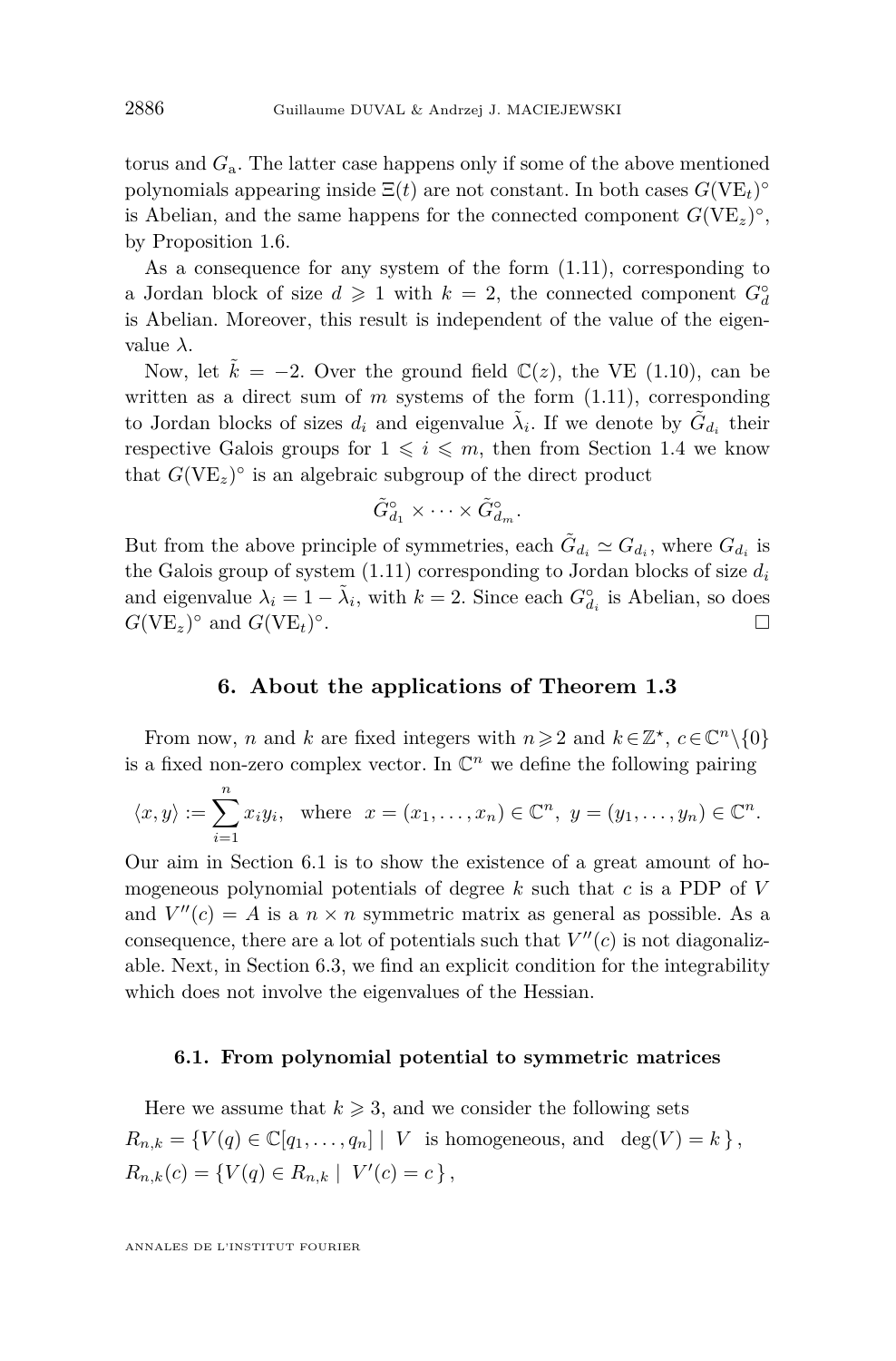<span id="page-49-0"></span> $\text{Sym}_n = \left\{ A \in M_n(\mathbb{C}) \mid A^T = A \right\},$  $\text{Sym}_{n,k}(c) = \{A \in \text{Sym}_n \mid Ac = (k-1)c\}.$ 

All these sets are affine spaces of respective complex dimensions

$$
\dim R_{n,k} = \binom{n+k-1}{n-1}, \qquad \dim R_{n,k}(c) = \binom{n+k-1}{n-1} - n,
$$

$$
\dim \text{Sym}_n = \binom{n+1}{2}, \qquad \dim \text{Sym}_{n,k}(c) = \binom{n+1}{2} - n.
$$

Now, the Hessian map

$$
h: R_{n,k}(c) \to \text{Sym}_n, \quad V \mapsto V''(c)
$$

is an affine morphism whose image is contained in  $Sym_n_k(c)$ . Indeed, from the Euler identity,

$$
V'(c) = c \implies V''(c)c = (k-1)c.
$$

More precisely we have the following property whose proof follows from computations of dimensions.

PROPOSITION  $6.1$ . — The image of the Hessian map coincides with  $Sym_{n,k}(c)$ . In other words, if  $n \geq 2$  and  $k \geq 3$ , then for any complex symmetric matrix satisfying  $Ac = (k - 1)c$ , there exists a homogeneous polynomial potential *V* of *n* variables and degree *k* such that *c* is PDP of *V* and  $V''(c) = A$ .

#### **6.2. Non diagonalizable complex symmetric matrices**

Let us assume that  $k \in \mathbb{Z}^*$ , we show that there are a lot of nondiagonalizable symmetric matrices belonging to the space  $\text{Sym}_{n,k}(c)$ . The most reachable ones belong to

$$
Spec_{k-1} := \{ A \in Sym_{n,k}(c) \mid Spec(A) = \{k-1\} \},
$$

which is the set of matrices such that  $\lambda = k - 1$  is the only eigenvalue of *A*. Indeed, any such *A* is either equal to  $(k-1) \cdot$  Id, or non-diagonalizable.

PROPOSITION  $6.2.$  — With the notations above we have:

- (1) If  $n \geq 3$ , then the space  $\text{Sym}_{n,k}(c)$  contains non-diagonalizable matrices.
- (2) For  $n = 2$ , the space  $\text{Sym}_{2,k}(c)$  contains non diagonalizable matrices iff *c* is isotropic, i.e.,  $\langle c, c \rangle = 0$ .
- (3) Moreover, when  $n = 2$  and *c* is isotropic,  $\text{Sym}_{2,k}(c) = \text{Spec}_{k-1}$ .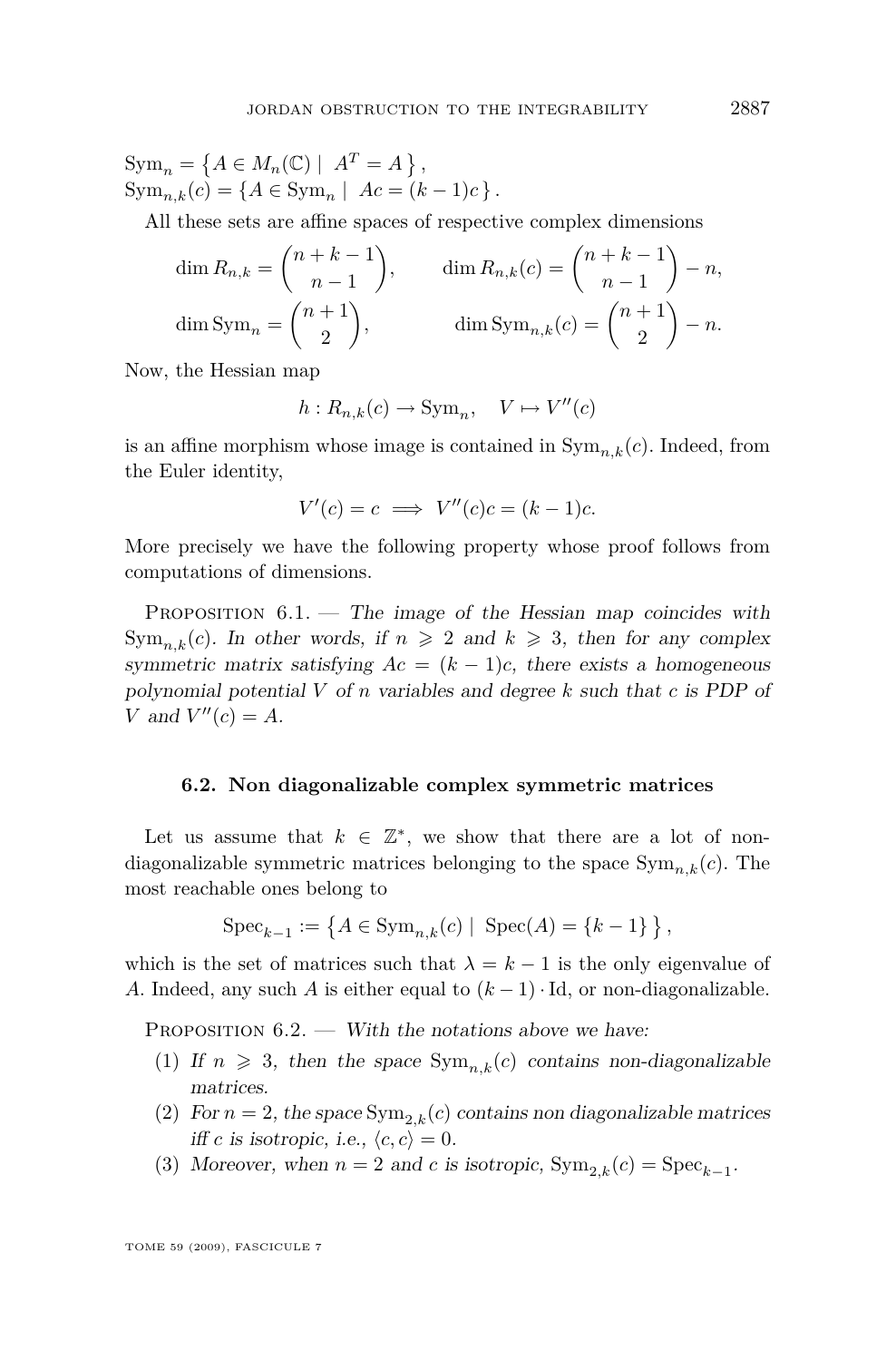Proof. — By triangularizing a  $n \times n$  matrix A, we see that  $\lambda = k - 1$  is its only eigenvalue iff *A* satisfies the following *n* algebraic equations

(6.1) 
$$
\frac{1}{n} \text{Tr } A^p = (k-1)^p \text{ for } 1 \leq p \leq n.
$$

If  $A \in \text{Sym}_{n,k}(c)$ , then  $\lambda = k-1$  is one of the eigenvalues of A, so we only need the  $(n-1)$  first equations of  $(6.1)$  to ensure that its  $(n-1)$  remaining eigenvalues coincide with  $k-1$ . This proves that  $Spec_{k-1}$  is an algebraic affine subset of  $Sym_{n,k}(c)$ , whose dimension satisfies

$$
\dim \text{Spec}_{k-1} \geq \dim \text{Sym}_{n,k}(c) - (n-1) = \binom{n+1}{2} - 2n + 1.
$$

Hence dim  $Spec_{k-1} \geq 1$ , as soon as  $n \geq 3$ . This proves point 1.

Let  $n = 2$ , and  $A \in \text{Sym}_{2,k}(c)$ . The line  $(\mathbb{C}c)^{\perp}$  of vectors of  $\mathbb{C}^2$  which are orthogonal to *c* is globally left invariant by *A*. Therefore, if  $({\mathbb{C}}c)^{\perp} \neq {\mathbb{C}}c$ , then *A* is diagonalizable in a basis  $(c, v)$ , where  $v \in (\mathbb{C}c)^{\perp}$ . So, if  $\text{Sym}_{2,k}(c)$ contains a matrix which is not diagonalizable, then we have  $(\mathbb{C}c)^{\perp} = \mathbb{C}c$ . That is, *c* is isotropic. Conversely, let us assume that *c* is isotropic. Let  $A \in \text{Sym}_{2k}(c)$ . If  $\lambda \neq k-1$  is another eigenvalue of *A*, then ker( $A - \lambda \text{Id}$ ) is a line which is orthogonal to C*c* and different from it. This is impossible since  $(\mathbb{C}c)^{\perp} = \mathbb{C}c$ . Therefore  $k-1$  is the only possible eigenvalue of each matrix belonging to  $\text{Sym}_{2,k}(c)$ . Hence,  $\text{Sym}_{2,k}(c) = \text{Spec}_{k-1}$ , and point 3 is proved. Since

$$
\dim \mathrm{Sym}_{2,k}(c)=1=\dim \mathrm{Spec}_{k-1},
$$

except for the matrix  $(k-1) \cdot \text{Id}$ , any other matrix of  $\text{Sym}_{2,k}(c)$  is not diagonalizable. This proves point 2.

#### **6.3. New necessary condition for integrability**

Here we focus our attention on some potentials admitting isotropic PDP. Altought the eigenvalues of the Hessian  $V''(c)$  does not give any obstacle to the integrability, we exhibit a new one. In the following we set  $c_0 = (1, i)$ .

PROPOSITION 6.3. — Let  $V(q) = V(q_1, q_2)$  be a two degrees of freedom homogeneous potential of the following form

$$
V(q) := (q_1^2 + q_2^2)W(q)
$$

where  $W(q)$  is a homogeneous function with

$$
\deg W \in \mathbb{Z} \setminus \{-4, -2, -1, 0\}, \quad W(c_0) \in \mathbb{P}^1 \setminus \{0, \infty\}.
$$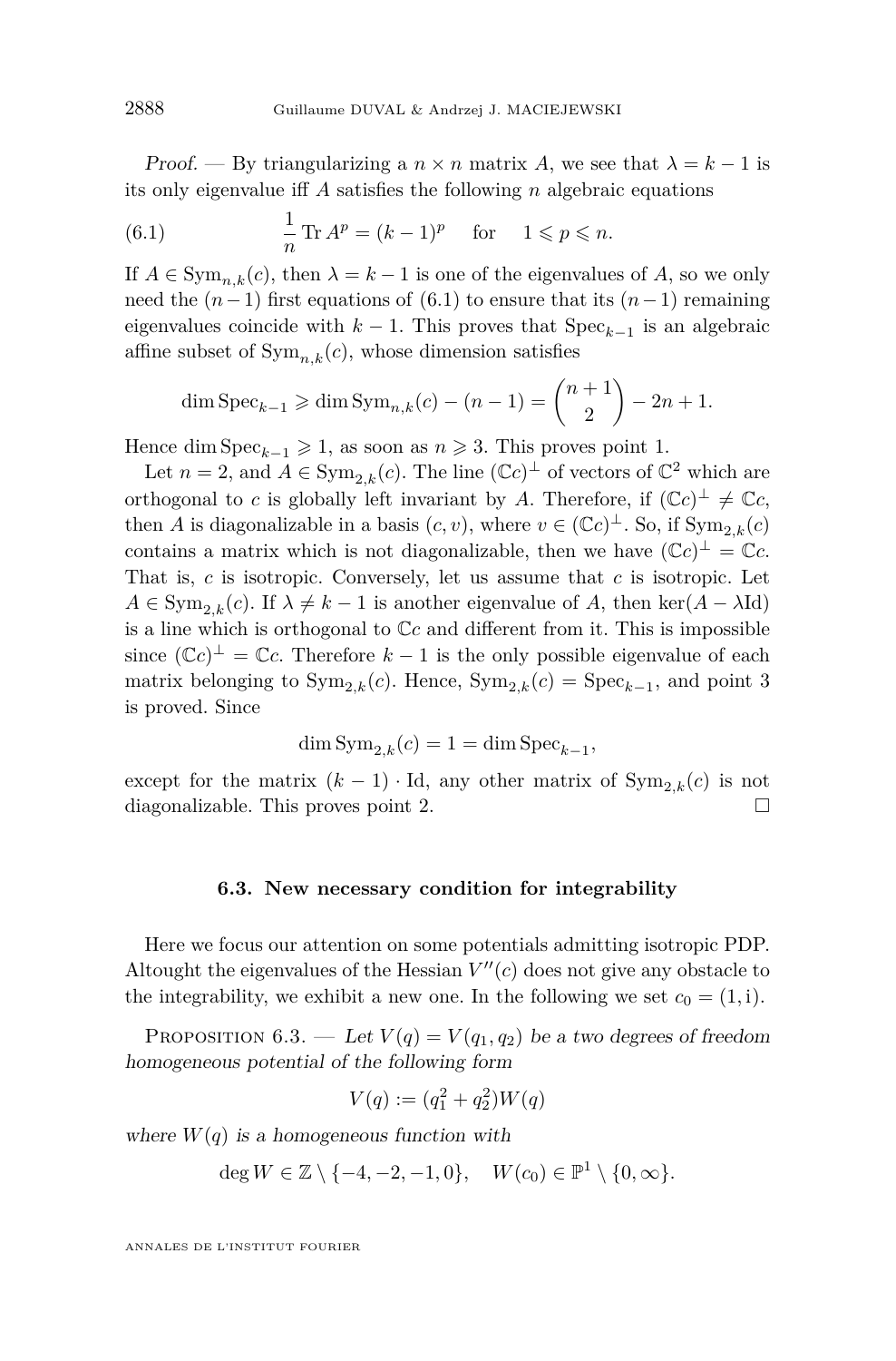If the Hamiltonian system associated with this potential is completely integrable, then

$$
i\frac{\partial W}{\partial q_1}(c_0) + \frac{\partial W}{\partial q_2}(c_0) = 0.
$$

Proof. — If  $k = \deg V = 2 + \deg W$ , then  $k \in \mathbb{Z} \setminus \{-2, 0, 1, 2\}$ , i.e., we have either  $|k| \ge 3$ , or  $k = -1$ . From  $V(q) = (q_1^2 + q_2^2)W(q)$  we get

$$
V'(c_0) = 2W(c_0) \cdot c_0.
$$

So,  $V'(c) = c$  for  $c = \mu c_0$ , where  $2\mu^{k-2}W(c_0) = 1$ . Hence, according to point 3 of Proposition [6.2,](#page-49-0) it follows that  $V''(c) \in \text{Spec}_{k-1}$ , i.e.,  $\lambda = k-1$  is the only eigenvalue of  $V''(c)$ . Hence,  $G^{\circ} \simeq G_{\rm a}$ , and the potential satisfies the conditions appearing in the row 2 or 3 of Table [1.1.](#page-3-0) Thus Theorem [1.2](#page-2-0) does not give any obstacles for the integrability of *V*. Now, Theorem [1.3](#page-4-0) gives an obstacle iff  $V''(c)$  is not diagonalizable. This happens iff  $V''(c) \neq (k-1) \cdot Id$ , i.e., iff

$$
\frac{\partial^2 V}{\partial q_1 \partial q_2}(c) \neq 0 \quad \Longleftrightarrow \quad \frac{\partial^2 V}{\partial q_1 \partial q_2}(c_0) \neq 0
$$

But a direct computation shows that the last condition is equivalent to the following one

$$
i\frac{\partial W}{\partial q_1}(c_0) + \frac{\partial W}{\partial q_2}(c_0) \neq 0.
$$

 $\text{Let } V(q) = (q_1^2 + q_2^2)W(q)$ , with deg  $W \in \mathbb{Z} \setminus \{-4, -2, -1, 0\}$ , and  $W(c_0) \in$  $\mathbb{P}^1 \setminus \{0, \infty\}$ . The condition

$$
i\frac{\partial W}{\partial q_1}(c_0) + \frac{\partial W}{\partial q_2}(c_0) = 0,
$$

is therefore a non-trivial condition for the integrability of  $V$ . For example, let us take  $W(q) = aq_1 + bq_2$ . By the above proposition, if *V* is integrable, then  $W(q) = a(q_1 - iq_2)$ , for a certain  $a \in \mathbb{C}$ . Moreover, in this case  $V = a(q_1^2 + q_2^2)(q_1 - iq_2)$  is indeed integrable with the additional first integral

(6.2) 
$$
F = ip_1^2 + 6p_1p_2 - 5ip_2^2 + 8aq_2(q_1 - iq_2)^2.
$$

#### **Acknowledgements**

The first author wishes to thank University of Zielona Góra for the excellent conditions during his short visit in February 2008.

For the second author this research was supported by grant No. N N202 2126 33 of Ministry of Science and Higher Education of Poland, and partly supported by EU funding for the Marie-Curie Research Training Network AstroNet.